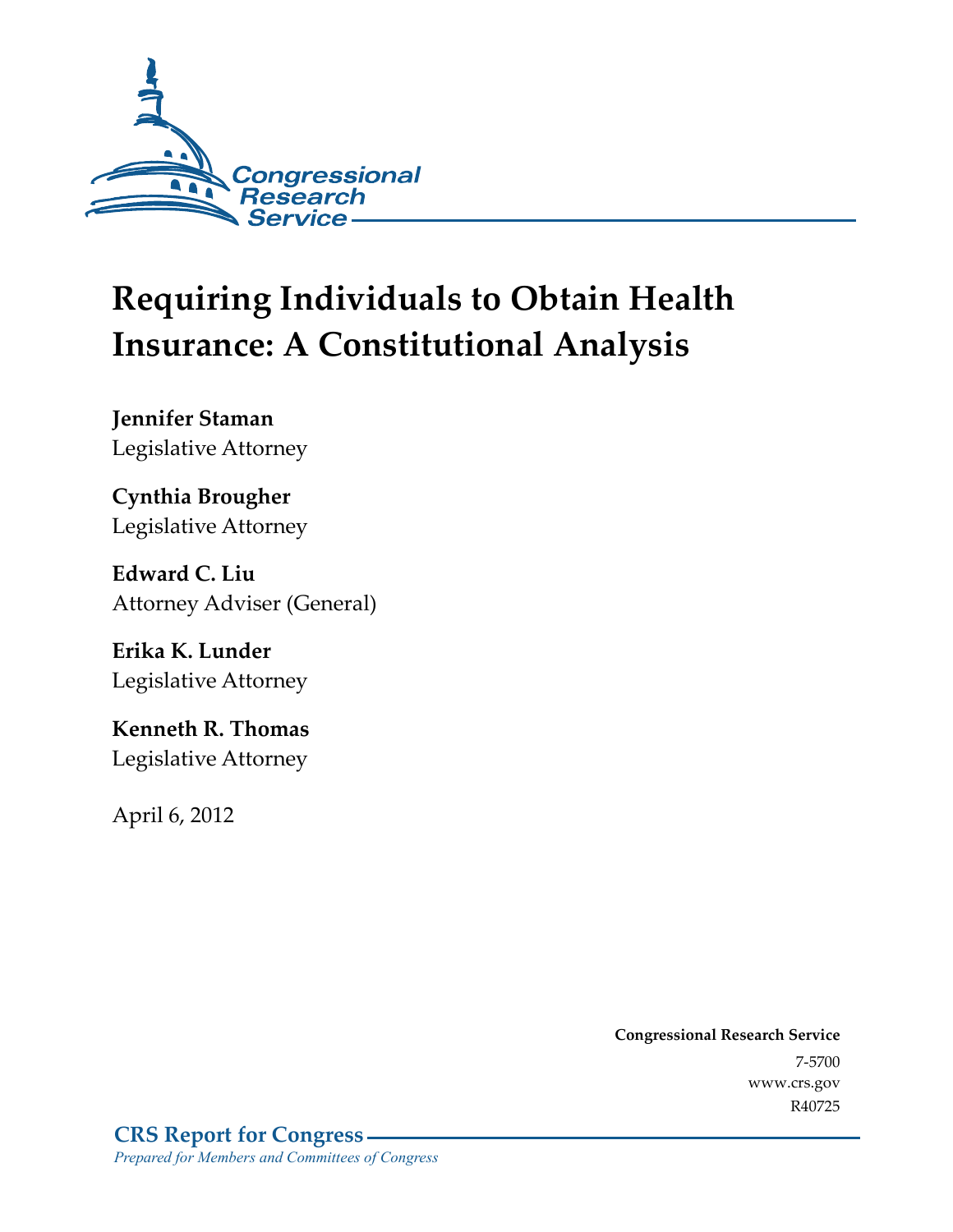## **Summary**

As part of the Patient Protection and Affordable Care Act (ACA), P.L. 111-148, as amended, Congress enacted a "minimum coverage provision," which compels certain individuals to have a minimum level of health insurance (i.e., an "individual mandate"). Individuals who fail to do so may be subject to a monetary penalty, administered through the tax code. Congress has never compelled individuals to buy health insurance, and there has been significant controversy and debate over whether the requirement is within the scope of Congress's legislative powers.

Shortly after ACA was enacted, several lawsuits were filed that challenge the individual mandate on constitutional grounds. While some of these cases have been dismissed for procedural reasons, others have moved forward. These challenges have now reached the Supreme Court. During the last week of March, the Court heard arguments in *HHS v. Florida*, a case in which attorneys general and governors in 26 states as well as others brought an action against the Administration, seeking to invalidate the individual mandate and other provisions of ACA. Besides evaluating the constitutionality of the individual mandate, the Court is examining the question of whether the Anti-Injunction Act currently prevents the Court from ruling on the merits of the case. It also is considering the extent to which the minimum coverage provision can be severed from the remainder of ACA, if it is found to be unconstitutional. Finally, the Court is analyzing ACA's expansion of the Medicaid program and whether it unconstitutionally "coerces" states into compliance with federal requirements. This last issue will be addressed in CRS Report R42367, *Federalism Challenge to Medicaid Expansion Under the Affordable Care Act: Florida v. Department of Health and Human Services*, by Kenneth R. Thomas.

While there is no specific enumerated constitutional power to regulate health care or establish a minimum coverage provision, Congress's taxing power or its power to regulate interstate commerce may be pertinent. With regard to the taxing power, the requirement to purchase health insurance might be construed as a tax and upheld so long as it was found to comply with the constitutional restrictions imposed on direct and indirect taxes. On the other hand, opponents of the minimum coverage provision may argue that since it is imposed conditionally and may be avoided by compliance with regulations set out in the statute, that the requirement may be more accurately described as a penalty. If so, the taxing power alone might not provide Congress the constitutional authority to support this provision.

In evaluating the minimum coverage provision under the Commerce Clause, one of several issues that may be examined is whether the individual mandate is a regulation of economic activity. Some argue that the requirement to purchase health insurance is economic in nature because it regulates how an individual participates in the health care market, through insurance or otherwise. Conversely, others argue that forcing individuals to participate in commerce in order to regulate them goes beyond the bounds of the clause.

This report analyzes certain constitutional issues raised by requiring individuals to purchase health insurance under Congress's authority under its taxing power or its power to regulate interstate commerce. It also addresses whether the exceptions to the minimum coverage provision to purchase health insurance satisfy First Amendment freedom of religion protections. Finally, this report discusses some of the more publicized legal challenges to ACA, as well additional issues that are currently before the Court.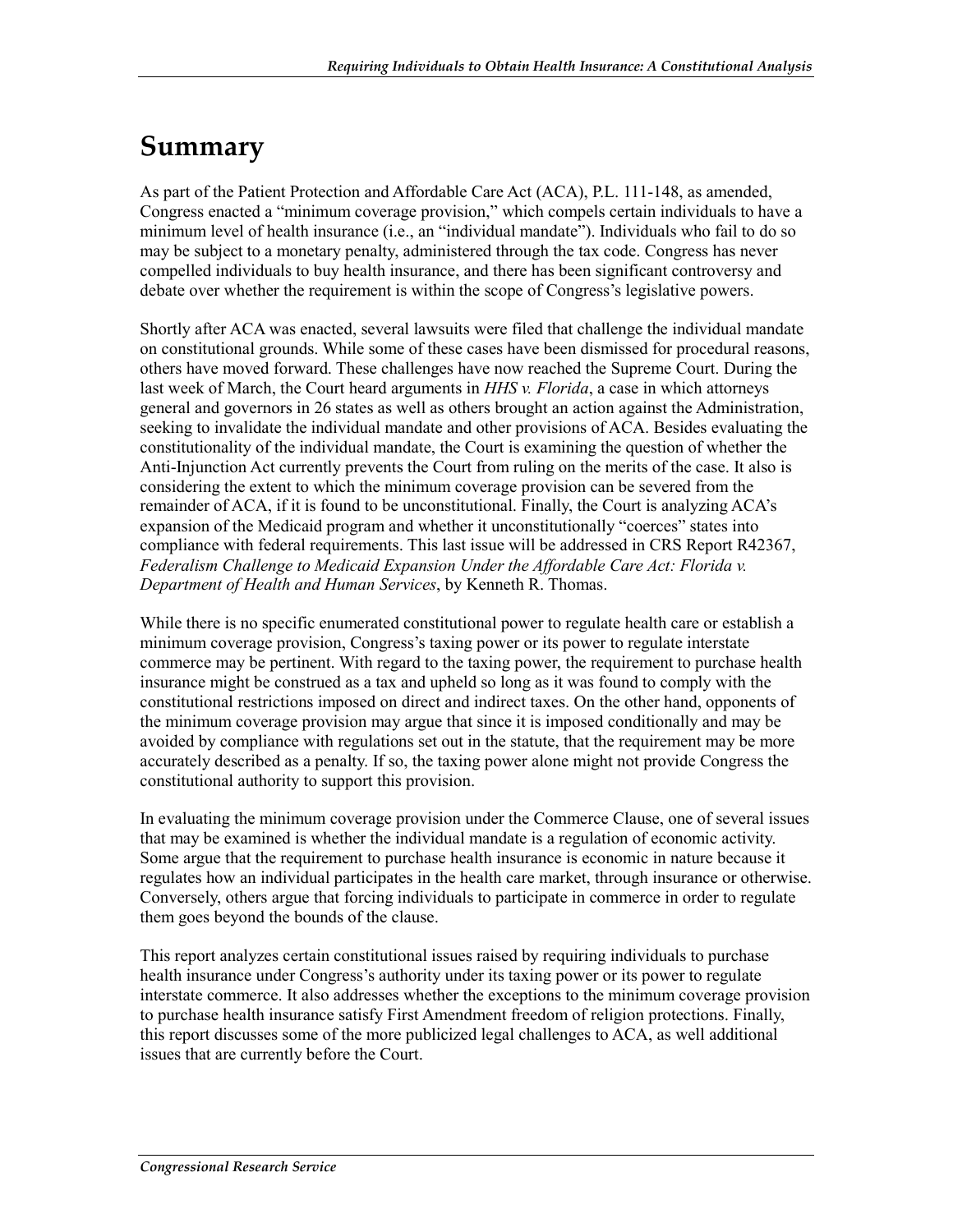## **Contents**

| Legal Analysis of Religious Exemptions for the Minimum Coverage Provision 17       |  |
|------------------------------------------------------------------------------------|--|
| Is a Religious Exemption Constitutionally or Statutorily Required?  17             |  |
|                                                                                    |  |
|                                                                                    |  |
|                                                                                    |  |
|                                                                                    |  |
| Fourth Circuit: Virginia ex rel. Cuccinelli v. Sebelius and Liberty v. Geithner 27 |  |
|                                                                                    |  |
|                                                                                    |  |
|                                                                                    |  |
|                                                                                    |  |
|                                                                                    |  |
|                                                                                    |  |

### **Contacts**

|--|--|--|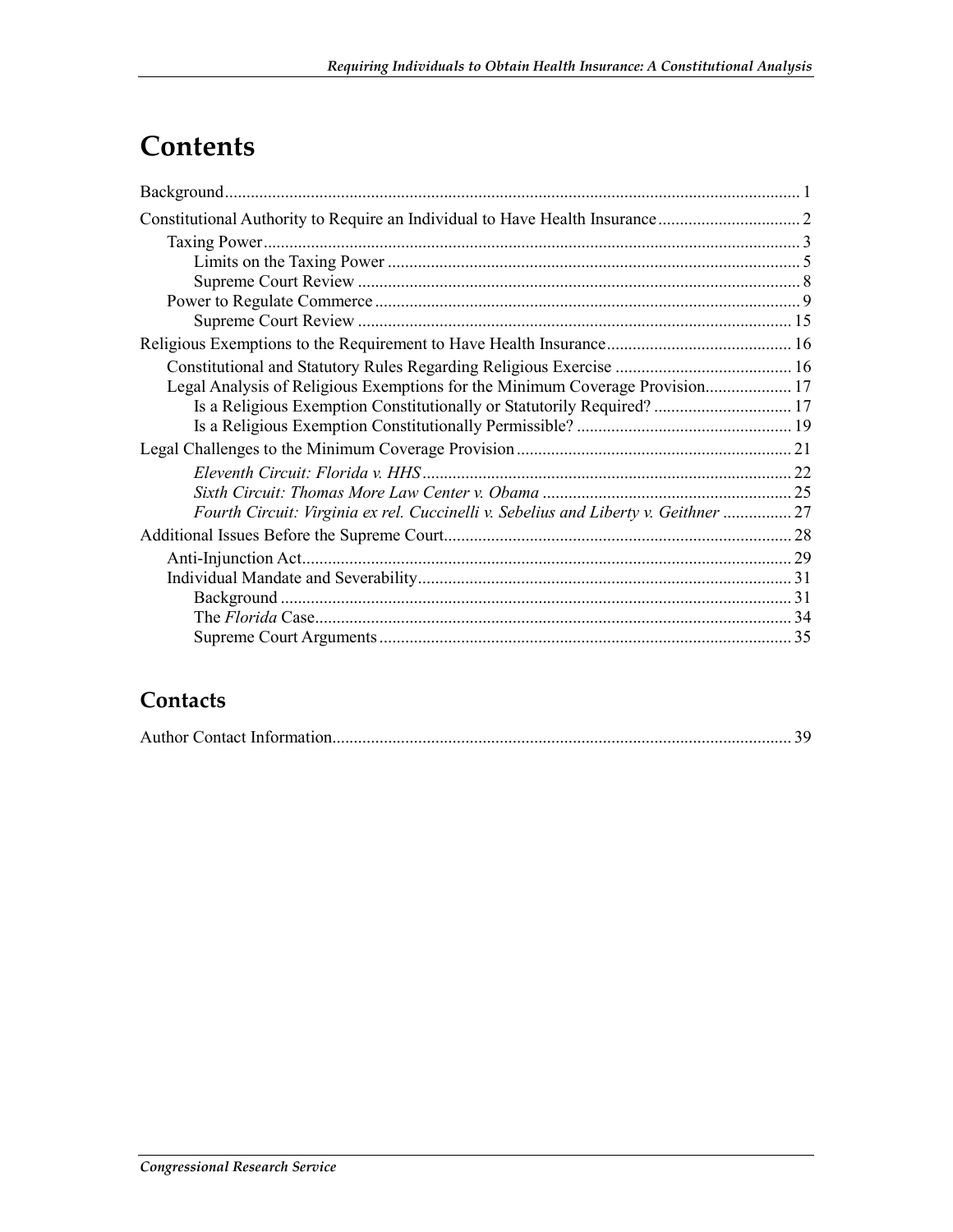lthough the federal government provides health coverage for many individuals through federal programs such as Medicare, it has never required individuals to purchase health insurance until the enactment of the Patient Protection and Affordable Care Act<sup>1</sup> (ACA) Ithough the federal government provides health coverage for many individuals through federal programs such as Medicare, it has never required individuals to purchase health insurance until the enactment of the Patient Prot contexts (e.g., automobile insurance), it has been noted that these provisions are based on exercising a privilege, like driving a car.<sup>3</sup> Thus, due at least in part to the novelty of this requirement, there have been questions debated over its constitutionality, and several lawsuits have challenged the minimum coverage provision on constitutional grounds. These challenges have reached the Supreme Court, where oral arguments in the cases took place during the last week of March, 2012.

This report first analyzes the authority of Congress to enact the minimum coverage provision contained in ACA and discusses whether there must be exceptions to a requirement to purchase health insurance based on First Amendment freedom of religion. It finally examines some of the legal challenges to this federal requirement as well as other questions (relating to the Anti-Injunction Act and severability) that the Supreme Court is considering in conjunction with the minimum coverage provision. For a discussion of the constitutional challenge to ACA's expansion of the Medicaid program, see CRS Report R42367, *Federalism Challenge to Medicaid Expansion Under the Affordable Care Act: Florida v. Department of Health and Human Services*, by Kenneth R. Thomas.

## **Background**

<u>.</u>

Under Section 1501 of ACA, beginning in tax year 2014, some taxpayers will be assessed a monetary penalty for any months during which they or their dependents lack "minimum essential" health coverage.<sup>4</sup> "Minimum essential coverage" includes coverage under a government-sponsored health care program (e.g., Medicaid, Part A of Medicare); an "eligible" employer-sponsored plan; coverage under a plan offered in the individual market; a grandfathered health plan; and other health coverage as recognized by the Secretary of Health and Human Services.

The amount of the assessment for failing to meet the individual mandate, which can be prorated for partial compliance during the year, is determined by taking the greater of a flat dollar amount

<sup>&</sup>lt;sup>1</sup> Patient Protection and Affordable Care Act, P.L. 111-148, §1501(b) (2010), as amended by the Health Care and Education Reconciliation Act of 2010 P.L. 111-152 §1002 (2010). The requirement to purchase health insurance will be referred to interchangeably, as either the minimum coverage provision or the individual mandate.

<sup>&</sup>lt;sup>2</sup> See Congressional Budget Office Memorandum, The Budgetary Treatment of an Individual Mandate to Buy Health Insurance (August 1994) ("A mandate requiring all individuals to purchase health insurance would be an unprecedented form of federal action.").

<sup>3</sup>  *See* Mark A. Hall, *The Constitutionality of Mandates to Purchase Health Insurance, Legal Solutions in Health Care Reform*, available at http://www.rwjf.org/files/research/38108.3693.constitutionality.mandates.pdf. *See also* Ex Parte Poresky, 290 U.S. 30 (1933) (Court agreed that a district court's dismissal of a complaint alleging that Massachusetts' compulsory automobile liability insurance law violated the 14<sup>th</sup> Amendment was proper "in view of the decisions of this Court bearing upon the constitutional authority of the State, acting in the interest of public safety, to enact the statute assailed."). It should be noted that while laws related to military service (e.g., the draft) could be considered an example of a federal mandate pertaining to individuals, the authority for these laws likely relies on Congress's authority to raise and support armies. *See generally* Rostker v. Goldberg, 453 U.S. 57, 65 (1981); Selective Draft Law Cases, 245 U.S. 366 (1918).

 $^{4}$  P.L. 111-148, §1501(b), as amended by P.L. 111-152, §1002.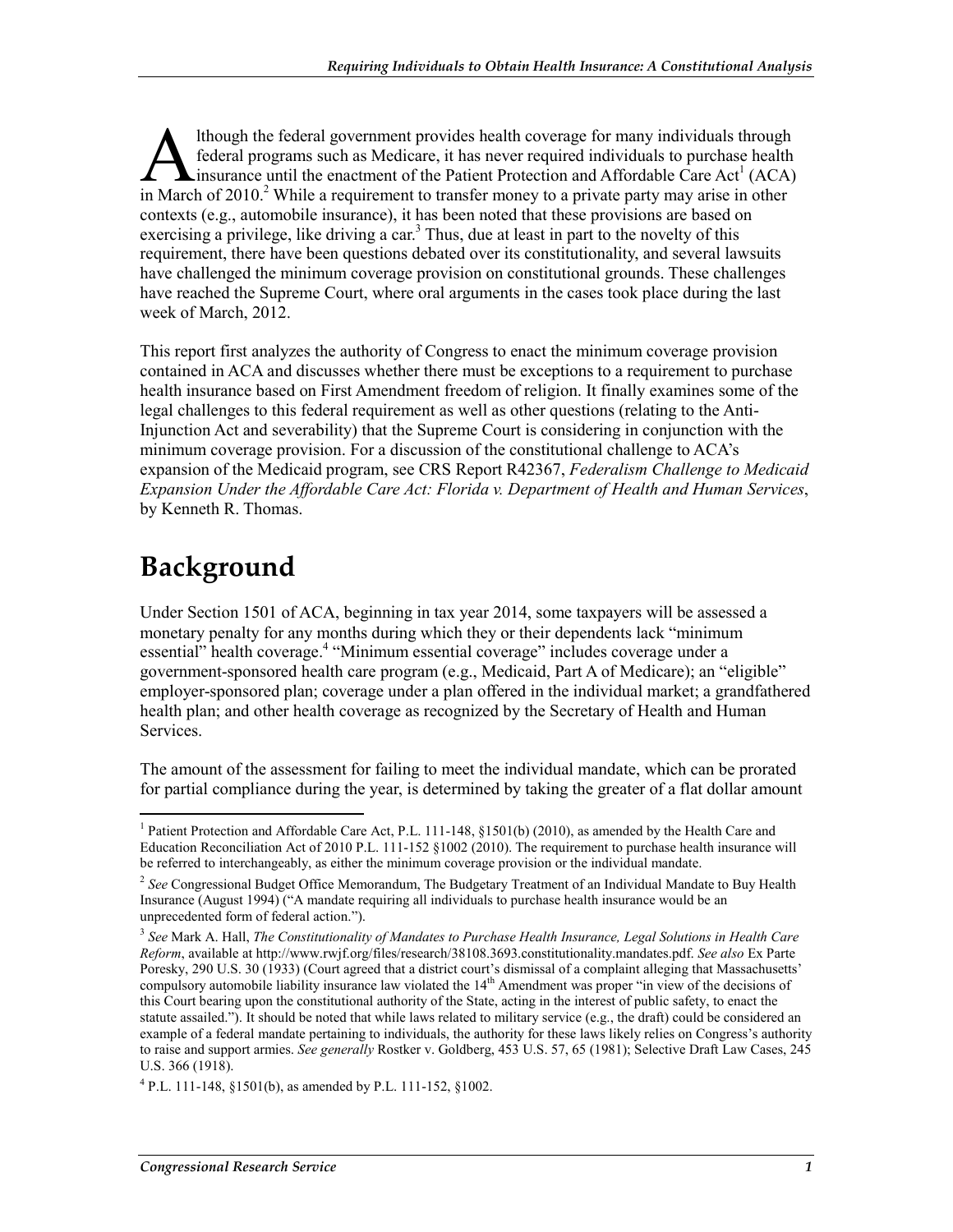and a calculation based on a percentage of the taxpayer's household income. The annual flat dollar amount is assessed per individual or dependent without coverage and will be phased in over three years. The amount is set at \$95 for 2014; \$325 for 2015; and \$695 in 2016 and thereafter.<sup>5</sup> This amount will also be adjusted for inflation beyond 2016. Although this is a fixed per-person amount, a taxpayer's liability will not exceed three times this amount per year, regardless of the number of individuals who actually lack adequate coverage during the year. For example, a married couple filing jointly with two dependent children and no health insurance will have the same flat dollar assessment as a similarly situated married couple with three dependent children.

This flat dollar amount will be compared to a percentage of the extent to which the taxpayer's household income exceeds the income tax filing threshold.<sup>6</sup> Like the flat dollar amount, the applicable percentage to be used is phased in over three years, set at 1% for 2014, 2% for 2015, and 2.5% thereafter. The amount assessed on a taxpayer who lacks minimum essential coverage will be equal to the greater of the flat dollar amount or the calculated percentage of household income. However, this amount shall not exceed the national average of the annual premiums of a bronze level health insurance plan offered through an exchange created under ACA.

Exemptions would apply to individuals with qualified religious exemptions, members of health care sharing ministries, unauthorized aliens, incarcerated individuals, qualified U.S. citizens and residents living abroad, and bona fide residents of the U.S. possessions. Additionally, no amounts would be assessed on individuals who could not afford coverage; $\frac{7}{1}$  taxpayers with income less than the filing threshold; members of Indian tribes; and individuals granted hardship exceptions. Finally, no amounts would be assessed for periods without coverage that last less than three months. This three-month exception could apply to only one continuous period without coverage during a calendar year.

## **Constitutional Authority to Require an Individual to Have Health Insurance**

While there is no specific enumerated constitutional power to regulate health care or establish a minimum coverage provision, one can look to Congress's other broad enumerated powers which have been used to justify health care regulation in the past. In the instant case, Congress's taxing power or its power to regulate interstate commerce may be pertinent. It should be noted that while there are numerous congressional findings under Section 1501 of ACA that address the correlation of the minimum coverage provision to interstate commerce, there are no similar statements in the Act relating to the individual mandate and Congress's taxing power.

 $<sup>5</sup>$  The tax would be one half the applicable dollar amount if the taxpayer was younger than 18 years old.</sup>

<sup>&</sup>lt;sup>6</sup> The filing threshold for individuals is defined in I.R.C.  $\S6012(a)(1)$  and is roughly equal to the taxpayer's personal exemption (or exemptions in the case of a joint filer) and standard deduction.

 $<sup>7</sup>$  In general, an individual will be deemed unable to afford coverage if the required contribution for employer-</sup> sponsored coverage or a bronze-level plan on an Exchange exceeds 8% of the individual's household income for the taxable year. *See* 26 U.S.C. §5000A(e)(1)(A), as created by ACA. For information on Exchanges as provided for in ACA, see CRS Report R40942, *Private Health Insurance Provisions in the Patient Protection and Affordable Care Act (PPACA)*, by Hinda Chaikind and Bernadette Fernandez.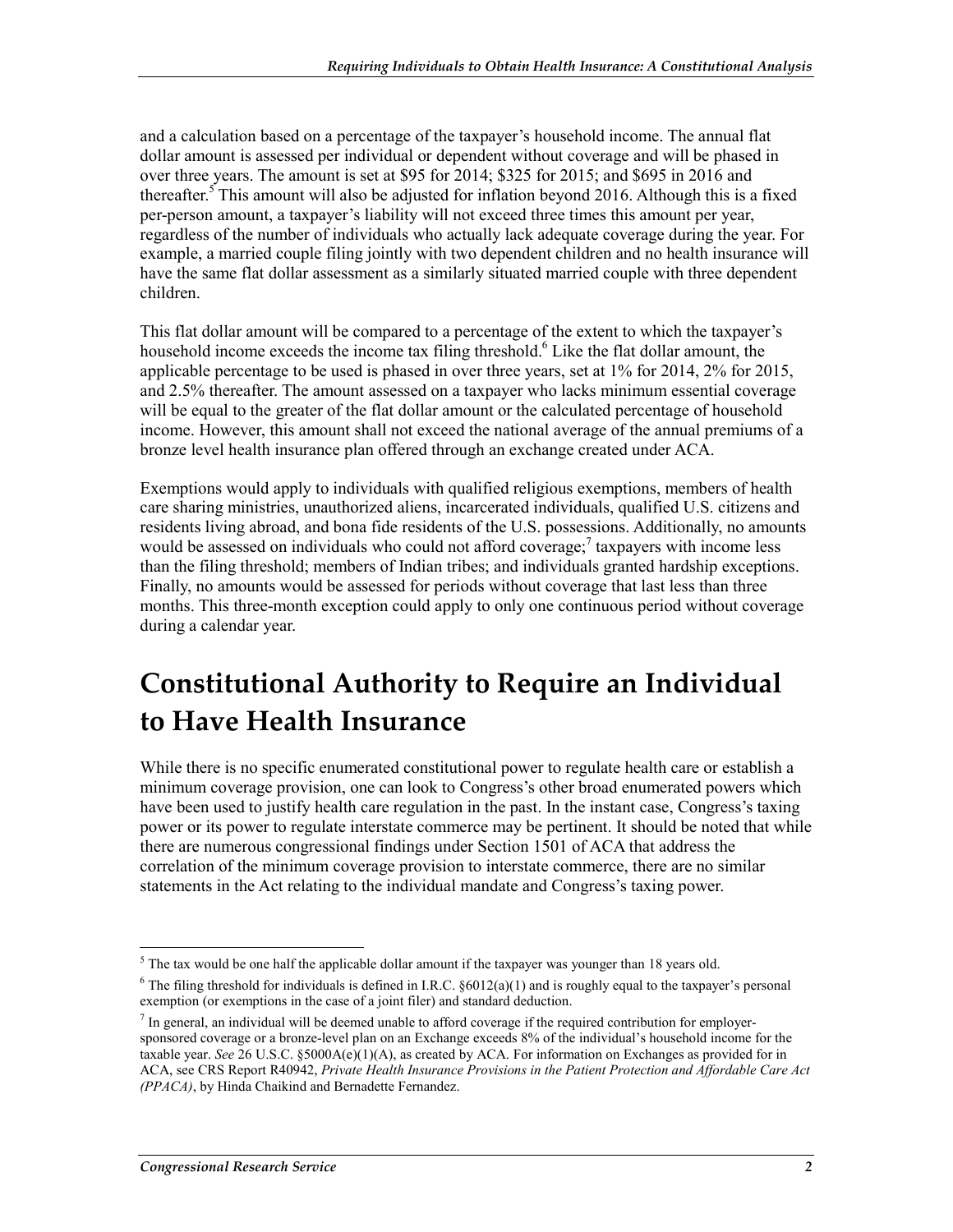### **Taxing Power**

Article I, Section 8 of the Constitution states that "Congress shall have Power To lay and collect Taxes, Duties, Imposts and Excises, to pay the Debts and provide for the common Defence and general Welfare of the United States.... " The power to tax and spend for the general welfare is one of the broadest powers in the Constitution and affords the basis of government health programs in the Social Security Act, including Medicare, Medicaid, and the State Children's Health Insurance Program.

Because Congress's power to tax is extremely broad, $8$  it has been argued that this power is a legitimate source of power for Congress to impose the minimum coverage provision. If so, the provision might be upheld as constitutional so long as it was found to comply with the constitutional restrictions imposed on direct and indirect taxes discussed below. In defense of the individual mandate, the Solicitor General has favorably compared the requirement to other instances in which Congress has used its taxing authority to create financial incentives for individuals to purchase health insurance.<sup>9</sup> Similarly, if Congress were to require individuals to purchase health insurance, and then encourage compliance with this requirement by conditioning receipt of a tax benefit (e.g., a tax credit) on the purchase of health insurance, this incentive also could be seen as a legitimate exercise of Congress's taxing authority.<sup>10</sup>

On the other hand, opponents of the minimum coverage provision have argued that the enacted requirement differs in that it creates a financial disincentive for failing to obtain health insurance. As the tax is imposed conditionally and may be avoided by compliance with regulations set out in the statute, some might argue that it may also be accurately described as a penalty and, therefore, the taxing power alone might not provide Congress the constitutional authority to impose the requirement.<sup>11</sup> A court analyzing this argument might look to cases where the Supreme Court has examined whether Congress has the authority, independent of its taxing authority, to regulate the underlying subject matter. If such regulation is authorized under a provision of the Constitution other than the taxing power, the exaction may be sustained as an appropriate enforcement mechanism.<sup>12</sup> But, in the absence of such independent authority, a tax triggered by the failure to comply with federal standards has been held to be invalid.<sup>13</sup>

<sup>&</sup>lt;u>.</u> <sup>8</sup> *See*, e.g., United States v. Doremus, 249 U.S. 86, 93 (1919) ("If the legislation enacted has some reasonable relation to the exercise of the taxing authority conferred by the Constitution, it cannot be invalidated because of the supposed motives which induced it.").

<sup>9</sup> *See* Brief for Petitioner at 4-5, 55 HHS v. Florida (2012) (No. 11-398) (citing I.R.C. §106 which excludes compensation received by employees in the form of health care benefits from gross income).

<sup>&</sup>lt;sup>10</sup> *See*, *e.g.*, Thomas More Law Ctr. v. Obama, 651 F.3d 529, 550 (6<sup>th</sup> Cir. 2011) (Sutton, J., concurring) (If Congress clearly intended to enact a tax, it would simplify the court's role "as it is easy to envision a system of national health care, including one with a minimum-essential-coverage provision, permissibly premised on the taxing power.").

<sup>11</sup> *But see* Brian D. Galle, Conditional Taxation and the Constitutionality of Health Care Reform (April 3, 2010). Yale Law Journal Online, Forthcoming; FSU College of Law, Public Law Research Paper; GWU Law School Public Law Research Paper. Available at SSRN: http://ssrn.com/abstract=1584044 (arguing "'conditional' taxes—taxes used to achieve some regulatory end—are not limited only to those purposes covered by Congress's other enumerated powers. Instead, Congress may condition exemptions from a tax on any criteria it chooses—other than those expressly prohibited by the Constitution, such as restrictions on free speech—so long as it is willing to pay the political price for carving out that exception.").

<sup>&</sup>lt;sup>12</sup> Sunshine Anthracite Coal Co. v. Adkins, 310 U.S. 381, 383 (1940) (a tax on coal producers who did not meet certain federal requirements was upheld because the imposition of federal requirements was a valid exercise of Congress' power to regulate interstate commerce).

<sup>&</sup>lt;sup>13</sup> *Child Labor Tax Case,* 259 U.S. 20 (1922) (striking tax on the employment of children because regulation of child (continued...)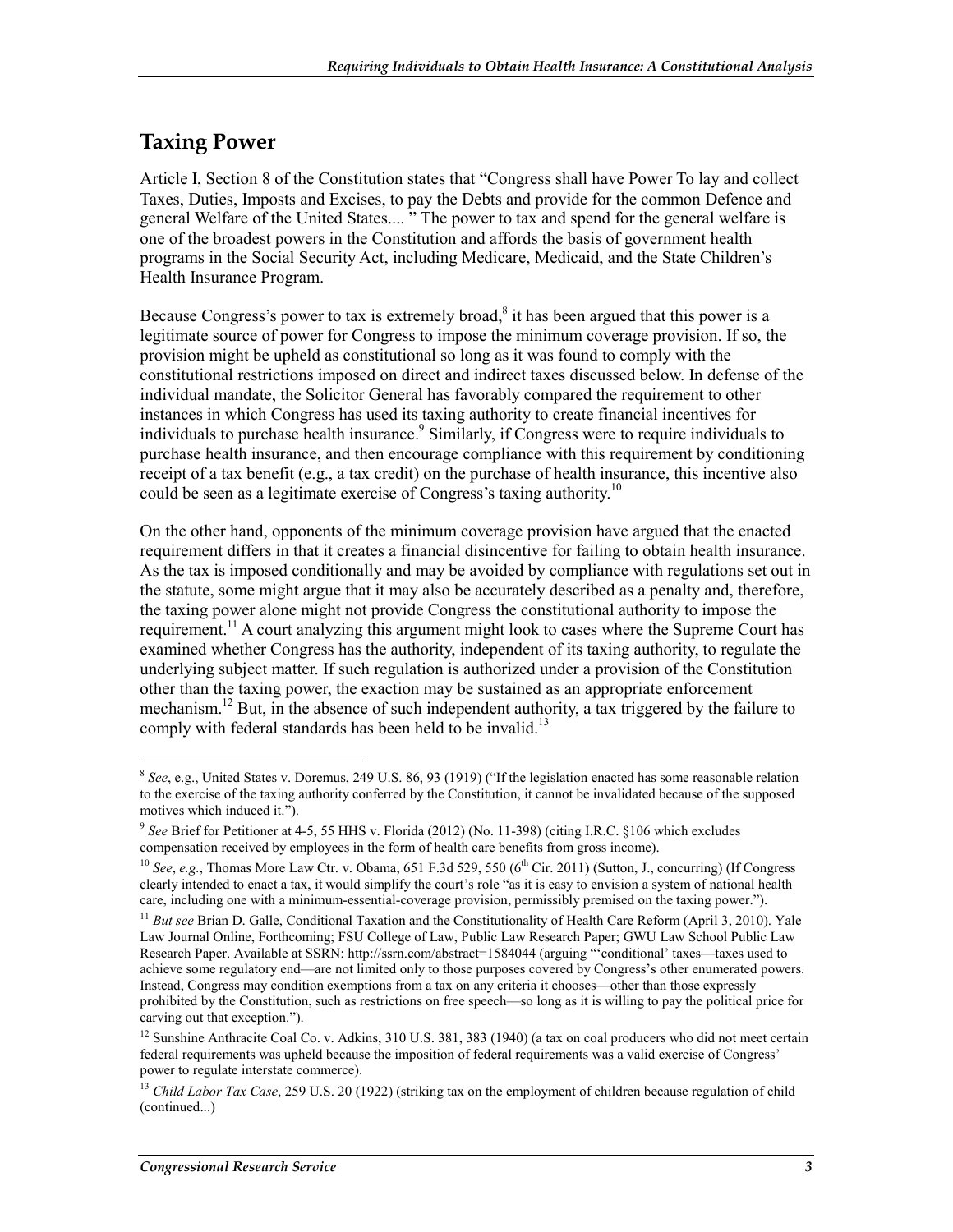A court that found it necessary to determine whether the character of the minimum coverage payment is that of a tax or penalty would likely examine congressional intent. The Supreme Court has noted that:

the difference between a tax and a penalty is sometimes difficult to define and yet the consequences of the distinction in the required method of their collection often are important.... Taxes are occasionally imposed in the discretion of the legislature on proper subjects with the *primary* motive of obtaining revenue from them and with the *incidental* motive of discouraging them by making their continuance onerous. They do not lose their character as taxes because of the incidental motive. But there comes a time in the extension of the penalizing features of the so-called tax when it loses its character as such and becomes a mere penalty with the characteristics of regulation and punishment.<sup>14</sup>

Here, enforcement of this provision would likely result in revenue for the federal government, and a court might find this to be a sufficient purpose to be a valid exercise of the taxing power. But, it may be difficult for a court to ignore the larger context of health insurance reform in which the provision has arisen. To the extent that this context indicates that a primary motive of the provision is to encourage compliance with a federal requirement that individuals maintain some form of health insurance, a court may characterize it as a penalty rather than a tax.

For example, a court might look to any legislative findings accompanying the minimum coverage provision. Notably, Congress found that:

[t]he [minimum coverage] requirement regulates activity that is commercial and economic in nature: economic and financial decisions about how and when health care is paid for, and when health insurance is purchased.<sup>15</sup>

The language Congress itself uses to refer to the provision may also influence its characterization. On one hand, simply because Congress has labeled a provision as a tax, a court is not bound by that label.16 However, neither would a court be prohibited from using Congress's description of the provision as a penalty as evidence of Congress's intent.

Other factors can be gleaned from the Court's jurisprudence distinguishing taxes and penalties. Factors which suggest that a provision might actually be a penalty include (1) the absence of a correlation between the amount of tax and the magnitude by which an individual's conduct deviates from the conduct which is exempt from taxation; (2) a limitation that the tax only falls on individuals who knowingly deviate from the exempt conduct; and (3) the possibility of enforcement by government entities not traditionally charged with the enforcement of taxes.<sup>17</sup>

<sup>(...</sup>continued)

labor was not within Congress' authority under the Commerce Clause at the time; Congress' authority under the Commerce Clause has since been recognized by the Supreme Court to be much broader).

<sup>&</sup>lt;sup>14</sup> *Id.* at 38 (emphasis added).

<sup>15</sup> *See* P.L. 111-148, §1501(a)(2)(A).

<sup>&</sup>lt;sup>16</sup> *Child Labor Tax Case*, 259 U.S. at 38 ("To give such magic to the word "tax" would be to break down all constitutional limitation of the powers of Congress and completely wipe out the sovereignty of the States.").

<sup>&</sup>lt;sup>17</sup> *Id.* at 36-37 ("In the light of these features of the act, a court must be blind not to see that the so-called tax is imposed to stop the employment of children within the age limits prescribed. Its prohibitory and regulatory effect and purpose are palpable. All others can see and understand this. How can we properly shut our minds to it?").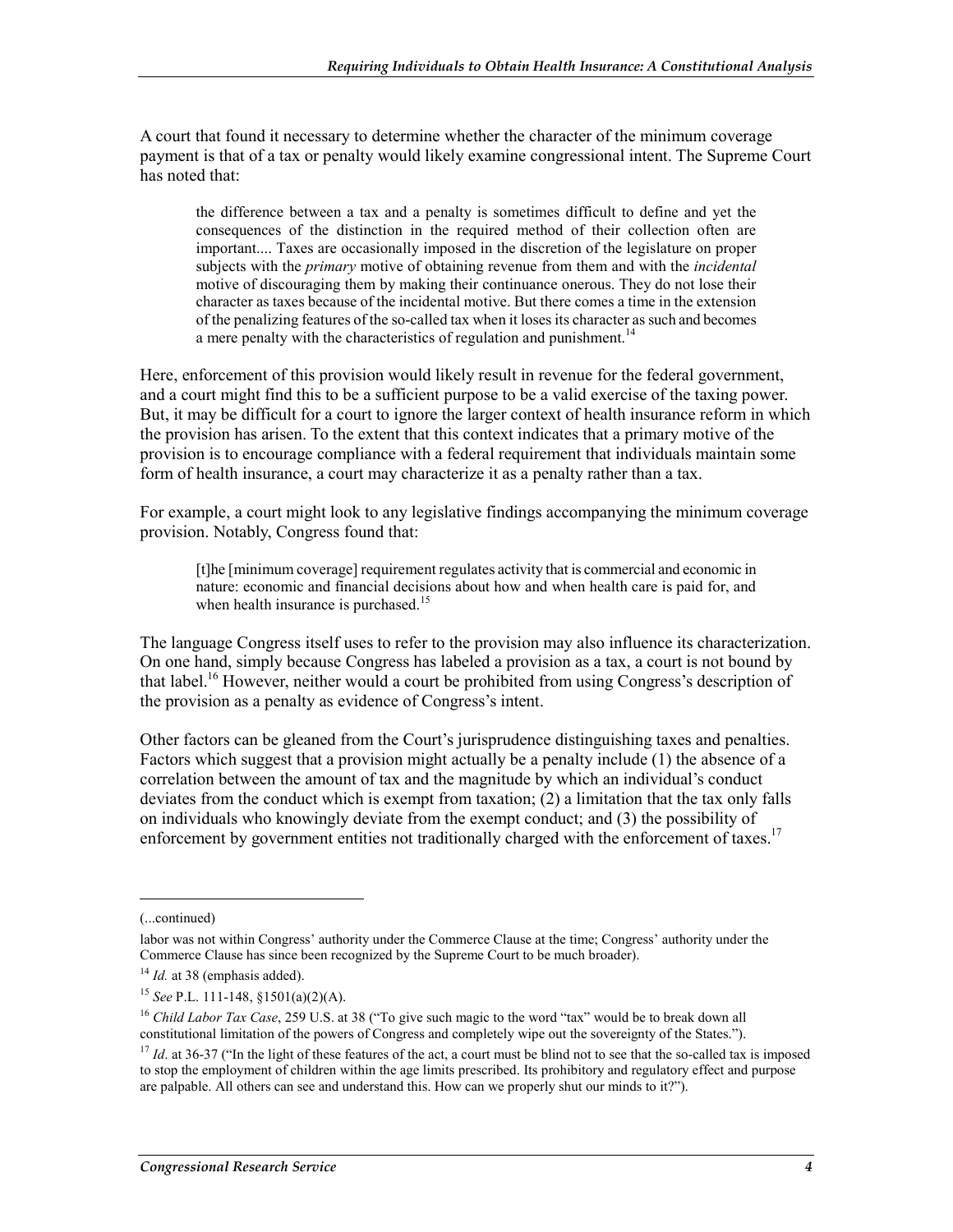Application of these three factors to the instant provision would appear to support its characterization as a tax. First, the amount of the penalty is roughly proportional to the length of time during the year that the taxpayer and his or her dependents lacked coverage. Second, knowledge is not a necessary element to assess the penalty. Third, it appears that the provision will be enforced by the Internal Revenue Service, an entity traditionally charged with the enforcement of taxes. However, this list comprises only those factors the Court found present in the case before it, and may not represent an exhaustive list of what a court might consider as indicia of taxes.

If a court were to classify the provision as a penalty, this would not be determinative of its constitutional validity, but would merely establish that Congress's authority to enact such a provision must be found in something other than its power to levy taxes. In other words, the constitutionality of the minimum coverage provision, if determined to be a penalty, would depend upon whether Congress has the authority under a power other than the taxing power to impose a financial burden on individuals who lack health insurance. As discussed below, one potential source of such authority may be the Commerce Clause.

#### **Limits on the Taxing Power**

Even where Congress has the general authority to levy a tax, the Constitution may impose additional requirements on the form of such taxes. For constitutional purposes,  $18$  taxes are understood to be either:

- direct taxes, subject to apportionment among the states based on population,  $19$  or
- indirect taxes (i.e., duties, imposts, and excises), subject to the Uniformity Clause. $20$

Additionally, under the Sixteenth Amendment, taxes on income, from whatever source, are not required to be apportioned,<sup>21</sup> even if such taxes are direct. The amendment itself does not classify income taxes as direct or indirect.

Here, it appears the minimum coverage provision would raise constitutional concerns under these provisions only if it were found to be a direct tax that was not a tax on income. This is because it would then be subject to the requirement of apportionment, and there is no indication it will be apportioned among the states based on population. If, however, the requirement were found to be a tax on income, it would fall under the protection of the Sixteenth Amendment and its lack of apportionment would raise no constitutional concerns. Similarly, it appears no constitutional issues would arise if the requirement were found to be an indirect tax since it would appear to satisfy the requirement of uniformity since it is geographically neutral on its face.<sup>22</sup>

<sup>&</sup>lt;sup>18</sup> See Thomas v. United States, 192 U.S. 363, 370 (1904) ("And these two classes, [direct taxes], and 'duties, imposts and excises," apparently embrace all forms of taxation contemplated by the Constitution.").

<sup>&</sup>lt;sup>19</sup> U.S. CONST. Art. 1, §9, cl. 4 ("No Capitation, or other direct, Tax shall be laid, unless in Proportion to the Census or Enumeration…."); Art. 1, §2, cl. 3 ("direct Taxes shall be apportioned among the several States….").

<sup>&</sup>lt;sup>20</sup> U.S. CONST. Art. I, §8, cl. 1 ("[A]ll duties, Imposts and Excises shall be uniform throughout the United States.").

<sup>&</sup>lt;sup>21</sup> U.S. CONST. Amend. XVI ("The Congress shall have power to lay and collect taxes on incomes, from whatever source derived, without apportionment among the several States, and without regard to any census or enumeration.").

<sup>&</sup>lt;sup>22</sup> See United States v. Ptasynski, 461 U.S. 74 (1983) (stating the Uniformity Clause bars geographic discrimination).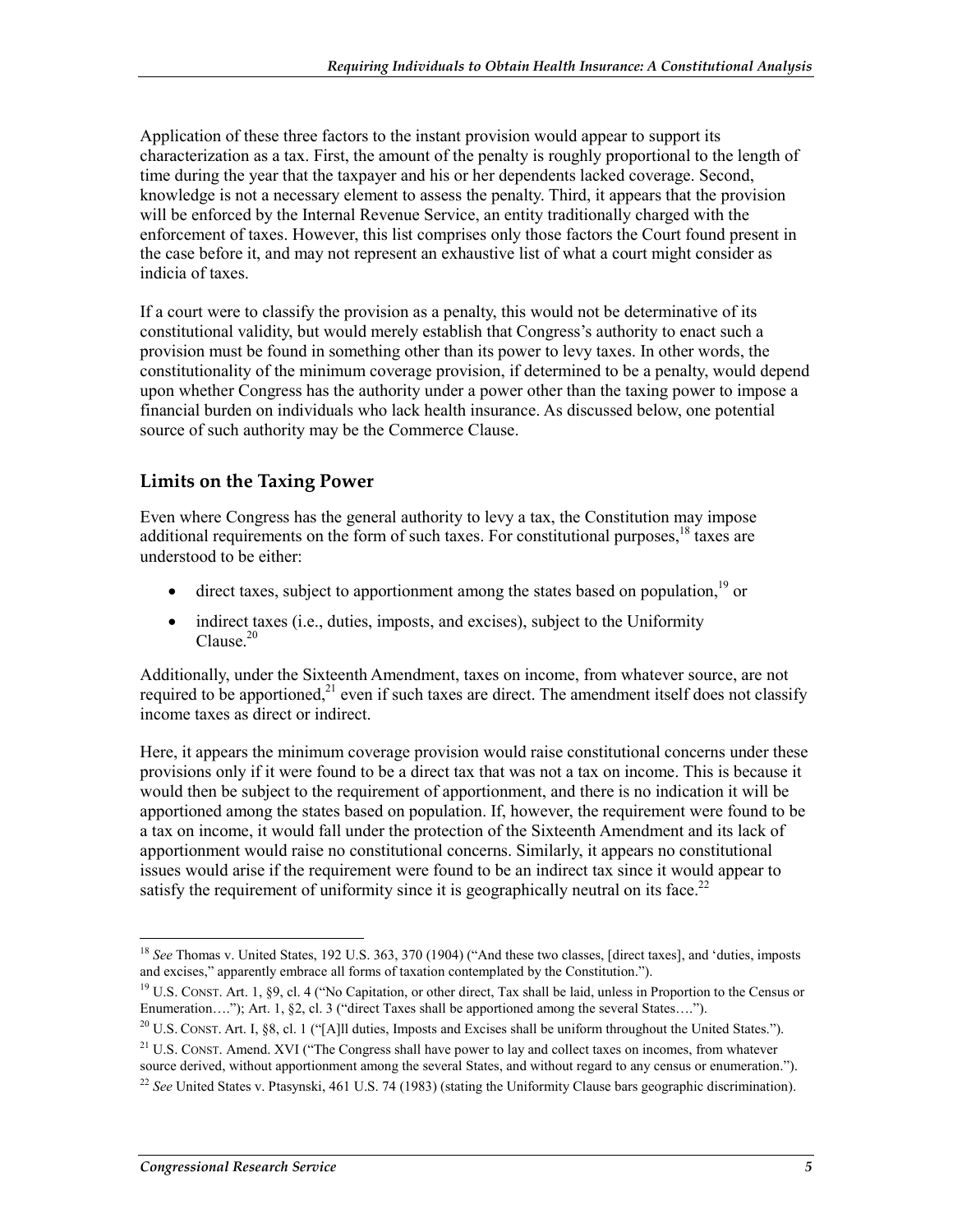Some have argued that the minimum coverage provision is in fact a direct tax, and, consequently, must be apportioned. The exact scope of the term "direct taxes" is undetermined, but the Court has construed it to be relatively narrow. The Constitution does not define the term other than specifying that it includes capitations (a capitation, or head tax, is a fixed tax imposed on each person in a jurisdiction). The Framers' debates provide little clarity.<sup>23</sup> From its earliest days, the Supreme Court has indicated that direct taxes include capitations and real property taxes at a minimum.<sup>24</sup> The Court has also suggested that other types of taxes might be considered direct.<sup>25</sup> although the Court did not find any such examples<sup>26</sup> until the *Pollock* case in 1895. In *Pollock*, the Court struck down the unapportioned Income Tax Act of  $1894^{27}$  after finding parts of it—the taxes on income from real and personal property—were direct taxes.28 The *Pollock* decision was subject to substantial criticism and led to the adoption of the Sixteenth Amendment in 1913. *Pollock* has not been expressly overruled,<sup>29</sup> although the Court moved away from its analysis in

<u>.</u>

<sup>&</sup>lt;sup>23</sup> *See, e.g.,* 2 Farrand's Records 350 ("Mr. King asked what was the precise meaning of direct taxation? No one answd."). Primary sources from the time period have supported multiple interpretations, from narrow definitions limiting direct taxes to only those that can realistically be apportioned, perhaps just capitation and real property taxes, to broader interpretations that would, for example, include all taxes other than consumption taxes. *See, e.g.,* Bruce Ackerman*, Taxation and the Constitution*, 99 COLUM. L. REV. 1, 14-19 (1999) (arguing that "direct tax" was primarily a political, and not economic, term intended to be interpreted narrowly); Erik M. Jensen, *The Taxing Power, the Sixteenth Amendment, and the Meaning of "Incomes,"* 33 ARIZ. ST. L.J. 1057 (2001) (arguing that the Framers distinguished the two types on the basis that indirect taxes—which he thinks means taxes on consumption—have inherent protection from government abuse because taxpayers can choose whether to consume if the tax gets too high).

 $24$  Congress has in the past levied taxes on property. In 1813, Congress levied a direct tax on property totaling \$3 million, which the statute apportioned among the 18 states and then among the counties (parishes) of each state. Act of August 2, 1813, 2 Stat. 53. Thus, for example, \$369,018.44 was apportioned to Virginia and \$6,354.50 of that amount apportioned to Fairfax County. Provisions for assessing and collecting the tax were contained in the Act of July 22, 1813. 3 Stat. 22 (1813). A direct tax on property totaling \$20 million was levied in 1861, apportioned among the states, territories, and the District of Columbia. Act of August 5, 1861, §8, 12 Stat. 295. We have found no examples of head taxes enacted by Congress.

<sup>25</sup> *See* Hylton v. United States, 3 U.S. 171 (1796). *But, see id. at* 175 (Chase, J., concurring, "I am inclined to think, but of this I do not give a judicial opinion, that the direct taxes contemplated by the Constitution, are only two, to wit, a capitation, or poll tax, simply, *without regard to property, profession, or any other circumstances*; and a tax on land") (emphasis added).

<sup>26</sup> *See* Hylton, 3 U.S. at 175 (upholding unapportioned tax on carriages); Pacific Insurance Co. v. Soule, 74 U.S. 433 (1869) (upholding tax on the business of insurance); Veazie Bank v. Fenno, 75 U.S. 533 (1869) (upholding tax on bank notes); Scholey v. Rew, 90 U.S. 331 (1875) (upholding inheritance tax); Springer v. United States, 102 U.S. 586 (1881) (upholding income tax).

<sup>&</sup>lt;sup>27</sup> 28 Stat. 509 (1894) (imposing a tax on "the gains, profits, and income received in the preceding calendar year by every citizen of the United States ... whether said gains, profits, or income be derived from any kind of property, rents, interest, dividends, or salaries, or from any profession, trade, employment, or vocation carried on in the United States or elsewhere.... ").

 $28$  The Court reasoned that income taxes on the gains derived from investments in real or personal property had a substantial impact on the underlying assets and should be treated as direct taxes falling on the property. *See* Pollock, 157 U.S. at 583.

<sup>&</sup>lt;sup>29</sup> Some commentators would argue the decision has essentially been erased by the Court's subsequent jurisprudence and passage of the Sixteenth Amendment. *See, e.g.*, Calvin H. Johnson, *Fixing the Constitutional Absurdity of the Apportionment of Direct Tax*, 21 CONST. COMMENT. 295, 298-99 (2004) ("Pollock is dead on its holding as to the income tax. Indeed, courts have a duty to distinguish Pollock in every case."). On the other hand, some have argued that "the reports of Pollock's demise are exaggerated" and that "[a]n income tax is nothing like the classic forms of indirect taxation, and the Supreme Court therefore got the result right in [Pollock]: an income tax is a direct tax as that term was originally understood." Erik M. Jensen, *The Apportionment of "Direct Taxes": Are Consumption Taxes Constitutional?,* 97 COLUM. L. REV. 2334, 2345 (1997); Jensen, *supra* note 23 at 1079.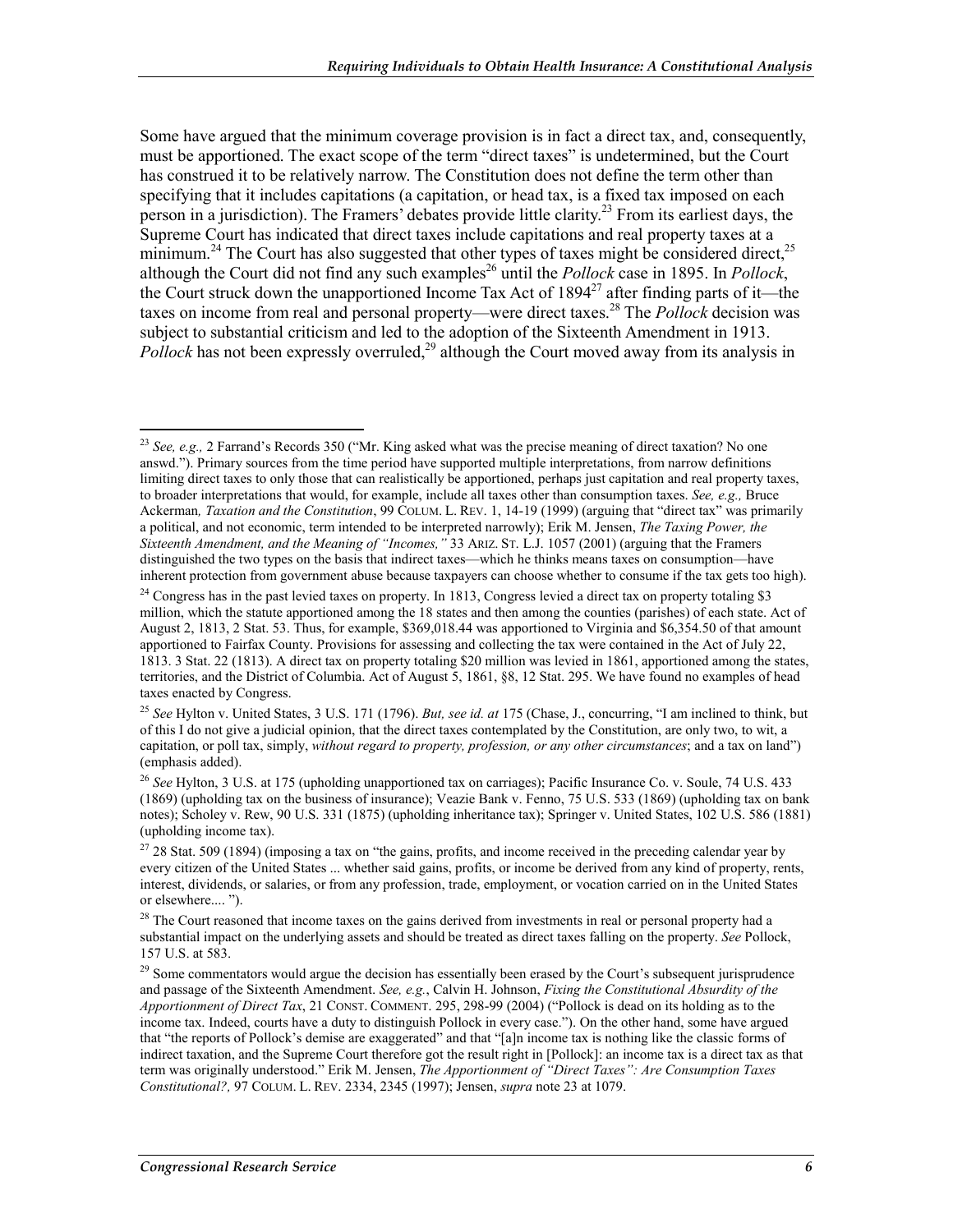subsequent cases that upheld a variety of unapportioned taxes on the basis they were excise taxes. $30$ 

The minimum coverage provision is codified in the Internal Revenue Code as an excise tax. For constitutional purposes, the Supreme Court has found excise taxes to be a broad category of indirect taxes.<sup>31</sup> It might be argued, for example, that the tax is properly characterized as an excise tax imposed on earning income without maintaining health insurance for oneself and one's dependents.<sup>32</sup> Excise taxes imposed on inaction are not unprecedented,<sup>33</sup> although it does not appear that any have been challenged on the grounds that it is unconstitutional to impose an excise tax on a failure to act.

On the other hand, some have argued that the individual mandate is a tax based on inaction and is effectively a capitation.<sup>34</sup> Under this argument, "[a] tax on a person who chooses not to act is precariously close to a tax on everyone with an exemption from the tax for those that act."<sup>35</sup> In other words, a tax on the failure to act (i.e., buy health insurance) is essentially a tax on "the state of mere existence."<sup>36</sup> However, others might point to the fact that the tax would not be imposed on individuals with insufficient income as evidence that it should not be characterized as a capitation. Additionally, some might compare it to existing tax deductions and credits that are intended to encourage certain types of behaviors, such as the tax benefits provided to homeowners.<sup>37</sup> It might be argued that the minimum coverage provision is analogous to these types of provisions, and the fact that it takes a different form (i.e., is not a deduction or credit) should not be constitutionally significant.

Resolving this point may require determining whether a generally applicable tax that is avoidable if an individual takes some action constitutes a capitation. The federal courts have yet to explore in detail the precise definition of capitations, also known as poll taxes, for purposes of the federal Constitution. However, some insight into their meanings may be gleaned from the states' attitudes regarding poll taxes which were held contemporaneously with the ratification of the federal

<sup>30</sup> *See* Nicol v. Ames, 173 U.S. 509 (1899) (tax on certain sales and exchanges of property); Knowlton v. Moore, 178 U.S. 41 (1900) (estate tax); Patton v. Brady, 184 U.S. 609 (1902) (tax on manufactured tobacco); Flint v. Stone Tracy Co., 220 U.S. 107 (1911) (corporate franchise tax); *but see* Eisner v. Macomber, 252 U.S. 189 (1920) (striking an unapportioned tax on a stock dividend that did not change the taxpayer's proportionate ownership of the company, relying on the *Pollock* holding that taxes on rents and income from real and personal property were direct taxes).

<sup>31</sup> *See* Nicol v. Ames, 173 U.S. 509 (1899) (tax on certain sales and exchanges of property); Knowlton v. Moore, 178 U.S. 41 (1900) (estate tax); Patton v. Brady, 184 U.S. 609 (1902) (tax on manufactured tobacco); Flint v. Stone Tracy Co., 220 U.S. 108 (1911) (tax on corporate franchise).

<sup>&</sup>lt;sup>32</sup> See also Galle, *supra* note 11 (arguing the tax could be characterized as imposed on "the use of personal wealth for purposes other than the purchase of health insurance" or "on a particular form of arranging one's economic affairs: the choice to shift the risk of future medical needs from oneself to the social safety net—in effect, a tax on the use of the existing system of free care, Medicaid, and debtor-protection and bankruptcy law").

 $33$  Other provisions include the excise taxes on the failure of tax-exempt private foundations to distribute income (26) U.S.C. §4942); failures of certain group health plans to provide continuation coverage or to meet certain requirements (26 U.S.C. §§4980B, 4980D) and failures of certain investment vehicles to distribute income (26 U.S.C. §§4981, 4982).

<sup>34</sup> *See* George Clark, *Baucus "Excise" on Those Who Fail to Buy Insurance Raises Constitutional Issues*, DAILY TAX REPORT, September 29, 2009.

<sup>35</sup> *Id*.

<sup>36</sup> *Id*.

<sup>37</sup> *See, e.g.,* 26 U.S.C. §163(h) (permitting individuals to deduct qualifying home mortgage interest payments); 26 U.S.C. §36 (providing a tax credit to qualifying "first-time" homebuyers).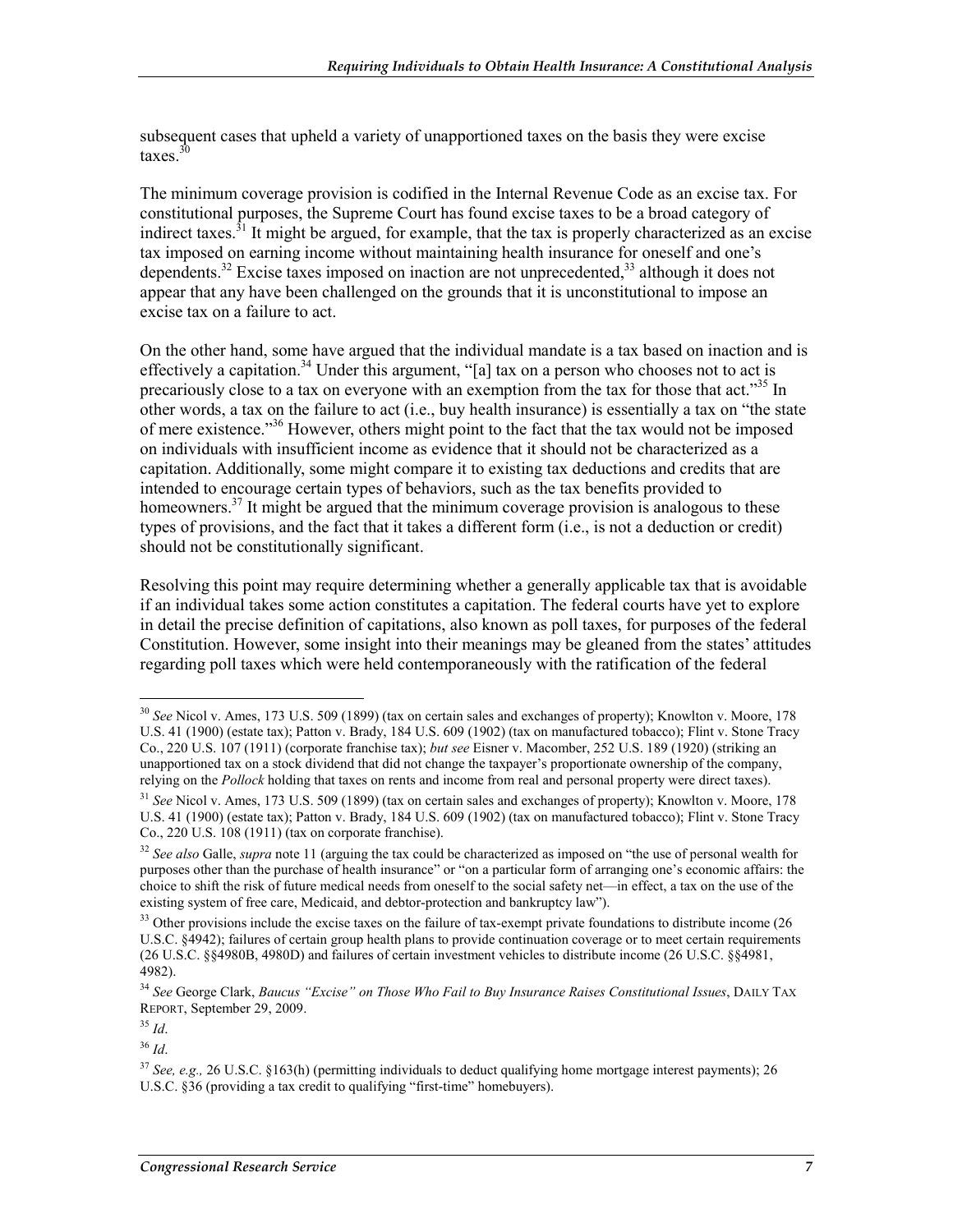Constitution. For example, in *Short v. State* the Maryland Court of Appeals was confronted with the meaning of poll taxes for purposes of the state constitution. At the time of the case in 1895, every Maryland state constitution since 1776 had prohibited poll taxes.<sup>38</sup> Maryland had also required, at least since 1795, that all able-bodied state male residents either spend two days a year improving the road system or pay seventy-five cents for road maintenance. Based upon approximately one hundred years of coexistence between these two provisions, the Maryland Court of Appeals determined that the meaning of poll taxes, as used in the state constitution in 1776, did not encompass the financial penalty imposed on those who failed to perform road maintenance.<sup>39</sup> A potential inference from this holding is that, at the time the Constitution was drafted, the common understanding of poll taxes did not encompass a financial penalty imposed on the failure to satisfy a lawful obligation to take some action. Therefore, while Congress's authority to impose the underlying mandate may be challenged, it is far from certain that a tax on individuals who fail to comply with that mandate would be a capitation necessitating apportionment.

If the minimum coverage provision is classified as a tax on income, whether the tax is direct or not becomes irrelevant as it would no longer be subject to apportionment by virtue of the Sixteenth Amendment. Certain aspects of the tax might support its classification as a tax on income since, for taxpayers with sufficient income, the amount of taxation would be directly proportional to their excess household income above the filing threshold and only those taxpayers with household income above the filing threshold would be subject to the tax at all. However, it is not clear that a court would classify the minimum coverage provision as a tax on income since a significant component of the tax appears to have no relationship to a taxpayer's income, but is instead related to the lack of coverage under a health plan for themselves and their dependents.

#### **Supreme Court Review**

Before the Supreme Court, the Administration argues that the minimum coverage provision could be independently justified under the taxing power.<sup>40</sup> In support of the provision's characterization as a tax, the Administration notes that the mandate is expected to raise substantial revenue, is placed in the IRC, and is to be assessed and collected by the IRS.<sup>41</sup> Although the Administration acknowledges that the minimum essential coverage requirement is intended to affect individual behavior with respect to purchasing insurance, it argues that the Court's precedent has established that "[e]very tax is in some measure regulatory" and that the critical inquiry is whether the measure is "productive of some revenue."<sup>42</sup> Additionally, the Administration argues that the individual mandate's designation as a "penalty" should not be determinative of the provision's characterization as a tax, particularly given its function as a revenue raising provision.

In opposition, the respondents before the Supreme Court principally argue that the minimum coverage provision should not be evaluated under the taxing power principally because the minimum essential coverage requirement contains a stand-alone provision directing individuals to

<sup>38</sup> Md. December of R. art. 15.

<sup>&</sup>lt;sup>39</sup> 31 A. 322 (Md. 1895). Examples of poll taxes recited in the opinion were a specific sum levied on all persons, male or female, free or slave, above the age of 16 for general support of the government and a tax of 40 pounds of tobacco "per poll" to support clergy of the Church of England.

<sup>40</sup> *See* Brief for Petitioner at 52-62, HHS v. Florida (2012) (No. 11-398).

 $^{41}$  *Id.* 

<sup>42</sup> United States v. Sonzinsky, 300 U.S. 506, 513 (1937) (upholding license tax on firearms dealers).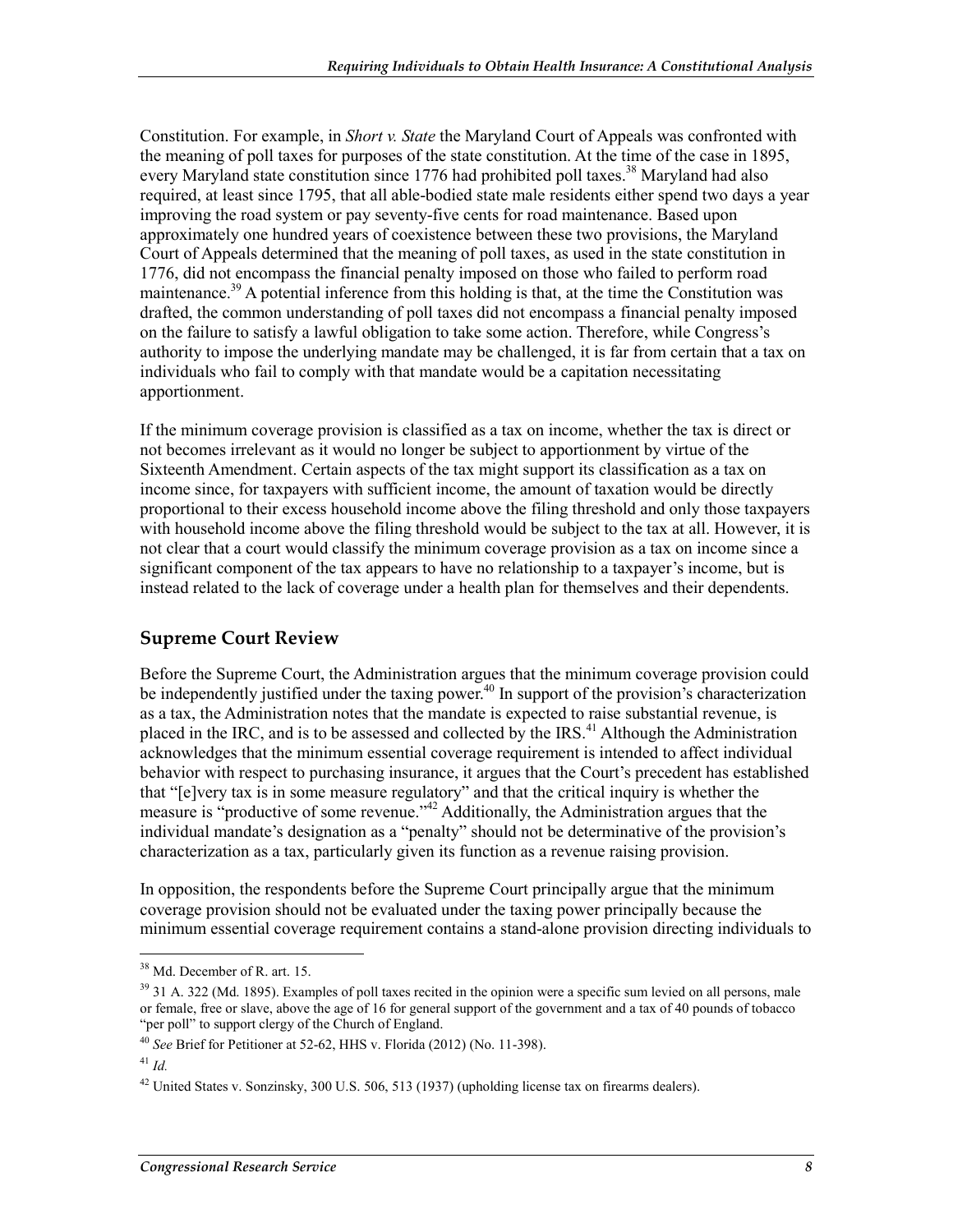maintain health insurance, and that this mandate cannot be justified under the taxing power even if the penalty imposed on individuals that do not satisfy that mandate could be.<sup>43</sup> Additionally, the respondents rely on the fact that Congress chose to explicitly refer to the provision as a penalty rather than as a tax.<sup>44</sup> Finally, the respondents alternatively argue that, even if the provision is appropriately characterized as a tax, it may be an unconstitutionally un-apportioned capitation.

### **Power to Regulate Commerce**

The Commerce Clause of the U.S. Constitution empowers Congress "[t]o regulate Commerce with foreign Nations, and among the several States, and with the Indian Tribes."<sup>45</sup> The Supreme Court developed an expansive view of the Commerce Clause relatively early in the history of judicial review.46 This power has been cited as the constitutional basis for a significant portion of the laws passed by the Congress over the last 50 years, and it currently represents one of the broadest bases for the exercise of congressional powers.<sup>47</sup> While the Supreme Court held in United States v. South-Eastern Underwriters Association<sup>48</sup> that Congress could regulate the competitive practices of insurers under the Commerce Clause, it is unclear whether the minimum coverage provision could be considered regulation of insurance per se. Despite the breadth of powers that have been exercised under the Commerce Clause, whether the minimum coverage provision would be constitutional under the clause is a challenging question, as it is a novel issue whether Congress may use the clause to require an individual to purchase a good or a service.

Under modern Commerce Clause jurisprudence, the Supreme Court has found that the Commerce Clause allows for three categories of congressional regulation: the channels of interstate commerce; the instrumentalities of interstate commerce; and "those activities having a substantial relation to interstate commerce ... i.e., those activities that substantially affect interstate commerce."49 It is likely that a court would evaluate Congress's authority for enacting the minimum coverage provision under this third "substantially affects" category.

<sup>43</sup> Brief for Respondents at 52-54, HHS v. Florida (2012) (No. 11-398).

<sup>44</sup> *Id.* at 57-62.

<sup>&</sup>lt;sup>45</sup> U.S. Const., Art. I, §8, cl. 3. It should be noted that the Commerce Clause is augmented by the Necessary and Proper Clause, which allows Congress "[t]o make all Laws which shall be necessary and proper for carrying into Execution the foregoing Powers ... " U.S. Const., Art. I, §8, cl. 18.

<sup>&</sup>lt;sup>46</sup> For instance, Chief Justice Marshall wrote in 1824 that "the power over commerce ... is vested in Congress as absolutely as it would be in a single government ..." and that "the influence which their constituents possess at elections, are ... the sole restraints" on this power. Gibbons v. Odgen, 22 U.S. (9 Wheat.) 1, 197-98 (1824).

<sup>47</sup> *See* CRS Report RL32844, *The Power to Regulate Commerce: Limits on Congressional Power*, by Kenneth R. Thomas.

<sup>48 322</sup> U.S. 533 (1944). In response to the Court's ruling in *South-Eastern Underwriters,* Congress explicitly recognized the role of the states in the regulation of insurance with the passage of the McCarran-Ferguson Act of 1945. The intent of the McCarran-Ferguson Act was to grant states the explicit authority to regulate insurance in light of the *South-Eastern Underwriters* decision. Section 2(a) of the Act states: The business of insurance, and every person engaged therein, shall be subject to the laws of the several States which relate to the regulation or taxation of such business. 15 U.S.C. §1012(a). However, under the Act, Congress also reserved to itself the right to enact federal statutes that "specifically" relate to "the business of insurance." 15 U.S.C. §1012(b).

<sup>49</sup> *See* United States v. Lopez, 514 U.S. 549, 558-59 (1995) (internal citations omitted).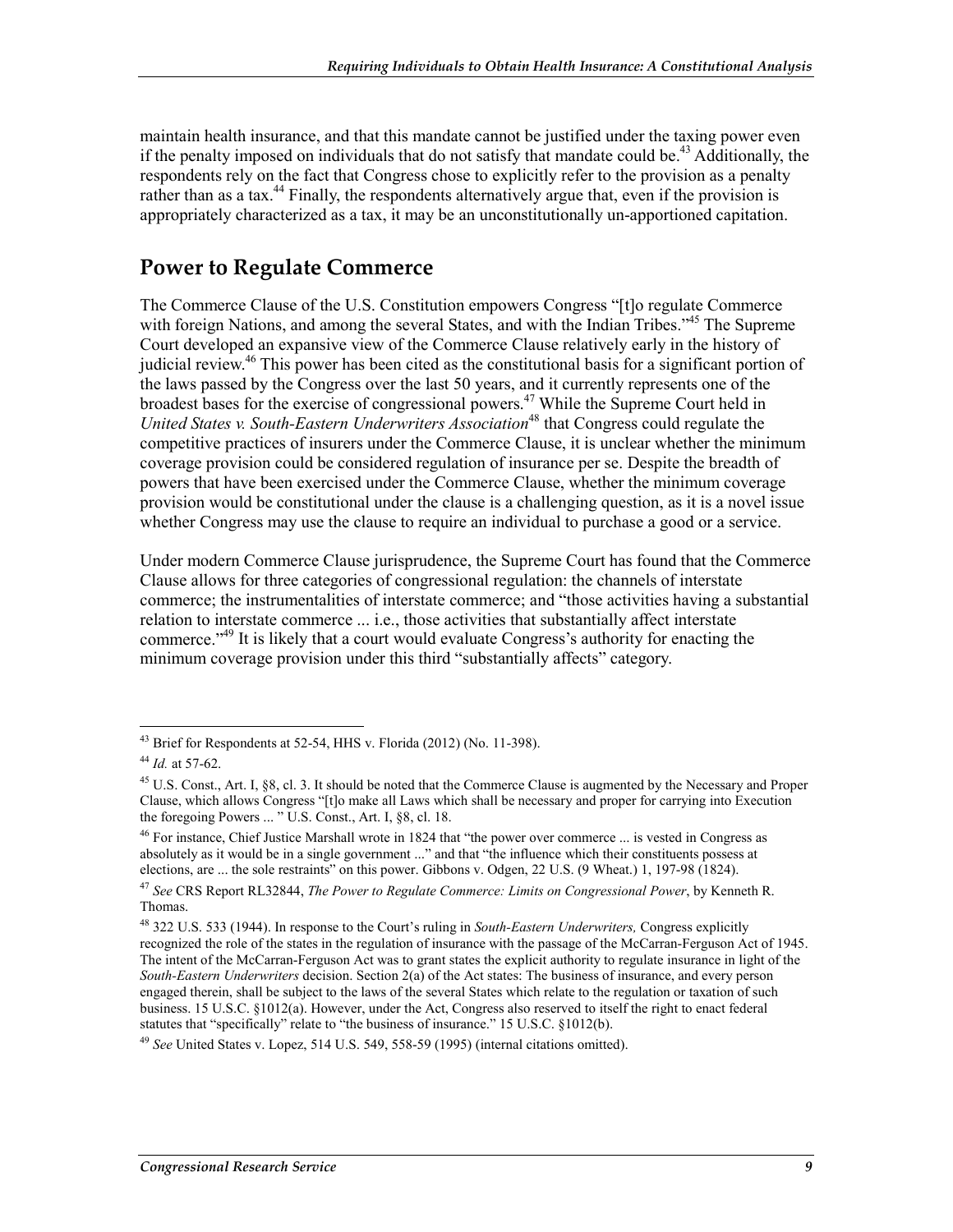Three recent cases, *United States v. Lopez, United States v. Morrison*,<sup>50</sup> and Gonzales v. Raich,<sup>51</sup> as well as several historical decisions such as *Wickard v. Filburn*, 52 govern much of the current Commerce Clause analysis under the "substantially affects" category. These cases indicate that, while the modern interpretation of the Commerce Clause is broad, congressional authority is not without bounds.<sup>53</sup> In a case that has been perceived as one of the Supreme Court's most expansive Commerce Clause rulings, *Wickard v. Filburn*, the Court was asked to determine whether the clause permitted amendments to the Agricultural Adjustment Act of 1938 affecting the production and consumption of homegrown wheat.<sup>54</sup> In upholding the statute as constitutional, the Court held that economic activities, regardless of their nature, could be regulated by Congress if the activity exerts a substantial effect on interstate commerce.<sup>55</sup> Although the Court admitted that one family's production alone would likely have a negligible impact on the overall price of wheat, if combined with other personal producers, the effect would be substantial enough to make the activity subject to congressional regulation.<sup>56</sup> The Court concluded that Congress had a rational basis for its action and its belief that, in the aggregate, keeping homegrown wheat outside of federal regulation would have a substantial influence on interstate commerce.

From 1937 to 1995, after cases like *Wickard* and others, the Supreme Court did not hold a federal statute to be beyond the scope of the authority vested in Congress by the Commerce Clause. However, in 1995, in *United States v. Lopez*, the Court struck down a statute that made it a federal crime to knowingly possess a firearm in a school zone because it exceeded Congress's Commerce Clause authority. In analyzing the statute under the "substantially affects" category, the Court identified four major problems. First, it determined that the criminal statute at issue had no connection with commerce or any sort of economic enterprise, and did not play an essential role in a larger regulatory scheme. Secondly, the Supreme Court found it significant that there was no jurisdictional element in the statute, which would ensure that firearm possession affected interstate commerce in a particular instance. Third, the Court stated that the lack of congressional findings regarding the impact of the offense on the national economy detracted from any substantial relation it might have to interstate commerce. Finally, the Court rejected the government's argument that the statute was valid because possession of a firearm near a school could result in violent crime, and this crime could affect the national economy. The Court explained that if it were to accept the government's arguments, it would be hard "to posit any activity by an individual that Congress is without power to regulate.<sup>557</sup>

The Supreme Court used the logic of *Lopez* in *United States v. Morrison*, where the Court evaluated whether a federal statute that provided for a private right of action for victims of gender-motivated violence fell within Congress's power under the Commerce Clause. In finding that this statute was beyond Congress's authority under the Commerce Clause, the Court followed the analysis in *Lopez*. First, the Court explained that "gender-motivated crimes are not, in any sense of the phrase, economic activity." Turning to the second prong of the *Lopez* analysis, the

<sup>1</sup>  $50$  529 U.S. 598 (2000).

 $51$  545 U.S. 1 (2005).

<sup>52 317</sup> U.S. 111 (1942).

<sup>53</sup> *See Lopez*, 514 U.S. at 557; *Morrison*, 529 U.S. at 608.

 $54$  In 1941, Mr. Filburn harvested an excess amount of 239 bushels for which he was fined pursuant to amendments to the Agricultural Adjustment Act of 1938. 317 U.S. at 114.

<sup>55</sup> *Id*. at 125.

<sup>56</sup> *Id.*

<sup>57</sup> *Lopez*, 514 U.S. at 564.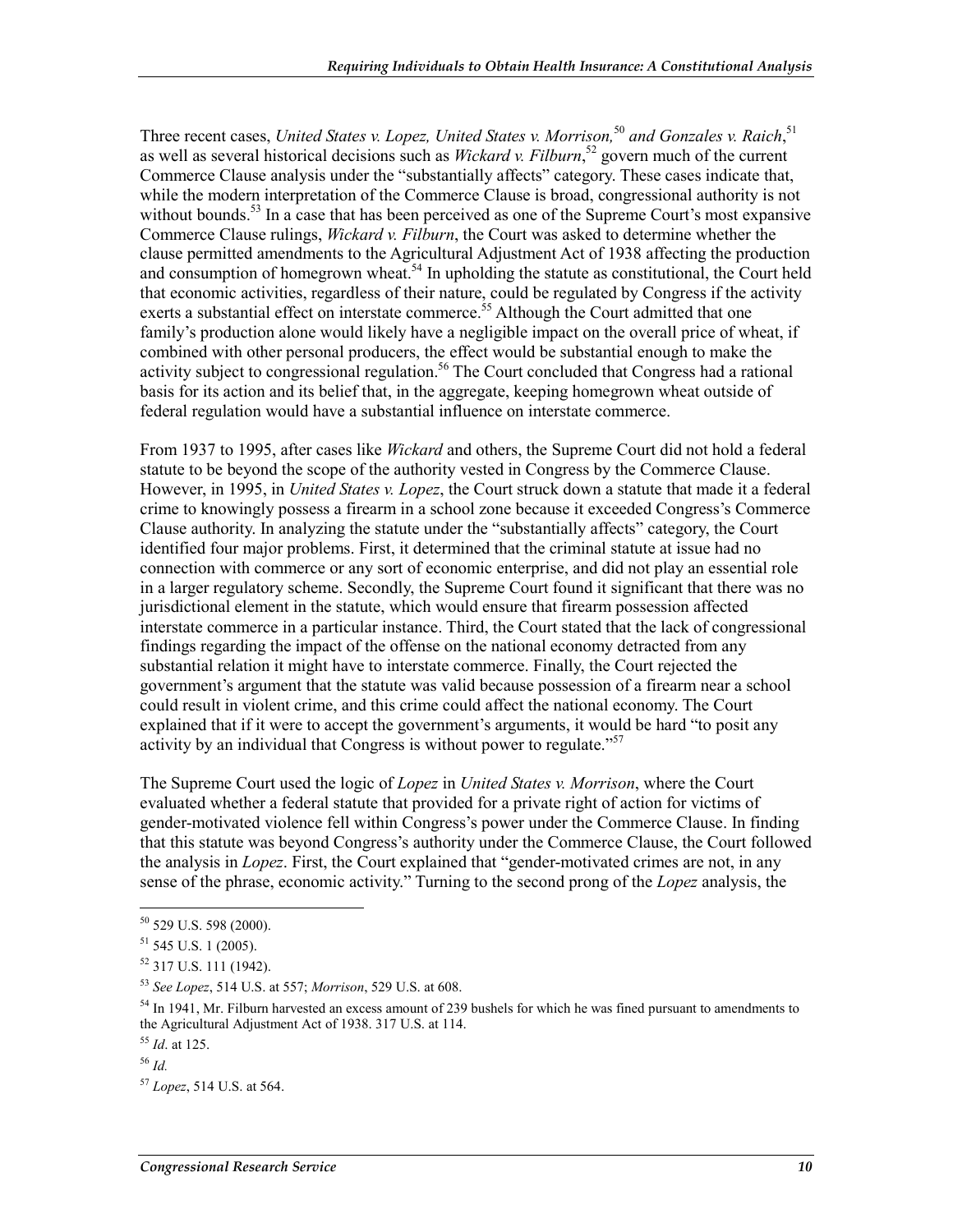Court noted that, like the Gun-Free School Zones Act, the statute lacked a "jurisdictional element establishing that the federal cause of action is in pursuance of Congress' power to regulate interstate commerce<sup>"58</sup>

The Court then discussed the existence of congressional findings regarding the effects of gendermotivated violence on the national economy and interstate commerce. While noting that the statute was supported by "numerous findings,"59 the Court stressed its declaration in *Lopez* that "[s]imply because Congress may conclude that a particular activity substantially affects interstate commerce does not necessarily make it so." Finally, the Court considered the level of attenuation between the federal statute and its effect on interstate commerce. In explaining why the statute exceeded the boundaries of the Commerce Clause, the Court explained that the statute would impermissibly provide Congress with the power "to regulate any crime as long as the nationwide, aggregated impact of that crime has substantial effects on employment, production, transit, or consumption."<sup>60</sup> Expanding upon this observation, the Court noted that to allow such regulation of a non-economic activity would enable federal regulation of almost any activity, including "family law and other areas of traditional state regulation.... "61

In *Gonzales v. Raich*, the Supreme Court evaluated whether, under the Commerce Clause, Congress had the power to apply the federal Controlled Substances Act's (CSA's) prohibition of the manufacture and possession of marijuana to the local cultivation and use of marijuana that was in compliance with California law. In holding that the CSA's prohibition was within Congress's authority under the Commerce Clause, the Court relied on *Wickard v. Filburn* and the idea that Congress can regulate purely intrastate activity that is not "commercial" if it concludes that failure to regulate the activity would undercut federal regulation of the interstate market.<sup>62</sup> However, the Court found that the standard for assessing the scope of Congress's power under the Commerce Clause is not whether the activity at issue, when aggregated, substantially affects interstate commerce; but rather, whether there exists a "rational basis" for Congress to have reached that conclusion. Further, the Court distinguished *Raich* from *Lopez* and *Morrison* based on the idea that in *Raich*, the regulated activity was "quintessentially economic."63 The Court also concluded that Congress had acted rationally in determining that the CSA's prohibition of the class of activities at issue was an "an essential part of the larger regulation of economic activity."<sup>64</sup>

<u>.</u>

<sup>58</sup> *Morrison*, 529 U.S at 613.

<sup>&</sup>lt;sup>59</sup> The Court pointed to various legislative findings including findings that gender-motivated violence affected interstate commerce by deterring potential victims from traveling interstate, from engaging in interstate business, by diminishing national productivity, and increasing medical and other costs. *Id.* at 615 (quoting H.Rept. 103-711, at 385). <sup>60</sup> *Id.*

<sup>61</sup> *Id.* It should be noted that after the decision in *Lopez* and *Morrison*, the question arose as to whether these cases were an indicator of future restrictions on Congress's power to regulate interstate commerce. However, it is arguable that the Court intended *Lopez* and *Morrison* to have a limited effect, as the Court specifically reaffirmed much of its previous Commerce Clause case law, including *Wickard*.

<sup>62</sup> *Raich*, 545 U.S. at 18.

<sup>&</sup>lt;sup>63</sup> *Id.* at 25. The Court explained that "the CSA regulates the production, distribution, and consumption of commodities for which there is an established, and lucrative, interstate market. Prohibiting the intrastate possession or manufacture of an article of commerce is a rational ... means of regulating commerce in that product." Id. at 26.

<sup>64</sup> *Id.* at 26-27. *See also Lopez*, 514 U.S., at 561.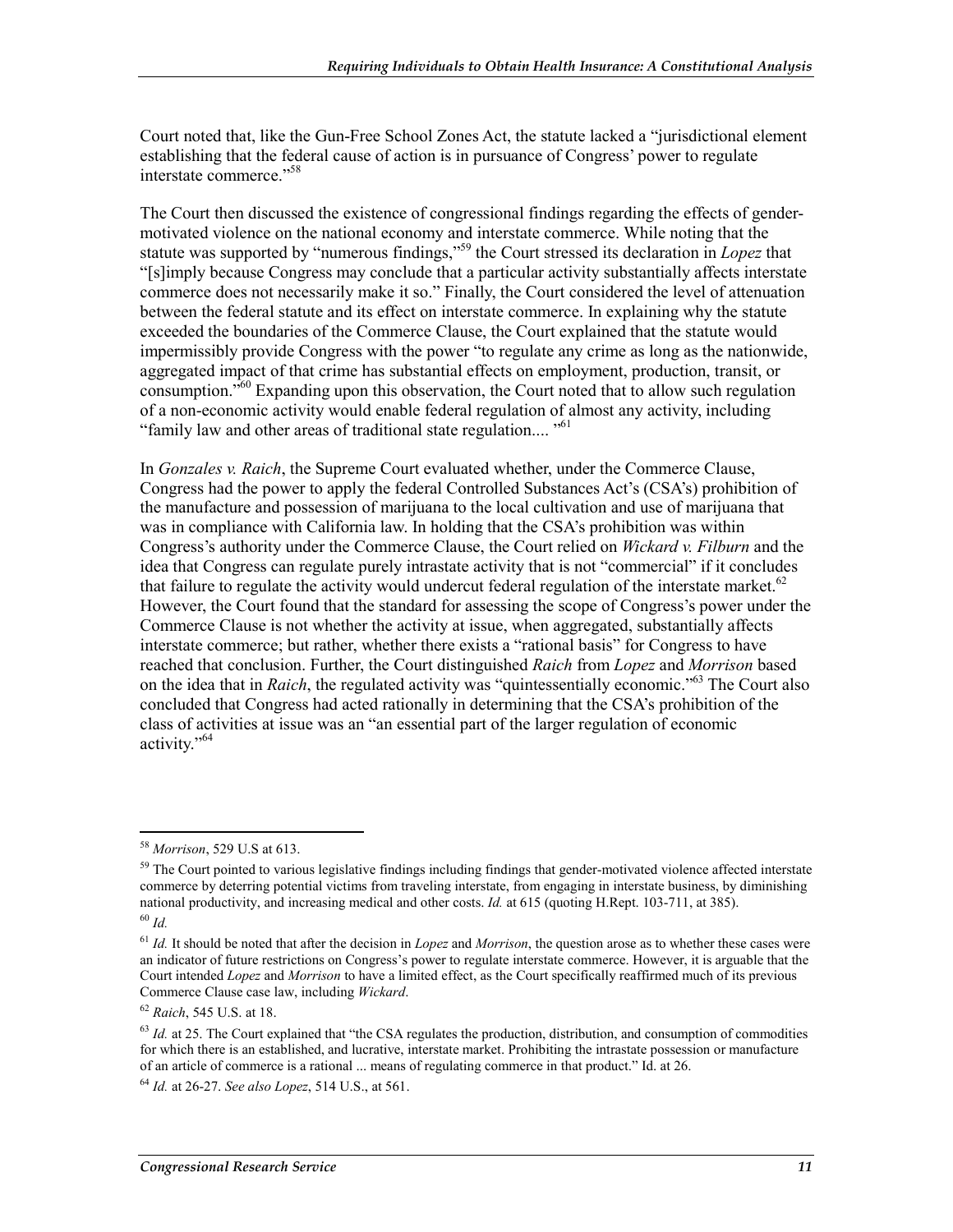In applying the 4-factor analysis used in *Lopez* and *Morrison* to the minimum coverage provision of  $\widehat{ACA}$ ,<sup>65</sup> the first and fourth factors of these cases warrant the closest analysis. Under the first factor of the test, it must be determined whether requiring individuals to purchase health insurance is commercial or economic in nature. In *Lopez*, the gun control law at issue was struck down by the Supreme Court, as was a cause of action based on gender-motivated crime in *Morrison*, because the statutes did not have anything to do with an economic activity or enterprise. While the regulation of the health insurance industry or the health care system would likely be considered economic in nature, a requirement to purchase health insurance is more of an open question. On one hand, for example, it is argued that the individual mandate regulates economic conduct, as the provision dictates the way in which individuals pay for their participation in the health care market.<sup>66</sup> It is claimed that virtually all individuals participate in this market, since they will utilize health care services at some point. And, because uninsured individuals may seek and receive medical care, which they may not be able to pay for, the costs for this care are passed on to other market participants, i.e., health care providers, insurers, and the insured.<sup>67</sup> Accordingly, the minimum coverage provision prevents this cost shifting and regulates how this health care is purchased.<sup>68</sup>

On the other hand, it is argued that the minimum coverage provision goes beyond the bounds of the Commerce Clause, as regulation of the health insurance industry or the health care system could be considered economic activity, but regulating a choice to purchase health insurance is not.<sup>69</sup> It is questioned whether a requirement to purchase health insurance is really a regulation of an economic activity or enterprise, if individuals who would be required to purchase health insurance are not, but for this regulation, a part of the health insurance market.<sup>70</sup> In general, Congress has used its authority under the Commerce Clause to regulate individuals, employers, and others who voluntarily take part in some type of economic activity. While in *Wickard* and *Raich*, the individuals were participating in their own home activities (i.e., producing wheat for home consumption and cultivating marijuana for personal use), they were acting of their own volition, and this activity was determined to be economic in nature and affected interstate commerce. However, a requirement could be imposed on some individuals who do not engage in any economic activity relating to the health insurance market. This is a novel issue: whether Congress can use its Commerce Clause authority to require a person to buy a good or a service and whether this type of required participation can be considered economic activity. Still, while it may seem to many like too much of a bootstrap to force individuals into the health insurance market and then use their participation in that market to say they are engaging in commerce, there is plenty of evidence that the purchase of health insurance has an effect on the commerce of the

<u>.</u>

<sup>65</sup> As discussed above, after *Lopez* and *Morrison*, whether a regulation has a substantial effect on interstate commerce requires reviewing courts to consider the following four factors: (1) whether the regulated activity is commercial or economic in nature; (2) whether an express jurisdictional element is provided in the statute to limit its reach; (3) whether Congress made express findings about the effects of the activity on interstate commerce; and (4) whether the link between the activity and the effect on interstate commerce is attenuated. United States v. Stewart, 348 F.3d 1132, 1136-37 (9th Cir. 2003) (citing *Morrison*, 529 U.S. at 610-12).

<sup>66</sup> *See* Brief for Appellant-Petitioner at 18-19, HHS v. Florida (2012) (No. 11-398).

<sup>67</sup> *See id.*

<sup>68</sup> *Id*.

<sup>69</sup> *See e.g.,* Brief for Appellee-Respondent at 15 *et seq*, HHS v. Florida (2012) (No. 11-398).

<sup>70</sup> *See, e.g*., *id*.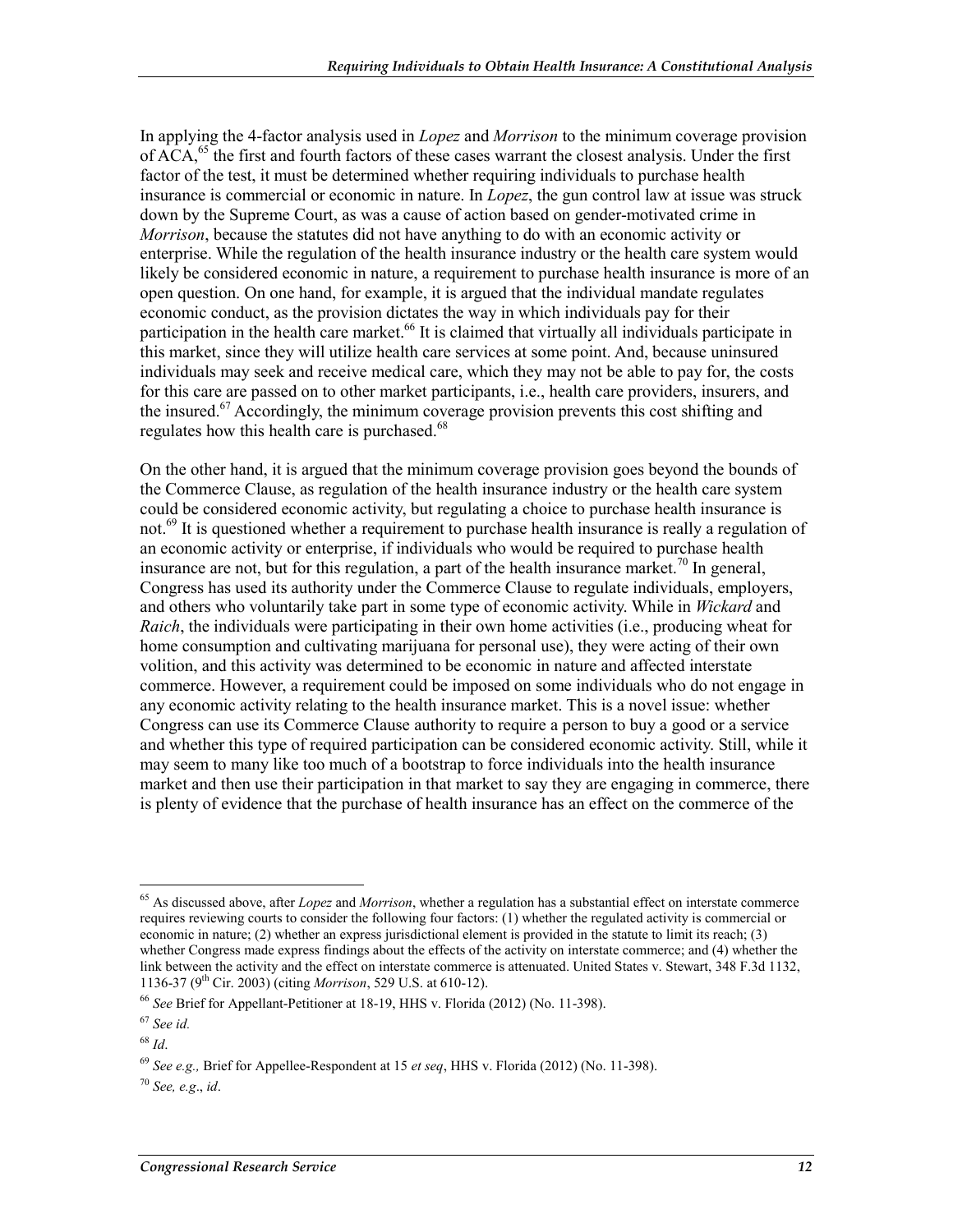nation. For example, in 2009, health care expenditures in the United States grew 4% to \$2.5 trillion, or \$8,086 per person, and accounted for 17.6% of gross domestic product.<sup>71</sup>

In evaluating whether the individual mandate and the effect on interstate commerce is attenuated, one may point to evidence of the effect that the requirement to purchase health insurance would have on the insurance industry and the health care system as a whole. One could argue that because most individuals do, at some point, become ill and require health care, a requirement that all persons purchase health insurance coverage would benefit the orderly flow of health care services in interstate commerce. As pointed out in the findings accompanying the minimum coverage provision, the requirement regulates activity such as "the economic and financial decisions about how and when health care is paid for, and when health insurance is purchased. In the absence of the requirement, some individuals would make an economic and financial decision to forego health insurance coverage and attempt to self-insure, which increases financial risks to households and medical providers."<sup>72</sup> Also, because one of the motivating factors for a requirement to obtain health insurance is arguably to get healthy individuals who do not have health insurance to purchase it (so as to offset the cost of the individuals who need greater, more expensive care), this also would contribute to the proper functioning of the health care system. Still, it is argued that if the commerce power can be used to mandate the purchases of a private individual, it could be perceived as virtually unlimited in scope.<sup>73</sup> Based on similar arguments made in *Lopez* and *Morrison*, a court may examine whether Congress can require the purchase of any good or service based on the effect such purchases could have on an industry or the economy as a whole.

Also, while perhaps not as important to the instant inquiry as the other *Lopez/Morrison* factors, the presence of congressional findings for purposes of commerce clause analysis may be examined. ACA includes detailed findings regarding the effect that the minimum coverage provision would have on interstate commerce.<sup>74</sup> However, as mentioned above, it appears that the presence of congressional findings may be helpful, but not determinative, of Congress's authority to legislate under the Commerce Clause. In addition, as discussed in *Lopez* and *Morrison*, a court could also examine the fact that ACA does not contain an explicit jurisdictional element that insures that the statute affects interstate commerce. This element could have been satisfied by a statement, such as one providing that any person using medical care in or affecting interstate commerce must have health insurance. It is possible that a court may overlook the need for a jurisdictional element, especially in light of Congress's findings that indicate the effects that the minimum coverage provision has on interstate commerce.<sup>75</sup> However, should a reviewing court find that absence of a jurisdictional element as essential for Congress's ability to enact the minimum coverage provision, it seems possible that Congress may be able to amend ACA to include this element.76

<sup>1</sup> 71 Centers for Medicare and Medicaid Services, National Health Expenditure Data Fact Sheet, *available at*  http://www.cms.gov/NationalHealthExpendData/25\_NHE\_Fact\_Sheet.asp.

 $72$  P.L. 111-148, §1501(a)(2).

<sup>73</sup> *See e.g.,* Brief for Appellee-Respondent, HHS v. Florida at 24 *et seq*.

 $74$  P.L. 111-148, §1501(a)(2).

<sup>75</sup> Further, if a court finds the minimum coverage provision to be, similar to the provisions in *Wickard* and *Raich*, an essential component of a larger economic regulatory scheme, then the need for a jurisdictional element may be alleviated. *See* discussion of *Raich infra*.

<sup>76</sup> It may be noted that Congress replaced the provision struck down in *Lopez* with an amended version that makes it unlawful for an individual "knowingly to possess a firearm *that has moved in or that otherwise affects interstate or*  (continued...)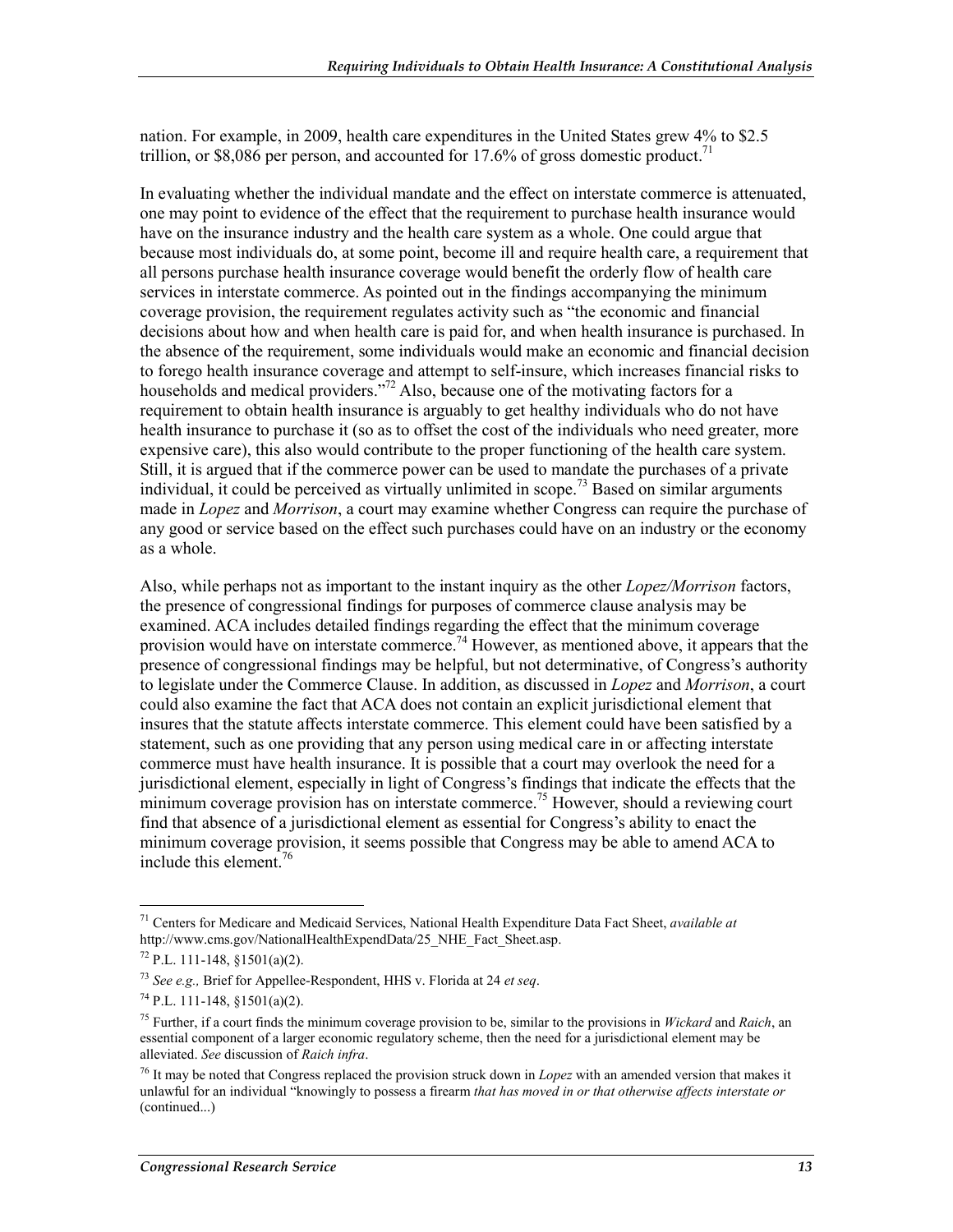Following the reasoning of *Raich*, a court may evaluate whether Congress rationally concluded that persons failing to have health insurance have a substantial effect on interstate commerce. One arguing in favor of the constitutionality of the minimum coverage provision may point to the fact that a health insurance mandate would presumably lower the uninsured population. Many suggest that Americans without health coverage burdens our health care system and adds strain on the economy. As indicated in the congressional findings accompanying the minimum coverage provision, the economy loses up to \$207 billion a year because of the poorer health and shorter lifespan of the uninsured.<sup>77</sup> Further, according to these findings, in 2008, cost of providing uncompensated care to the uninsured was \$43 billion and these amounts are paid for when health care providers pass on the cost to private insurers, which in turn then transfer the cost to those who are insured.<sup>78</sup> Evidence like this could be relied on by a court in demonstrating a rational basis for Congress's enactment of a requirement to purchase health insurance.

 In addition, based on *Raich*, if a requirement to purchase health insurance is not considered economic or commercial in nature, it should be determined whether the requirement is "an essential part of a larger regulation of economic activity." One may argue that a minimum coverage provision is an essential part of Congress's current regulation of the health care system or industry. A reviewing court could consider whether the absence of a requirement to purchase health care would undercut the regulation of the health care as a whole. In making this determination, a court may look to the involvement of the federal government in the regulation of health care generally to decide whether a requirement to purchase health insurance could be seen as an essential component of this regulation. Given the federal government's fairly significant role in health care regulation (e.g., ERISA, the Public Health Service Act), the argument that the requirement to purchase insurance is an "essential part" of the regulation may become more viable. In addition, since the minimum coverage provision is part of a comprehensive act dealing with many aspects of health care, this may reinforce the idea that it is acceptable under the Commerce Clause as part of a larger health care reform effort.<sup>79</sup>

Further, because certain new insurance provisions in ACA require health insurers to accept every individual who applies for coverage, prevent them from imposing exclusions from coverage based on preexisting conditions, and restrict insurers from charging higher premiums based on an individual's health status, some argue that the minimum coverage provision plays an integral role within ACA itself.<sup>80</sup> Without an individual mandate, individuals might wait to purchase health

 $\overline{a}$ 

<sup>(...</sup>continued)

*foreign commerce* at a place that the individual knows, or has reasonable cause to believe, is a school zone." *See* 18 U.S.C. §922(q)(2)(A) (emphasis added). This amendment demonstrates that the required nexus to interstate commerce can, at least in some cases, may be fixed.

 $77$  P.L. 111-148, §1501(a)(2)(E).

 $78$  P.L. 111-148, §1501(a)(2)(F).

 $79$  The Court has also suggested that challenges to non-commercial aspects of a larger economic regulatory scheme may be evaluated under the Necessary and Proper Clause. *Raich*, 545 U.S at 36 (Scalia, J., concurring) ("Congress' authority to enact laws necessary and proper for the regulation of interstate commerce is not limited to laws directed against economic activities that have a substantial effect on interstate commerce."). Using this rationale, it could be argued that a requirement that individuals obtain health insurance is necessary for the proper functioning of the broader health care regulation established under ACA, so that such a mandate would pass constitutional muster. *Id*. at 22. The kinds of factors likely to be considered are (1) the historic breadth of the Necessary and Proper Clause; (2) the history of federal involvement in this area; (3) the reason for the statute's enactment; (4) the statute's accommodation of state interests; and (5) whether the scope of the statute is too attenuated from Article I powers. United States v. Comstock, 130 S. Ct. 1949 (May 17, 2010).

<sup>80</sup> *See, e.g.,* Brief for Appellant-Petitioner, HHS v. Florida at 17-18, 24-25.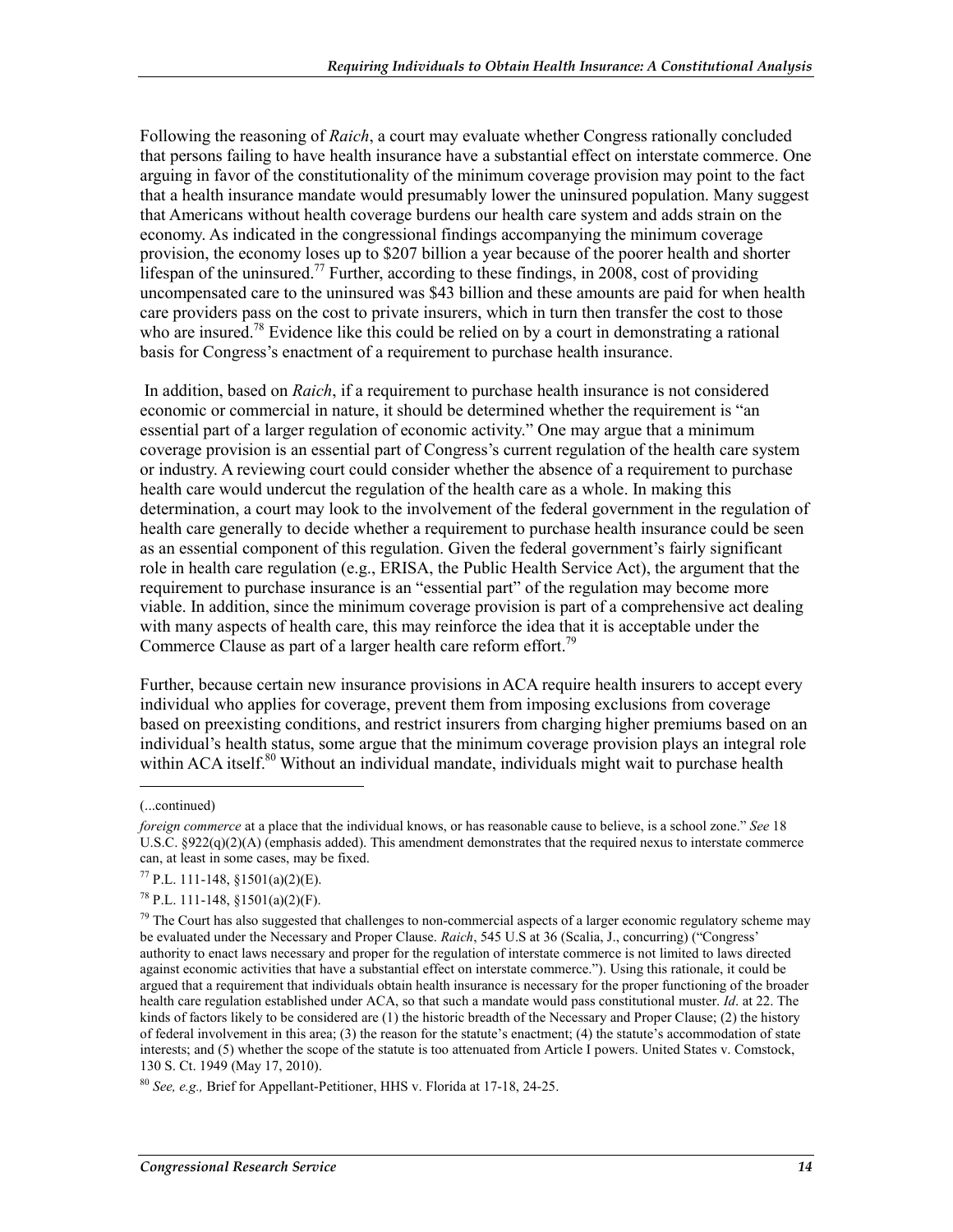insurance until they need care. As congressional findings point out, "[t]he [minimum coverage] requirement is essential to creating effective health insurance markets in which improved health insurance products that are guaranteed issue and do not exclude coverage of pre-existing conditions can be sold."<sup>81</sup> On the other hand, one could note that under Section 1501 of ACA, an individual could decide to pay the penalty associated with the minimum coverage provision and avoid purchasing health insurance. If a large number of individuals refused to purchase health insurance, this may weaken the idea that the minimum coverage provision is an essential part of this health care regulation.

#### **Supreme Court Review**

Arguments like the ones discussed above have been presented to the Supreme Court. In arguing their position to the Court, the challengers to the individual mandate contend that "[t]he Constitution grants Congress the power to *regulate* commerce, not the power to compel individuals to enter into commerce" or "the power to bring commerce into existence.<sup>"82</sup> Accordingly, it is argued that if the Court finds that the Commerce Clause allows Congress to enact such a requirement, this would be a vast expansion of legislative powers.<sup>83</sup> And while the challengers concede that the decision to purchase health insurance could have economic consequences, they reason that "[i]f the "economic" nature of a decision were enough to allow Congress to displace the decision-making power of individuals and compel them to make whatever decisions Congress deems useful for the more efficient regulation of commerce, it would be 'difficult to perceive any limitation on federal power,' or any 'residuum of power' reserved to the States.<sup>584</sup> Following this logic, the challengers claim, every decision not to purchase a good or a service could have a substantial effect on interstate commerce if they are aggregated with similar decisions made by other individuals, and thus Congress would be in a position to require the purchase of any product.<sup>85</sup>

Conversely, the Administration primarily argues that the minimum coverage provision addresses the existing economic effects of the cost of care for the uninsured on the health care market.<sup>86</sup> Because the minimum coverage provision addresses "the timing and method of financing health care services," and because health care regulation is an area of "pervasive federal involvement," the Administration reasons that the requirement to purchase health insurance is well within the boundaries of the commerce power.<sup>87</sup> The Administration also distinguishes the requirement to purchase health insurance from the requirement to purchase other products, due to the health insurance market's unique characteristics, and the fact that "in markets for those [other] goods, there is no pre-existing economic activity analogous to the uncompensated consumption of health care, and thus no substantial economic effect like the massive risk-shifting and cost-shifting that

<sup>&</sup>lt;u>.</u>  $81$  P.L. 111-148,  $$1501(a)(2)$ .

<sup>&</sup>lt;sup>82</sup> Brief for Appellee-Respondent, HHS v. Florida at 11, 15. (emphasis in original) ("If Congress not only can regulate individuals once they decide to enter into commerce, but can compel them to enter commerce in the first place, then there is nothing left of the principle that Congress' powers "are defined, and limited," Marbury v. Madison, 5 U.S. 137, 176 (1803), as Congress could simply force within its regulatory reach all those who would remain outside it.") *Id.* at 11.

<sup>83</sup> *See, e.g., id*. at 24.

<sup>84</sup> *Id*. at 27 (*quoting* Lopez, 514 U.S. at 564; U.S. v. Comstock, 130 S. Ct. 1949, 1967 (Kennedy, J., concurring)).

<sup>85</sup> *Id*. at 12-13.

<sup>86</sup> Reply Brief for Petitioners at 2, HHS v. Florida (2012) (No. 11-398).

<sup>87</sup> *Id*. at 3.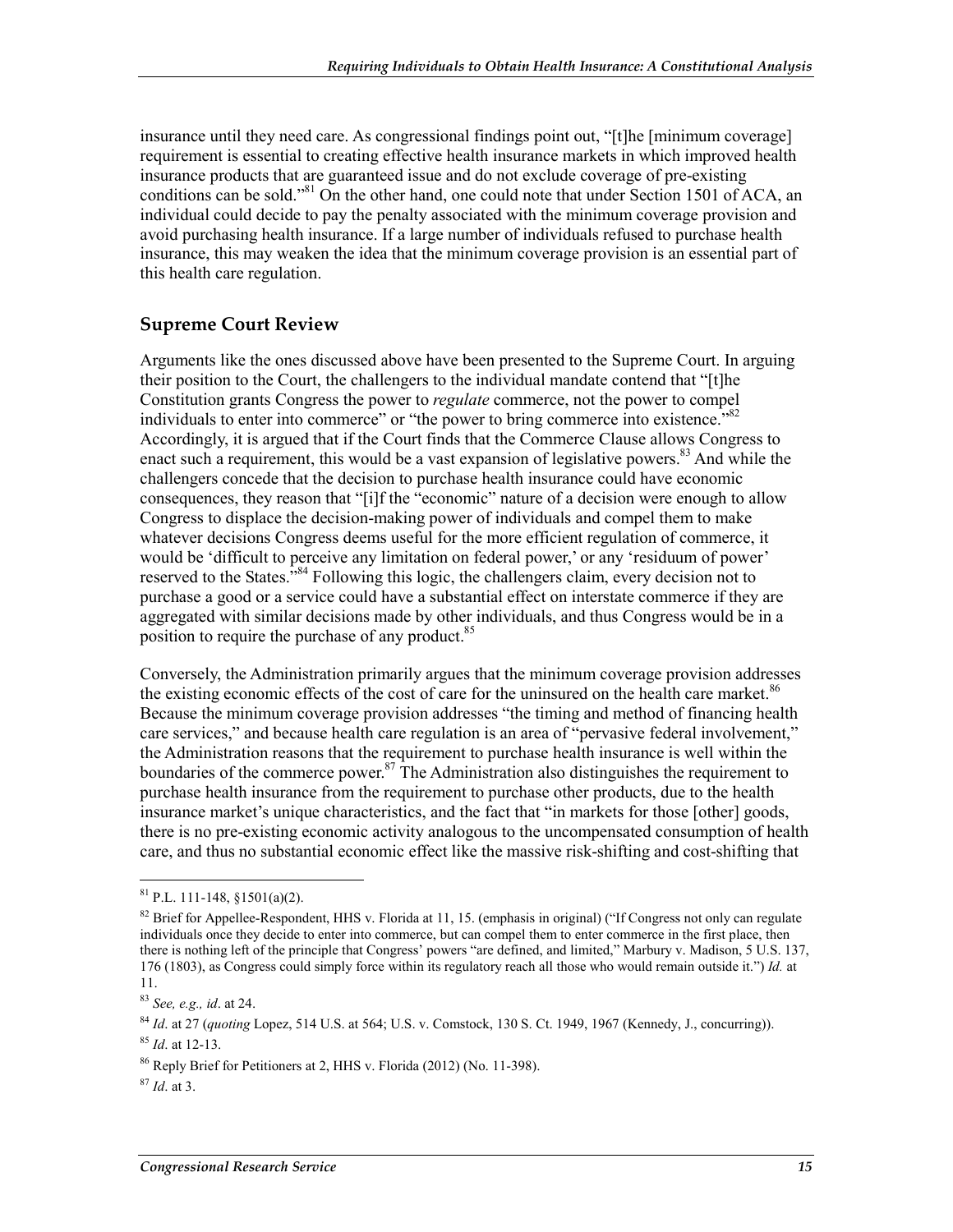occurs in the health-care and health-insurance markets."<sup>88</sup> The Administration also emphasizes that the constitutionality of the minimum coverage provision is further established by the fact that it is "integral" to ACA's insurance reforms, namely the guaranteed issue and community rating provisions, as the mandate is necessary to make these reforms effective.<sup>89</sup>

## **Religious Exemptions to the Requirement to Have Health Insurance**

Requiring individuals to obtain health insurance may conflict with some individuals' religious beliefs.<sup>90</sup> Accordingly, legislation that would require individuals to obtain health insurance might raise constitutional issues of religious freedom.<sup>91</sup> These issues may be addressed with a religious exemption to the minimum coverage provision, which must comport with the First Amendment's religion clauses. Those clauses serve as guarantees that individuals will neither be required to act under a prescribed religious belief (the Establishment Clause) nor be prohibited from acting under their chosen religious beliefs (the Free Exercise Clause).

### **Constitutional and Statutory Rules Regarding Religious Exercise**

Constitutional and statutory rules regarding free exercise of religion would determine whether a religious exemption would be required for legislation requiring individuals to have health insurance. The First Amendment states that "Congress shall make no law respecting an establishment of religion, or prohibiting the free exercise thereof.... "<sup>92</sup> Although the Supreme Court historically had applied a heightened standard of review to government actions that allegedly interfered with a person's free exercise of religion,  $93$  the Court reinterpreted that standard in 1990. Since then, the Court has held that the Free Exercise Clause never "relieve[s] an individual of the obligation to comply with a valid and neutral law of general applicability."<sup>9</sup> Under this interpretation, the constitutional baseline of protection was lowered, meaning that laws that do not specifically target religion or do not allow for individualized assessments are not subject to heightened review under the Constitution.

<sup>1</sup> <sup>88</sup> *Id*. at 6.

<sup>89</sup> *Id*. at 3-4. *See* the severability section of this report, *infra*, for an additional discussion of the relationship of the individual mandate to the guaranteed issue and community rating provisions of ACA.

<sup>&</sup>lt;sup>90</sup> Some religions teach that the religious community must be responsible for social services that otherwise might be included in health insurance coverage. The Amish, for example, believe that the community has an obligation to provide the assistance that would be provided by Medicare programs to community members in need of such assistance, and have challenged laws requiring their participation in such programs as unconstitutional. *See* United States v. Lee, 455 U.S. 252 (1982). Other religions teach that spiritual treatment through prayer, rather than medical treatment, is the appropriate method to treat ailments. *See* Christian Science, 1 Encyclopedia of Politics and Religion 141 (Robert Wuthnow, ed., 2nd ed.) (2006).

<sup>91</sup> For background and legal analysis of religious exemptions in mandatory healthcare programs generally, *see* CRS Report RL34708, *Religious Exemptions for Mandatory Health Care Programs: A Legal Analysis*, by Cynthia Brougher.

<sup>&</sup>lt;sup>92</sup> U.S. Const. Amend. I. For a discussion of constitutional and statutory standards of review used in relation to the First Amendment, *see* CRS Report RS22833, *The Law of Church and State: General Principles and Current Interpretations*, by Cynthia Brougher.

<sup>93</sup> *See* Wisconsin v. Yoder, 406 U.S. 205 (1972); Sherbert v. Verner, 374 U.S. 398 (1963).

 $94$  Employment Div., Dep't of Human Resources of Oregon v. Smith, 494 U.S. 872, 879 (1990).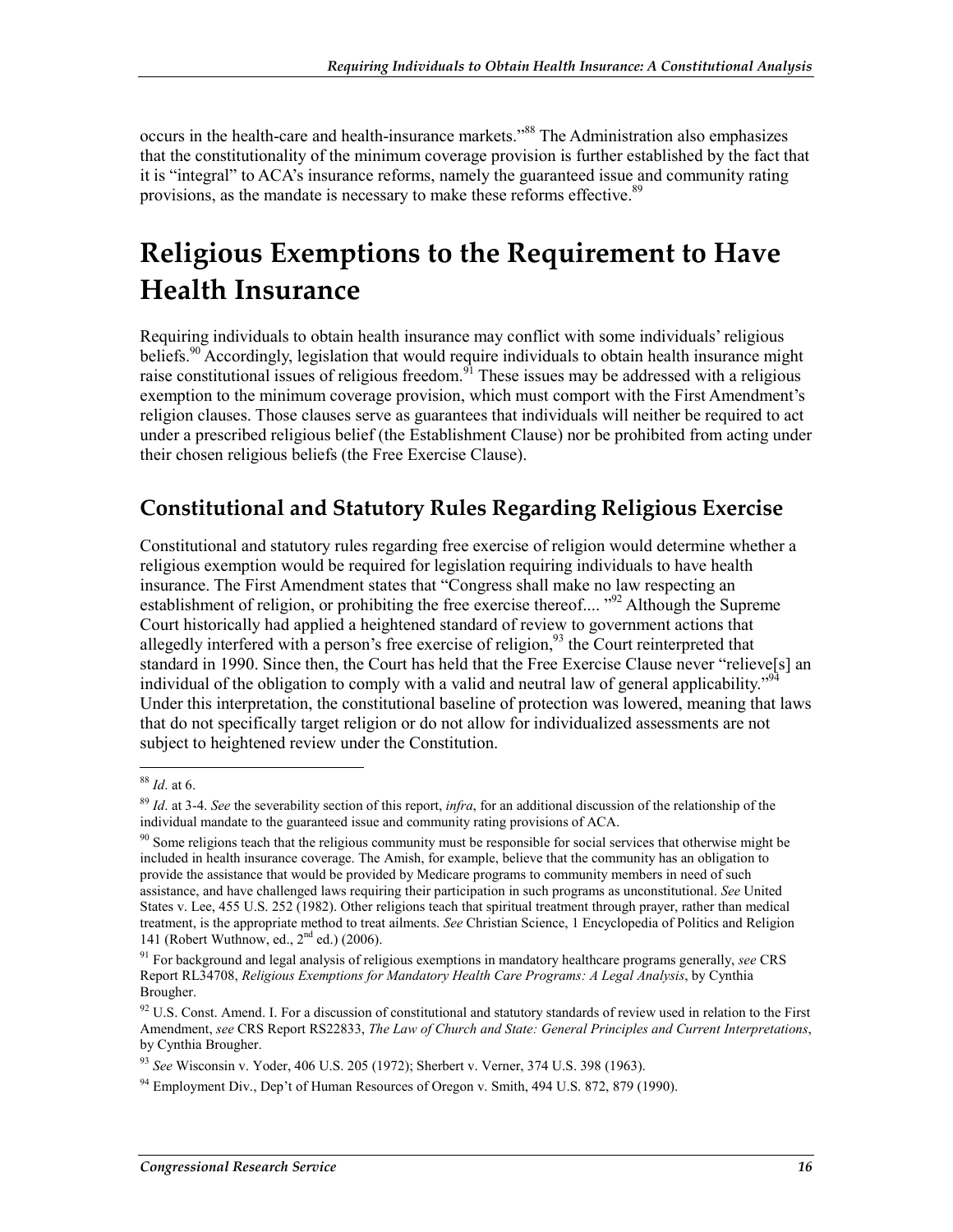In 1993, Congress enacted the Religious Freedom Restoration Act (RFRA), which statutorily reinstated the heightened standard of review for government actions interfering with a person's free exercise of religion. Although the Court later struck down as unconstitutional portions of RFRA that applied to state and local governments, the heightened standard provided by RFRA still applies to federal government actions.<sup>95</sup> RFRA provides that a statute or regulation of general applicability may lawfully burden a person's exercise of religion only if it (1) furthers a compelling governmental interest, and  $(2)$  uses the least restrictive means to further that interest.<sup>96</sup> This two-part standard is sometimes referred to as strict scrutiny analysis. The Supreme Court has held that in order for the government to prohibit exemptions to generally applicable laws, the government must "demonstrate a compelling interest in uniform application of a particular program by offering evidence that granting the requested religious accommodations would seriously compromise its ability to administer the program."<sup>97</sup>

## **Legal Analysis of Religious Exemptions for the Minimum Coverage Provision**

Analysis of the issues raised by religious exemptions for the minimum coverage provision must address two questions: (1) whether the U.S. Constitution requires a religious exemption to ensure the free exercise rights of individuals who may have religious objections to health insurance; and (2) if a religious exemption is not constitutionally required, but included nonetheless, whether it would be constitutional under the First Amendment.

#### **Is a Religious Exemption Constitutionally or Statutorily Required?**

As a neutral law of general applicability that potentially burdens religious exercise, the minimum coverage provision would be subject to analysis under RFRA. Generally, it does not appear that a religious exemption is required for legislation mandating health coverage. The Supreme Court and other lower courts generally have allowed federal mandates that relate to public health, but nonetheless interfere with religious beliefs, to continue without exemptions.<sup>98</sup> Under the strict scrutiny analysis, an exemption would be required only if the government does not have a compelling state interest that is achieved by the least restrictive means possible.

One important goal for enacting the minimum coverage provision appears to be aimed at protecting public health. The government's interest in protecting public health has been held to outweigh individuals' religious interests. According to the Supreme Court, "the right to practice religion freely does not include liberty to expose the community or the child to communicable

<sup>95</sup> *See* City of Boerne, Texas v. Flores, 521 U.S. 407 (1997). Although RFRA currently applies as a general limitation on federal actions, Congress may amend its scope or may exempt future statutes from complying with RFRA. Under the long-standing legal principle of entrenchment, a legislative enactment cannot bind a future Congress. That is, Congress cannot entrench a legislative action by providing that it may not be repealed or altered. *See* Fletcher v. Peck, 10 U.S. 87, 135 (1810) (Chief Justice Marshall). Thus, when considering proposed legislation that may conflict with requirements imposed by RFRA, Congress may avoid the conflict by exempting the legislation from RFRA.

<sup>96 42</sup> U.S.C. §2000bb-1(b). In some instances, RFRA may be preempted by another federal law. *See* S.Rept. 103-111, at 12-13 (1993).

 $97$  Gonzales v. O Centro Espirita Beneficente Unaio Do Vegetal, 546 U.S. 418, 435-437 (2006).

<sup>98</sup> *See, e.g.,* Prince v. Massachusetts, 321 U.S. 158 (1944); Cude v. State, 237 Ark. 927 (1964).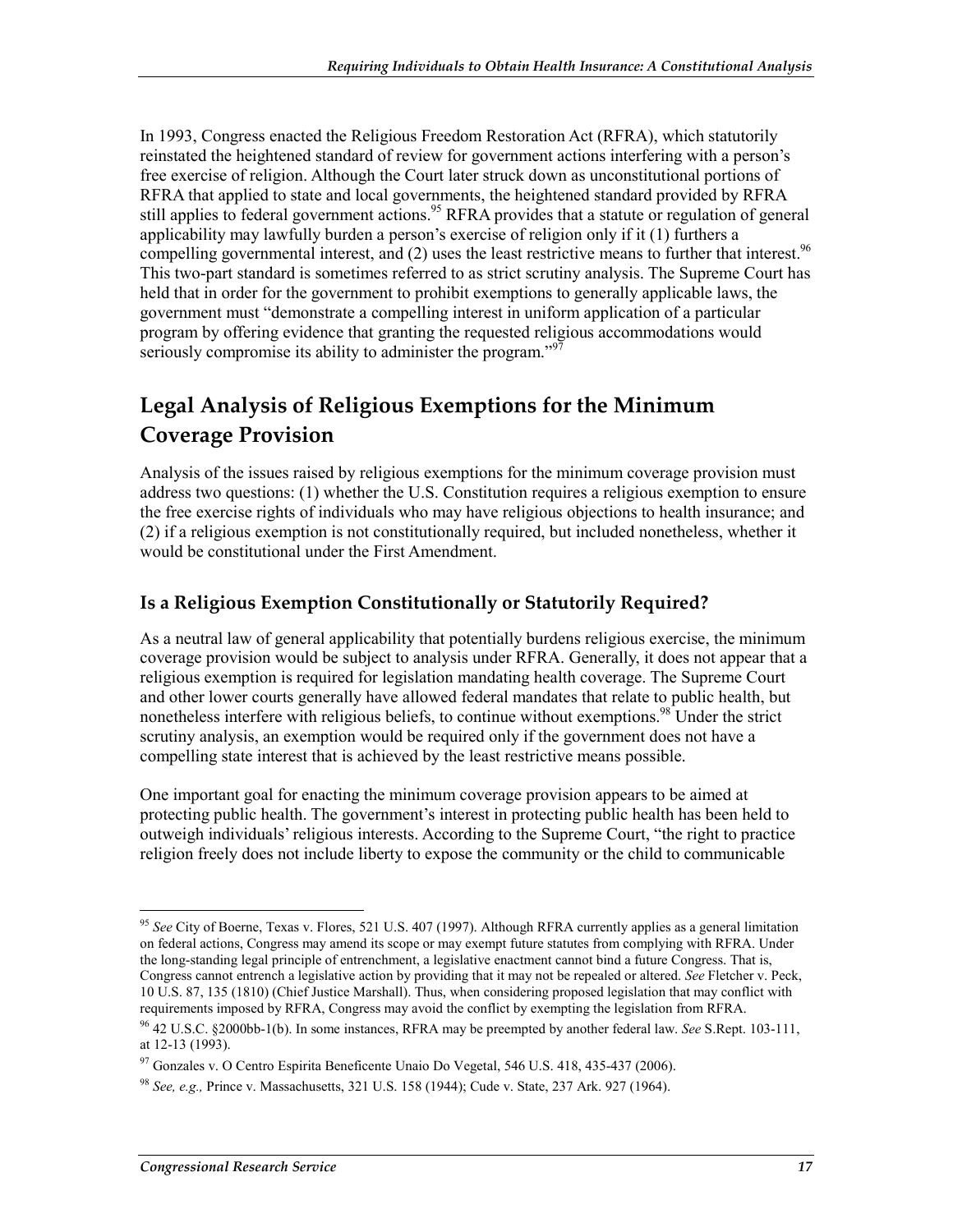disease or the latter to ill health or death."<sup>99</sup> The Court delivered this decision before the Court applied a heightened standard of review to religious exercise cases, so it was not required to address whether the government's interest was compelling. Nonetheless, the relative balance struck by the Court between the interests is significant, particularly if a healthcare proposal includes a requirement for children, but not adults. Health care legislation that requires coverage for children may face fewer obstacles in strict scrutiny analysis than legislation requiring coverage for all individuals in part because of the Court's specific recognition that parents' religious liberty does not trump the welfare of children and in part because of the general recognition that children's interests are given heightened protection. In a decision that did apply heightened constitutional review, the Court held that the government's interest in tax programs used to fund health insurance programs for low-income and aging portions of American society outweighs individuals' interests in exercising their religion freely.<sup>100</sup> The Court held that the government had a compelling interest in a uniform tax system that provided revenue for such governmental programs.101 The Court's treatment of public health as an interest paramount to individual religious practice could indicate a compelling interest under RFRA.

Although protecting public health through insurance programs appears to be a compelling governmental interest, the nature of the program that promotes public health may be significant to the analysis. The nature of the burden on religion may be significant when analyzing the constitutionality of a particular measure (e.g., the burden of a medical program that requires affirmative participation in medical procedures like vaccinations differs from that imposed by a financial program that requires payments to fund an insurance program like Medicaid). In the case of ACA, the minimum coverage provision is enforced through financial programs, meaning that the enacted legislation is more likely to avoid constitutional problems than a mandate for affirmative participation in medical programs. Depending on what is deemed to constitute public health, a court may find that requiring individuals to obtain health insurance does not rise to the same level of governmental interest as requirements that directly prevent the spread of disease. On one hand, it may be argued that health insurance coverage promotes productivity in society. Insurance coverage may encourage some individuals to seek medical treatment that they otherwise might forgo if they had to pay the full cost. By seeking treatment, these individuals may have prevented the spread of disease or may have improved their personal health to be more productive members of society. On the other hand, it may be argued that insurance coverage does not promote health because individuals are not guaranteed treatment. The minimum coverage provision does not require individuals to seek or accept treatment, and thus the effectiveness in promoting public health may be questioned.

Even if the government has a compelling interest in requiring individual health insurance, it must use the least restrictive means to achieve that interest in order for the requirement to be upheld as constitutional. That is, the government must make the burden on religious exercise as narrow as possible. This test may be met by providing alternative means of compliance with the legislation, such as the exemption provided in ACA. Allowing individuals who object to the program on religious grounds and would not receive benefits from the program to opt out of coverage would likely satisfy both the individual's free exercise of religion and the government's interest in protecting public health at large.

<sup>1</sup> <sup>99</sup> *Prince*, 321 U.S. at 166-67.

<sup>100</sup> *Lee*, 455 U.S. at 260-61.

 $101$  *Id.*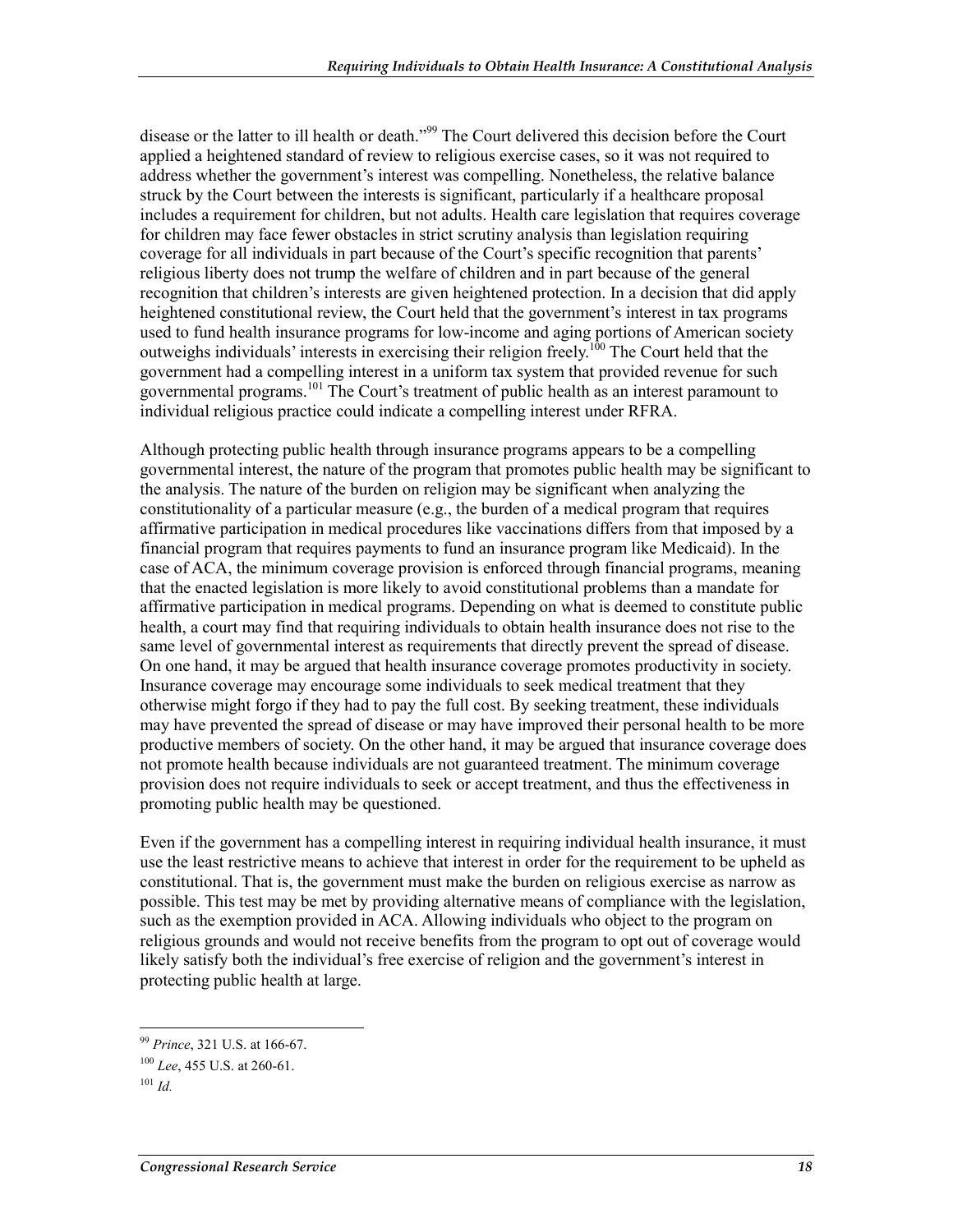#### **Is a Religious Exemption Constitutionally Permissible?**

Even though an exemption may not be required by the Constitution, ACA's exemption for those with religious objections provides an alternative for certain people based on their religious beliefs that is not available to other people who do not share the same religious beliefs. Thus, some individuals may claim that the religious exemption would violate the Establishment Clause by providing a benefit to groups based on religion.

The Establishment Clause prohibits preferential treatment of one religion over another or preferential treatment of religion generally over nonreligion.<sup>102</sup> Providing an exemption based on religion may be construed as favoring a particular religion or religion generally because only individuals with a religious affiliation would be eligible for the exemption. However, the mere fact that a law addresses religion does not automatically make that law unconstitutional. Traditionally, to be constitutional under Establishment Clause analysis, a government action must meet a three-part test known as the *Lemon* test. To meet the *Lemon* test, a law must (1) have a secular purpose; (2) have a primary effect that neither advances nor inhibits religion; and (3) not lead to excessive entanglement with religion.<sup>103</sup> The Supreme Court has upheld religious exemptions for government programs where the exemptions were enacted to prevent government interference with religious exercise.<sup>104</sup>

Exemptions that are specifically available only to certain religions have been construed in some Exemptions that are specificary a tunnelic crity of the religious conscience exemption in ACA cases as a violation of the Establishment Clause.<sup>105</sup> The religious conscience exemption in ACA does not state specific religious groups that would qualify for exemption. Rather, ACA exempts any individual who has been certified to be "a member of a recognized religious sect or division thereof described in section  $1402(g)(1)$  [of the Internal Revenue Code of 1986] and an adherent of established tenets or teaching of such sect or division as described in such section."<sup>106</sup> Section  $1402(g)(1)$  provides an exemption from self-employment income tax if the individual seeking exemption:

is a member of a recognized religious sect or division thereof and is an adherent of established tenets or teachings of such sect or division by reason of which he is conscientiously opposed to acceptance of the benefits of any private or public insurance which makes payments in the event of death, disability, old-age, or retirement or makes payments toward the cost of, or provides services for, medical care....<sup>107</sup>

Thus, the exemption is general, such that any member of any religious organization with the beliefs described in the provision would qualify. This construction of the exemption appears to

<sup>102</sup> Epperson v. Arkansas, 393 U.S. 97, 103-04 (1968).

<sup>&</sup>lt;sup>103</sup> Lemon v. Kurtzman, 403 U.S. 602, 612-13 (1971). While the first two prongs of the test are self-explanatory, the third prong prohibits "an intimate and continuing relationship" between government and religion as the result of the law. Id. at 621-22. The continuing viability of *Lemon* has been unclear as the Court has raised questions regarding its adequacy in analyzing these issues. *See, e.g.,* County of Allegheny v. American Civil Liberties Union, 492 U.S. 573 (1989).

<sup>&</sup>lt;sup>104</sup> In *Locke v. Davey*, the Court recognized that some government actions that allow free exercise consequently raise questions of establishment, noting that there was room for "play in the joints" in this intersection of the religion clauses. 540 U.S. 712 (2004).

<sup>105</sup> *See, e.g.,* Sherr v. Northport-East Northport Union Free School District, 672 F. Supp. 81, 89-90 (E.D.N.Y. 1987).  $106$  26 U.S.C. 5000A(d)(2)(A).

 $107$  26 U.S.C. §1402(g)(1).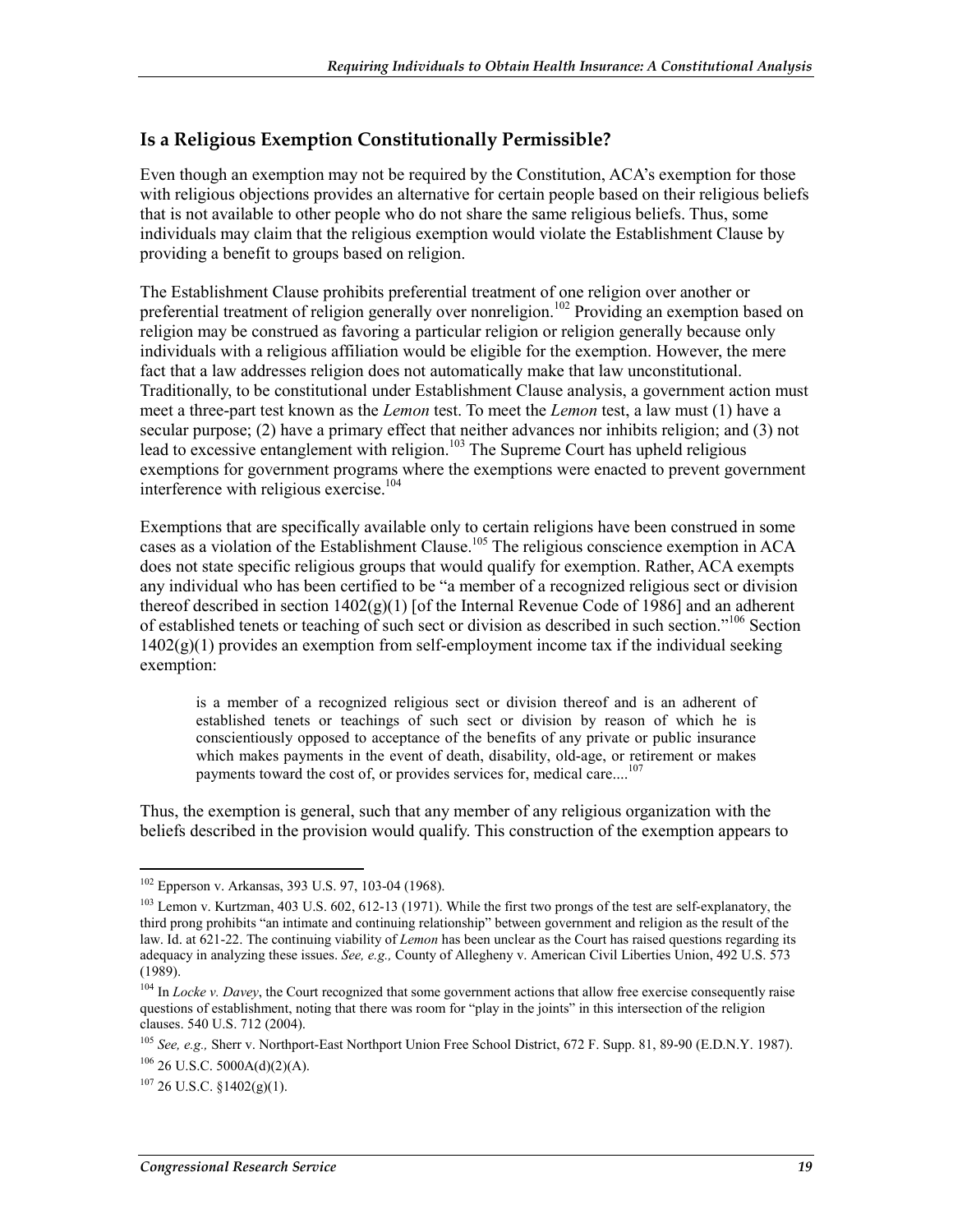conform with the constitutional requirements of the First Amendment. The Supreme Court has held that legislation that provides protection or exemption for a specific religious group violates the Establishment Clause.<sup>108</sup> The Court has held on numerous occasions that the government cannot provide special treatment to one religion over another, or religion generally over nonreligion.<sup>109</sup> However, challenges have been made even to generally available religious exemptions under the Establishment Clause because such exemptions would provide preferential treatment to individuals with religious beliefs, but not to individuals who might object on nonreligious philosophical grounds to claim the exemption.<sup>110</sup>

Although First Amendment issues are not at issue in the cases being reviewed by the Supreme Court, some legal challenges have included religious freedom claims, with at least one court addressing the merits of those claims.<sup>111</sup> In that case, taxpayers claimed that the requirement violated RFRA by imposing a substantial burden on their religious exercise because obtaining health insurance would indicate a lack of trust as Christians that God would provide for their needs.<sup>112</sup> The U.S. District Court for the District of Columbia noted that, according to the Supreme Court, a substantial burden would indicate that the government has substantially pressured an individual to modify his or her behavior in violation of his or her religious beliefs.<sup>113</sup> The court held that the burden imposed by the coverage requirement did not rise to the level of a substantial burden because there was insufficient evidence that the individuals would be pressured to modify their behavior and violate their beliefs. The court reasoned that the individuals could opt out of the coverage requirement by paying a shared responsibility requirement instead.<sup>114</sup> Further, the court found the individuals "routinely contribute to other forms of insurance, such as Medicare, Social Security, and unemployment taxes, which present the same conflict with their belief that God will provide for their medical and financial needs."<sup>115</sup> The court concluded that even if it had found a substantial burden on religious exercise, the coverage requirement nonetheless complied with RFRA. According to the court, the requirement served a compelling governmental interest in lowering health insurance premiums and improving access to health care through the least restrictive means, which provided individuals with a choice

<sup>&</sup>lt;u>.</u> 108 U.S. CONST. amend I. *See* Board of Education of Kiryas Joel v. Grumet, 512 U.S. 687 (1994) (invalidating the creation of a school district for one particular religious group). The Court has looked at whether the religious group alleged to be favored by the act in violation of the Establishment Clause is one of many religious groups eligible for similar treatment or if the special treatment is made through a series of benefits offered separately to multiple groups. *Id.* at 703-704.

<sup>109</sup> *See* Wallace v. Jaffree, 472 U.S. 38, 52-54 (1985); Epperson v. Arkansas, 393 U.S. 97, 104 (1968); School Dist. of Abington Township v. Schempp, 374 U.S. 203, 216-217 (1963).

<sup>110</sup> *See* McCarthy v. Boozman, 212 F.Supp. 2d 945 (W.D. Ark. 2002).

<sup>111</sup> *See* Mead v. Holder, 766 F. Supp. 2d 16 (D.D.C. 2011), *aff'd sub nom*. *Seven-Sky*, 661 F.3d 1. *See also* Liberty University v. Geithner, 753 F. Supp. 2d 611 (W.D. Va. 2010), *vacated*, 2011 U.S. App. LEXIS 18618 (4th Cir. 2011). <sup>112</sup> *Mead*, 766 F. Supp. 2d 16, *aff'd sub nom*. *Seven-Sky*, 661 F.3d 1.

<sup>113</sup> *Id.* at 42 (citing Thomas v. Review Bd., 450 U.S. 707, 718 (1981)).

<sup>114</sup> *Id*.

<sup>&</sup>lt;sup>115</sup> *Id*. As a general rule, without comparing the individual's beliefs to those of other members of the same religious sect or considering the objective veracity of the beliefs, courts examine the individual's beliefs to determine whether the belief is sincerely held or is being used as a false claim to avoid compliance with governmental regulation. If the individual does not consistently apply the belief in relevant life experiences (e.g., objecting to insurance coverage under ACA, but not under Medicare), a court may be less likely to recognize that a sincerely held belief is burdened. *See, e.g*., Quaring v. Peterson, 728 F.2d 1121, 1123-25 (8<sup>th</sup> Cir. 1984) (finding a sincerely held objection to photo identification requirements after noting that the individual kept no photographs, television, paintings, or floral-designed furnishings in her home and even removed pictures from food containers).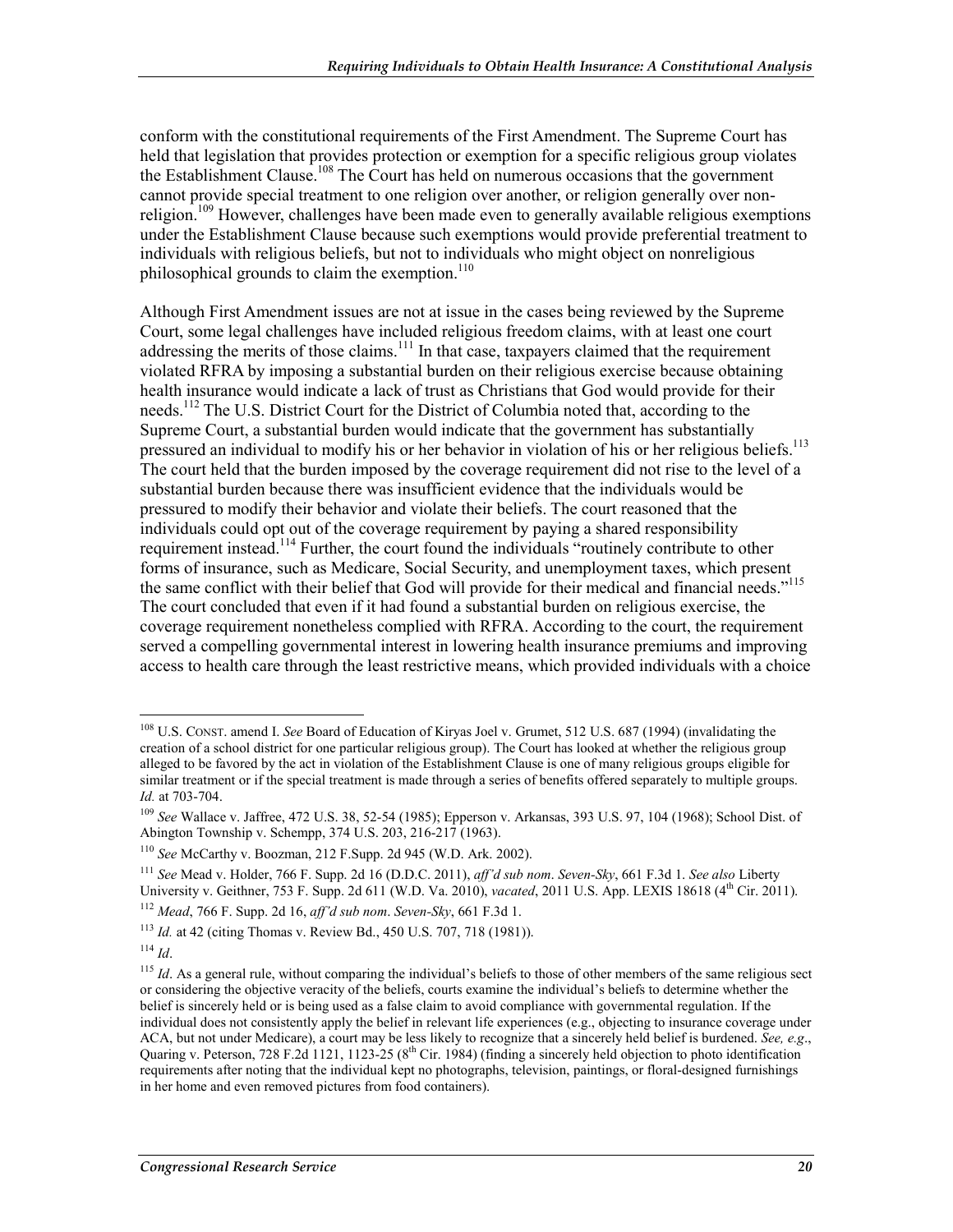between the minimum coverage provision or the shared responsibility requirement.<sup>116</sup> On appeal, the U.S. Court of Appeals for the D.C. Circuit affirmed the district court's opinion, agreeing "that appellants failed to allege facts showing that the mandate will substantially burden their religious exercise."<sup>117</sup>

## **Legal Challenges to the Minimum Coverage Provision**

In addition to the litigation mentioned in the previous section, several lawsuits have been filed challenging the constitutionality of the minimum coverage provision. While these lawsuits are not identical in their complaints, they typically assert that the federal government does not have the authority to impose on individuals a requirement to purchase health insurance, and therefore seek declarative and injunctive relief. The Administration has filed motions to dismiss in these cases, arguing that the lawsuits are barred for procedural reasons because, among other things, the plaintiffs lack standing to challenge the minimum coverage provision, and that the issues asserted are not ripe for adjudication because the requirement does not take effect until 2014, and thus no injury to individuals could occur before then. The Administration has also contended that the requirement is well within Congress's power under the Commerce Clause, General Welfare Clause, and the Necessary and Proper Clause. Plaintiffs' success in challenging the minimum coverage provision has been mixed.<sup>118</sup> So far, nine federal courts, including three appellate courts and six district courts, have rendered a decision on the constitutionality of the requirement. The three appellate courts evaluating the issue have reached contrasting conclusions.<sup>119</sup> While three district courts have upheld the minimum coverage provision,<sup>120</sup> three have struck it down.<sup>121</sup> Other courts have dismissed plaintiffs' claims for procedural reasons, such as lack of standing to bring the action.<sup>122</sup> Six petitions for Supreme Court review were filed in response to appellate decisions in the Eleventh, Sixth, and Fourth Circuits.123 On November 14, 2011, the Court agreed

<sup>116</sup> *Id*. at 43.

<sup>117</sup> *Seven-Sky*, 661 F.3d at 5 fn. 4.

<sup>118</sup> Certain websites have been tracking the status of legal challenges to ACA. *See, e.g*., U.S. Department of Justice, Defending the Affordable Care Act, available at http://www.justice.gov/healthcare/. *See also* Bara Vaida and Karl Eisenhower, Kaiser Health News, Scoreboard: Tracking Health Law Court Challenges, available at http://www.kaiserhealthnews.org/Stories/2011/March/02/health-reform-law-court-case-status.aspx.

<sup>&</sup>lt;sup>119</sup> Florida v. Department of Health and Human Services, 2011 U.S. App. LEXIS 16806 (11<sup>th</sup> Cir. 2011); Thomas More Law Ctr. v. Obama, 2011 U.S. App. LEXIS 13265 (6<sup>th</sup> Cir. 2011); Seven-Sky v. Holder, 2011 U.S. App. LEXIS 22566 (D.C. Cir. 2011).

<sup>&</sup>lt;sup>120</sup> Thomas More Law Ctr. v. Obama, 2010 U.S. Dist. LEXIS 107416 (October 7, 2010); Liberty Univ., Inc. v. Geithner, 2010 U.S. Dist. LEXIS 125922 (November 30, 2010); Mead v. Holder, 2011 U.S. Dist. LEXIS 18592 (Dist. D.C. 2011).

<sup>&</sup>lt;sup>121</sup> Goudy-Bachman v. HHS, 2011 U.S. Dist. LEXIS 102897 (September 13, 2011); Florida v. Department of Health and Human Services, Case No.: 3:10-cv-91-RV/EMT (N.D. Fla., January 31, 2011); Virginia ex rel. Cuccinelli v. Sebelius, No. 3:10cv188-HEH (E.D. Va., filed December 13, 2010).

<sup>&</sup>lt;sup>122</sup> *See, e.g.*, Virginia ex rel. Cuccinelli v. Sebelius, 2011 U.S. App. LEXIS 18632 (4<sup>th</sup> Cir. 2011); Liberty Univ., Inc. v. Geithner, 2011 U.S. App. LEXIS 18618 (4<sup>th</sup> Cir. 2011); New Jersey Physicians, Inc. v. Obama, No. 10-4600 (3<sup>rd</sup> Cir. 2011); Baldwin v. Sebelius, No. 10-56374 (9<sup>th</sup> Cir. 2011).

<sup>&</sup>lt;sup>123</sup> Petitions for Supreme Court review of the minimum coverage provision and related briefs can be accessed on the Supreme Court's website: http://www.supremecourt.gov/docket/PPAACA.aspx.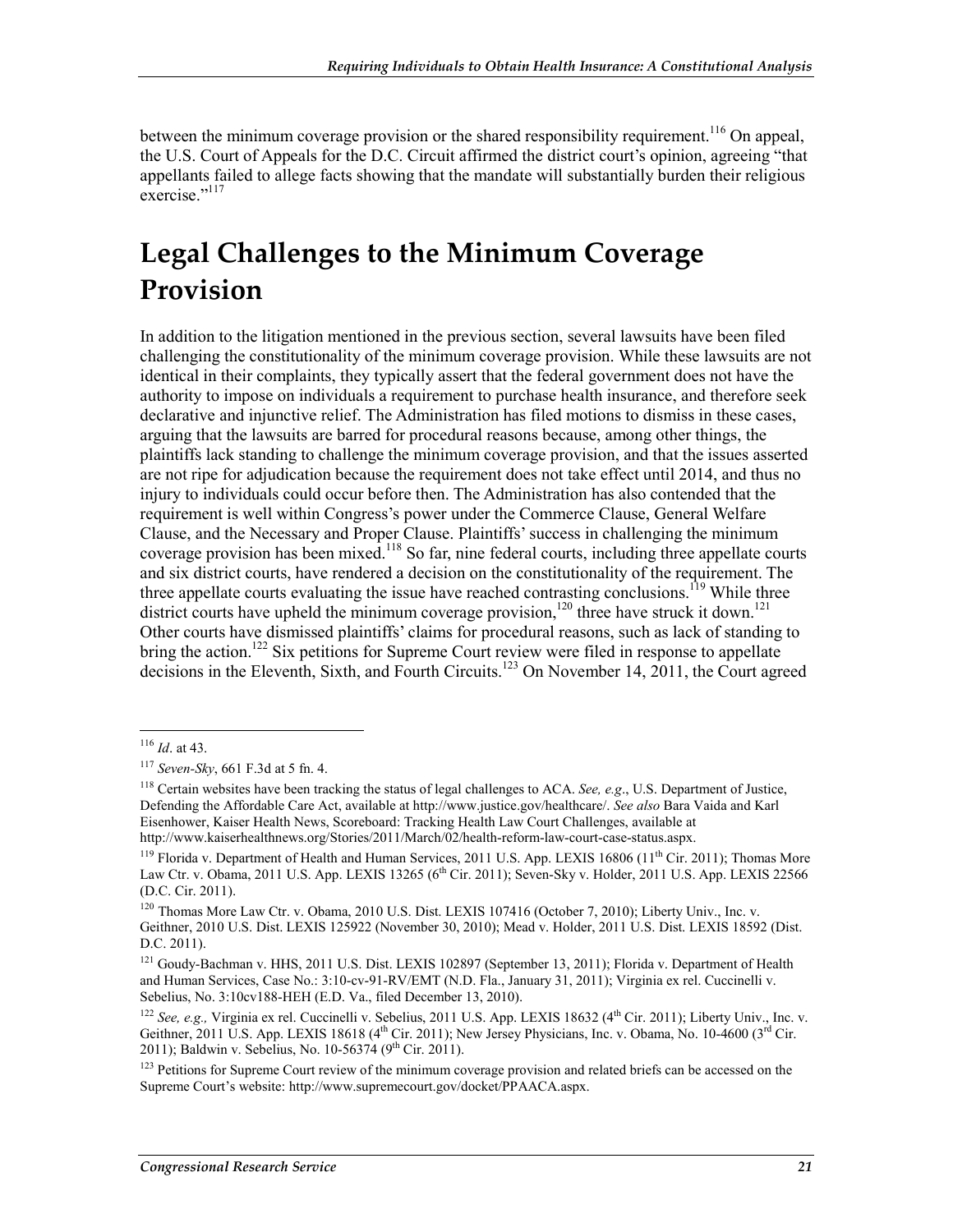to hear the appeals in the *Florida* case. <sup>124</sup> Oral arguments in this case took place during the last week of March.

#### *Eleventh Circuit: Florida v. HHS*

One of the most publicized of these lawsuits was filed on the same day that ACA was signed. Attorneys general in 13 states brought an action in the District Court of the Northern District of Florida against the Secretaries of Health and Human Services, Treasury, and Labor, seeking declaratory and injunctive relief from its various requirements, including the minimum coverage provision.<sup>125</sup> Certain individuals, the National Federation of Independent Business, and several other states later joined this lawsuit, and there are currently 26 state plaintiffs. The district court in *Florida v. HHS* held that the minimum coverage provision exceeds the powers of Congress under the Commerce Clause and the Necessary and Proper Clause, and struck down the law in its entirety.  $^{126}$  On August 12, 2011, in a 2-1 ruling, the Court of Appeals for the Eleventh Circuit affirmed the district court's decision that the minimum coverage provision exceeds Congress's enumerated powers.<sup>127</sup> However, unlike the lower court, the appellate court allowed the remaining provisions of ACA to stand.

In assessing the constitutionality of the requirement to have health insurance under the Commerce Clause, the appeals court took a somewhat different approach in its reasoning than the district court. One of the district court's primary reasons for invalidating the minimum coverage provision was that it was a regulation of inactivity, which the court found was not permitted under the Clause.<sup>128</sup> However, the court of appeals concluded that the question to explore in this case is not whether the requirement was or was not "activity" that can be regulated under the Commerce Clause, but whether "the federal government can issue a mandate that Americans purchase and maintain health insurance from a private company for the entirety of their lives."<sup>129</sup> In order to answer this question, the court discussed certain characteristics of the minimum coverage provision that it found to be relevant. Among other things, it addressed the "unprecedented nature of the individual mandate."<sup>130</sup> The court indicated, for example, that Congress traditionally has used its Commerce Clause authority to promote commercial activity, rather than require it.<sup>131</sup> The court also noted that the requirement to have health insurance is quite different from other types of personal mandates (e.g., registering for the draft, filing a tax return) in that it does not have a

<u>.</u>

 $124$  The Court granted three petitions arising from this single case for review: National Federation of Independent Business v. Sebelius, No. 11-393 (September 27, 2011); Florida v Department of Human Services, No. 11-400 (September 27, 2011); and Department of Health and Human Services v. Florida, No. 11-398 (September 28, 2011).

<sup>&</sup>lt;sup>125</sup> Florida v. Department of Health and Human Services, Case No.: 3:10-cv-91-RV/EMT (N.D. Fla., amended complaint filed May 14, 2010), available at http://healthreformgps.org/wp-content/uploads/Fla-v.-Sebelius.pdf. <sup>126</sup> Florida v. Department of Health and Human Services, Case No.: 3:10-cv-91-RV/EMT (N.D. Fla., January 31, 2011).

<sup>&</sup>lt;sup>127</sup> Florida v. Department of Health and Human Services, 2011 U.S. App. LEXIS 16806 (11<sup>th</sup> Cir. 2011).

<sup>&</sup>lt;sup>128</sup> Florida v. Department of Health and Human Services, Case No.: 3:10-cv-91-RV/EMT at 42 (The court opined that based on existing Commerce Clause precedent, it would be "a radical departure from existing case law to hold that Congress can regulate inactivity under the Commerce Clause.")

<sup>&</sup>lt;sup>129</sup> Florida v. Department of Health and Human Services, 2011 U.S. App. LEXIS 16806 at 161.

<sup>130</sup> *Id*. at 161-171.

<sup>&</sup>lt;sup>131</sup> The appeals court provided the example of the Flood Insurance Act of 1968 (42 U.S.C. §4001 et seq.) as an illustration of this idea. Under as the court indicated, the act did not require the purchase of flood insurance, but rather created incentives to encourage the purchase of it. *Id*. at 165-66.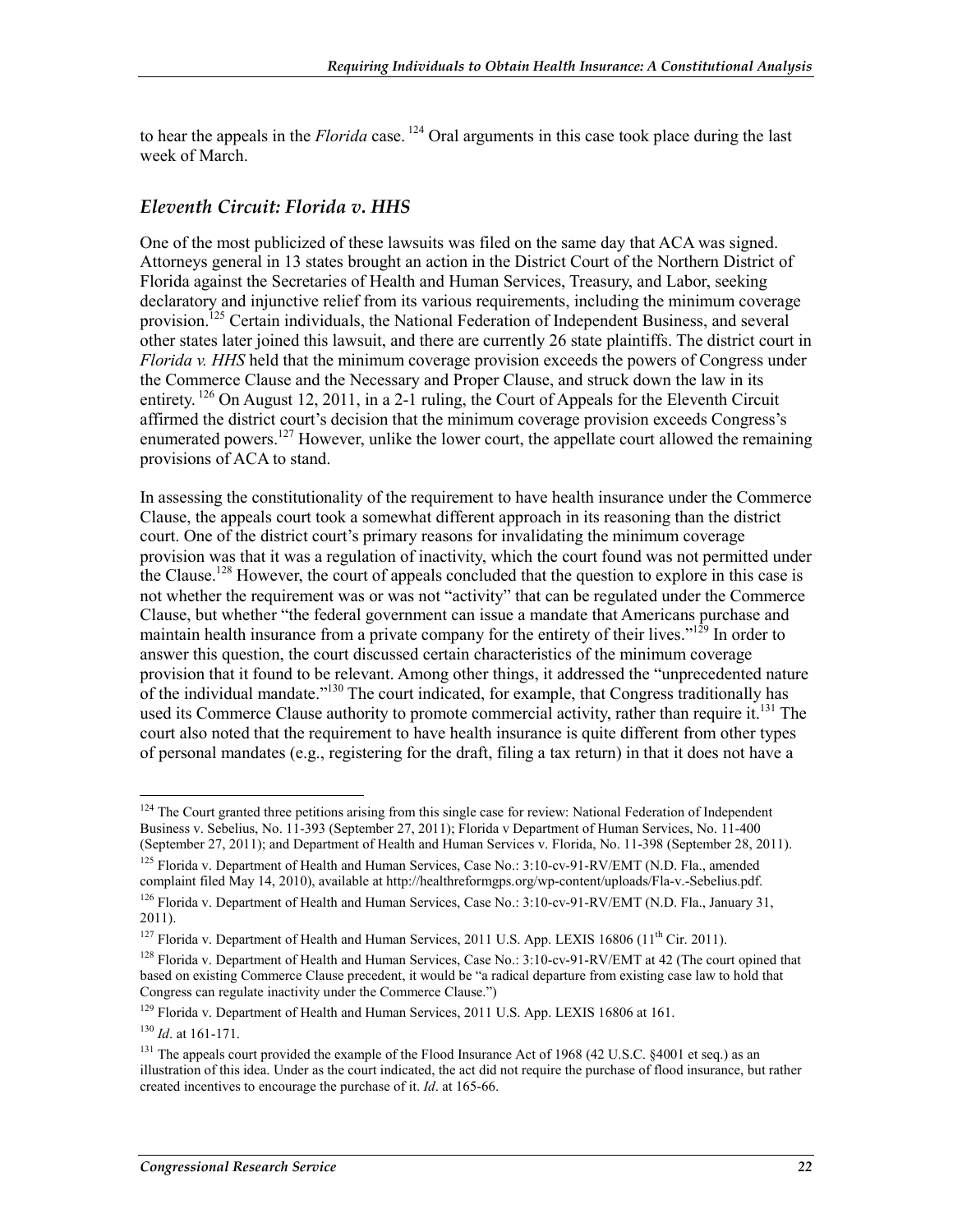clear constitutional foundation, and does not require a citizen to interact with the government, but instead a private company.132

Additionally, the court found that the individual mandate "lacks cognizable limits."<sup>133</sup> If an individual's decision not to purchase health insurance could be regulated under the Commerce Clause, the court opined that this reasoning could apply to the purchase of any product, rendering the Clause unlimited in scope. The federal government had asserted that limits exist in applying the Commerce Clause to an economic mandate on individuals, and that a minimum coverage provision is within the acceptable limits because the health insurance and health care markets are unique (e.g., virtually everyone needs health care services at some point, and individuals receive services even if they cannot pay  $1^{34}$  In rejecting this argument, the court indicated that using uniqueness as a limiting factor is not constitutionally relevant, and not judicially enforceable. As the court stated, accepting this principle "would lead to expansive involvement by the courts in congressional legislation, requiring us to sit in judgment over when the situation is serious enough to justify an economic mandate."<sup>135</sup>

The court explained that the requirement is also impermissibly over inclusive, as the requirement is not linked to health care consumption. The court pointed out that the requirement impermissibly regulates individuals beyond those who have not paid for their health care (e.g., those who have not entered the health care market), as well as those who will not consume health care until years later. In addition, the court determined that the minimum coverage provision "imperils our federalist structure." The court discussed the role of the states with respect to health insurance and health care regulation, and noted that to allow Congress to enact this requirement in an area of traditional state concern "is a factor that strengthens the inference of a constitutional violation<sup>"136</sup>

The Eleventh Circuit also unanimously held that the individual mandate in ACA cannot be supported by Congress's authority to levy taxes under the General Welfare Clause.<sup>137</sup> In contrast with the court's discussion of the Commerce Clause challenge, which largely examined the scope of Congress's authority over interstate commerce in the abstract, the court's analysis of the taxing power argument focused only on whether the text and history of ACA sufficiently evidence Congress's intent to invoke its power to tax in this particular case.

In order to reach the conclusion that Congress did not intend to enact a tax in the minimum coverage provision, the Eleventh Circuit placed heavy emphasis upon ACA's form and, in particular, the words Congress itself used to describe the minimum coverage provision. Throughout Section 5000A of the IRC, the amount due under the minimum coverage provision is referred to as a "penalty" rather than as a "tax."<sup>138</sup> The court also relied on the text of the legislative findings accompanying Section 5000A, which cites Congress's authority over

<sup>132</sup> *Id*. at 169.

<sup>133</sup> *Id*. at 240.

<sup>134</sup> *Id*. at 185.

<sup>135</sup> *Id*. at 236.

<sup>136</sup> *Id*. at 221.

<sup>&</sup>lt;sup>137</sup> Florida v. Department of Health and Human Services, 2011 U.S. App. LEXIS 16806, slip op. 172-189 (11<sup>th</sup> Cir. August 12, 2011) (tax holding joined by all judges). 138 26 U.S.C. §5000A.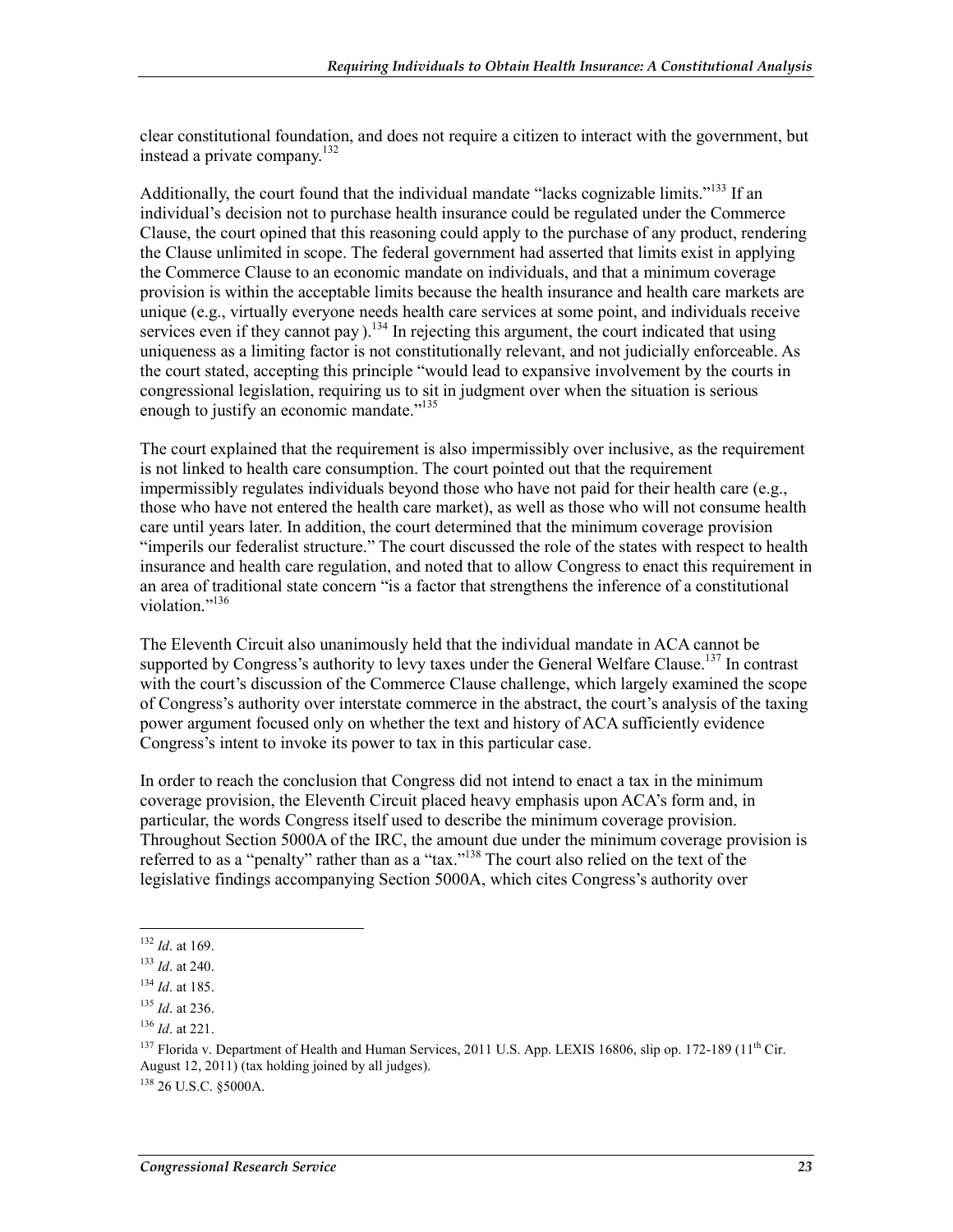interstate commerce as a source of constitutional authority, and which describes the goal of the provision as achieving near universal health insurance coverage, rather than raising revenue.<sup>139</sup>

The organizational structure of ACA was also found to be relevant; the court noted that ACA contained a number of other revenue raising provisions that were set off in a separate revenue title of the act. These revenue provisions were also explicitly described as taxes. In the court's view this was further evidence that Congress did not intend to use its taxing power to enact the minimum coverage provision, reasoning that "Congress knows full well how to enact a tax when it chooses to do so."140

In addition to examining ACA's form and structure, the Eleventh Circuit also used the substantive mechanics of the minimum coverage provision as evidence of Congress's intent. ACA does not give the minimum coverage provision means of enforcement that are as strong as the panoply of enforcement provisions available to enforce the other provisions of the IRC. The court viewed this difference as bolstering the argument that the uniqueness of the minimum coverage provision indicated that Congress did not intend to exercise its taxing power. $141$ 

Because the holding only went so far as to ascertain what Congress intended to do in ACA, it does not appear that the opinion says anything about the reach of a properly invoked exercise of Congress's power to tax. Consequently, a close reading of the opinion would not likely pose an obstacle to a future effort by Congress to affect individuals' behavior by imposing tax-based incentives or disincentives in order to encourage the purchase of private goods, so long as Congress explicitly invoked its power to tax.<sup>142</sup> Instead questions about the scope of the taxing power remain largely unresolved, with only the limited guidance provided by pre-existing jurisprudence described *supra*.

In evaluating whether the rest of ACA remained valid, the district court found the record to indicate that Congress would not have passed ACA without the minimum coverage provision, and that it was "indisputably essential" to the health reform effort.143 Evidence of this, the lower court explained, was a lack of a severability clause providing that the rest of the statute should remain intact if any particular provision is found to be unconstitutional. As the lower court noted, earlier versions of health reform legislation contained such a clause, but it was not included in the final

 $139$  P.L. 111-148, §1501(a)(2)(D) and (a)(3).

<sup>140</sup> Florida v. HHS, slip op. 177-178. *See also* Thomas More Law Ctr. v. Obama, 2011 U.S. App. LEXIS 13265 at 55 ("Congress showed throughout the Act that it understood the difference between these terms and concepts, using 'tax' in some places and 'penalty' in others.")

<sup>&</sup>lt;sup>141</sup> Although one might argue that a weaker enforcement regime has the effect of making the minimum essential coverage provision less penal, neither court reached the question of whether the minimum coverage provision is functionally a penalty because they both ended their inquiry under the taxing power with the initial conclusion that Congress intended it to be a penalty.

<sup>&</sup>lt;sup>142</sup> *See* Thomas More Law Ctr. v. Obama, 2011 U.S. App. LEXIS 13265 at 53 (6<sup>th</sup> Cir. 2011) (If Congress clearly intended to enact a tax, it would simplify court's role "as it is easy to envision a system of national health care, including one with a minimum-essential-coverage provision, permissibly premised on the taxing power.").

<sup>&</sup>lt;sup>143</sup> Florida v. HHS, Case No.: 3:10-cv-91-RV/EMT, slip op at 66-67. When one section of a law is held unconstitutional, courts are faced with determining whether the remainder of the statute remains valid, or whether the whole statute or act is nullified. As noted by the Supreme Court, "Unless it is evident that the Legislature would not have enacted those provisions which are within its power, independently of that which is not, the invalid part may be dropped if what is left is fully operative as a law." Alaska Airlines, Inc. v. Brock, 480 U.S. 678, 684 (1987) (quoting Buckley v. Valeo, 424 U.S. 1, 108 (1976)). For a discussion of the issue of severability, see CRS Report 97-589, *Statutory Interpretation: General Principles and Recent Trends*, by Larry M. Eig.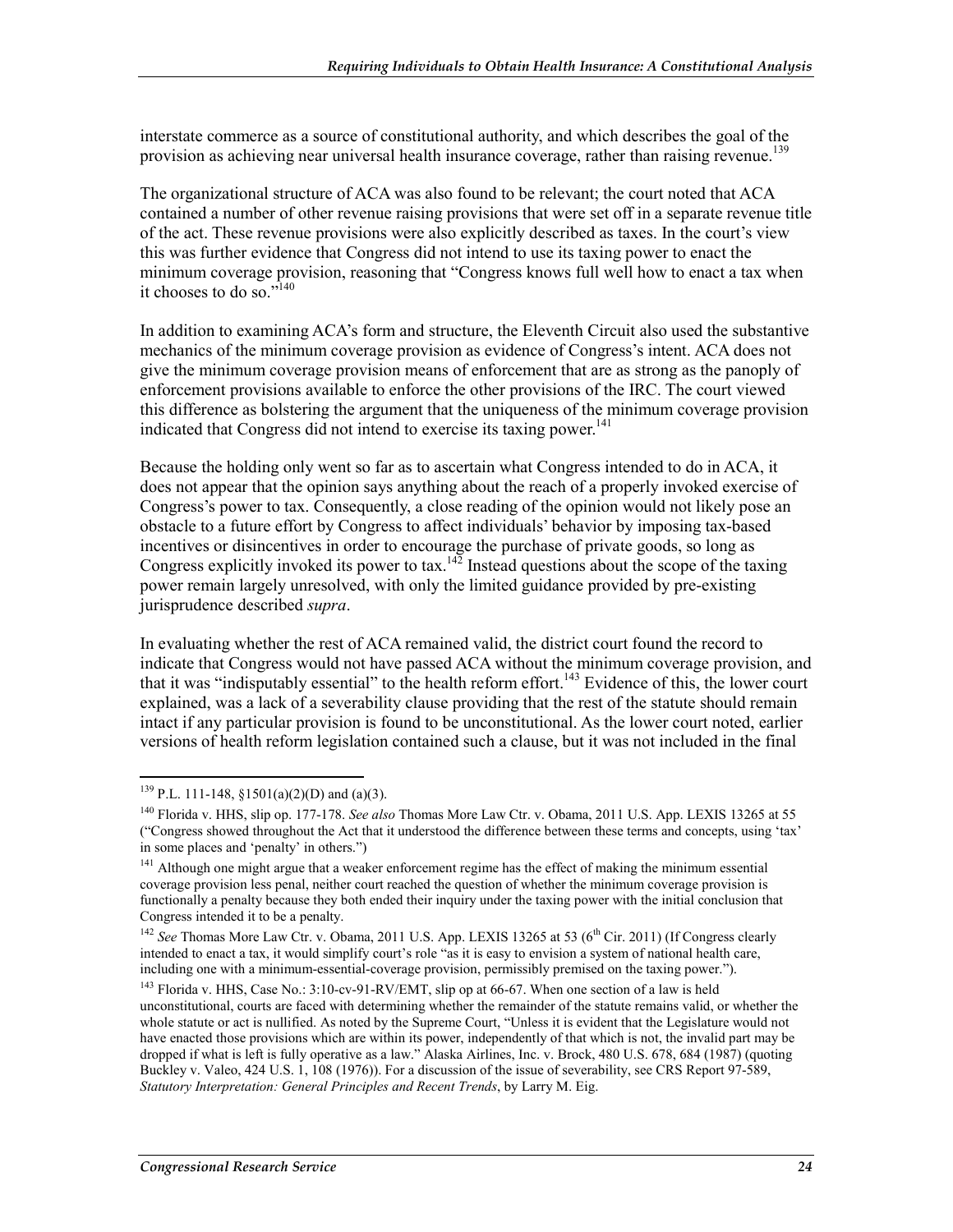version of ACA.<sup>144</sup> The appeals court disagreed with this reasoning and reversed this part of the district court's decision, noting that the district court put too much emphasis on ACA's lack of a severability clause. The appeals court relied on Supreme Court precedent favoring a strong presumption of severing unconstitutional provisions from the remainder of valid acts. It found that the without the requirement to have health insurance, the rest of the ACA's provisions remain legally operative, and that the evidence needed to rebut this presumption had not been met.

Following this decision, the Administration petitioned the Supreme Court for review of the Eleventh Circuit's decision to invalidate the minimum coverage provision on constitutional grounds.145 In addition, both the states and the private plaintiffs in the *Florida* case filed separate petitions with the Court for review of the appellate court's holding that the mandate is severable from the rest of ACA.<sup>146</sup> On November 14, 2011, the Supreme Court agreed to examine these issues.147 While not addressed in the *Florida* case, the Court also chose to examine whether a challenge to the minimum coverage provision is barred by the federal tax Anti-Injunction Act  $(AIA)$ ,<sup>148</sup> which prohibits lawsuits seeking to restrain the assessment or collection of a tax.<sup>149</sup> Additionally, it agreed to evaluate whether the requirement may be severed from the rest of ACA. Aside from the requirement to have health insurance, the Court also granted the states' petition for review of a question related to  $ACA$ 's expansion of the Medicaid program.<sup>150</sup>

#### *Sixth Circuit: Thomas More Law Center v. Obama*

In a 2-1 ruling, the Sixth Circuit Court of Appeals in *Thomas More Law Center v. Obama*<sup>151</sup> upheld the constitutionality of the minimum coverage provision. The judges in the majority evaluated the requirement under the Commerce Clause and reached a conclusion based on somewhat different reasoning. Judge Martin, writing the opinion of the court, relied heavily on the *Raich, Lopez,* and *Morrison* decisions and found that the minimum coverage provision regulates economic activity. He also found that because of certain factors, such as the cost of providing care to uninsured individuals, Congress had a rational basis to conclude that allowing individuals to "self-insure" substantially affects interstate commerce.<sup>152</sup> Additionally, the judge determined that the provision is essential to a larger economic scheme of reforming the health insurance and health care market.<sup>153</sup> While the court ultimately upheld the constitutionality of the minimum coverage provision, the court did agree with the Eleventh Circuit that that the

<u>.</u>

<sup>144</sup> *Id*. at 67.

<sup>&</sup>lt;sup>145</sup> Petition for Writ of Certiorari, HHS v. Florida, No. 11-398 (September 28, 2011).

<sup>&</sup>lt;sup>146</sup> Unlike the petition of the private plaintiffs in the *Florida* case, the states are seeking review of other provisions of ACA, including the Medicaid expansion requirements. Petition for Writ of Certiorari, Florida v. HHS, No. 11-400 (September 27, 2011).

<sup>&</sup>lt;sup>147</sup> Florida v. HHS, 648 F.3d 1235 (11<sup>th</sup> Cir. 2011), *cert. granted*, (U.S. November 14, 2011)(Nos. 11-393, 11-398, 11-400).

<sup>148 26</sup> U.S.C. §7421.

<sup>149</sup> *See generally* discussion of *Liberty v. Geithner*, 2011 U.S. App. LEXIS 18618 (4th Cir. 2011), *infra*.

<sup>150</sup> For more information on this Medicaid issue, *see* CRS Report R42367, *Federalism Challenge to Medicaid Expansion Under the Affordable Care Act: Florida v. Department of Health and Human Services*, by Kenneth R. Thomas, and CRS Report R40846, *Health Care: Constitutional Rights and Legislative Powers*, by Kathleen S. Swendiman.

 $151$  Thomas More Law Ctr. v. Obama, 2011 U.S. App. LEXIS 13265 ( $6<sup>th</sup>$  Cir. 2011).

<sup>152</sup> *Id*. at 35-37.

<sup>153</sup> *Id*. at 38-39.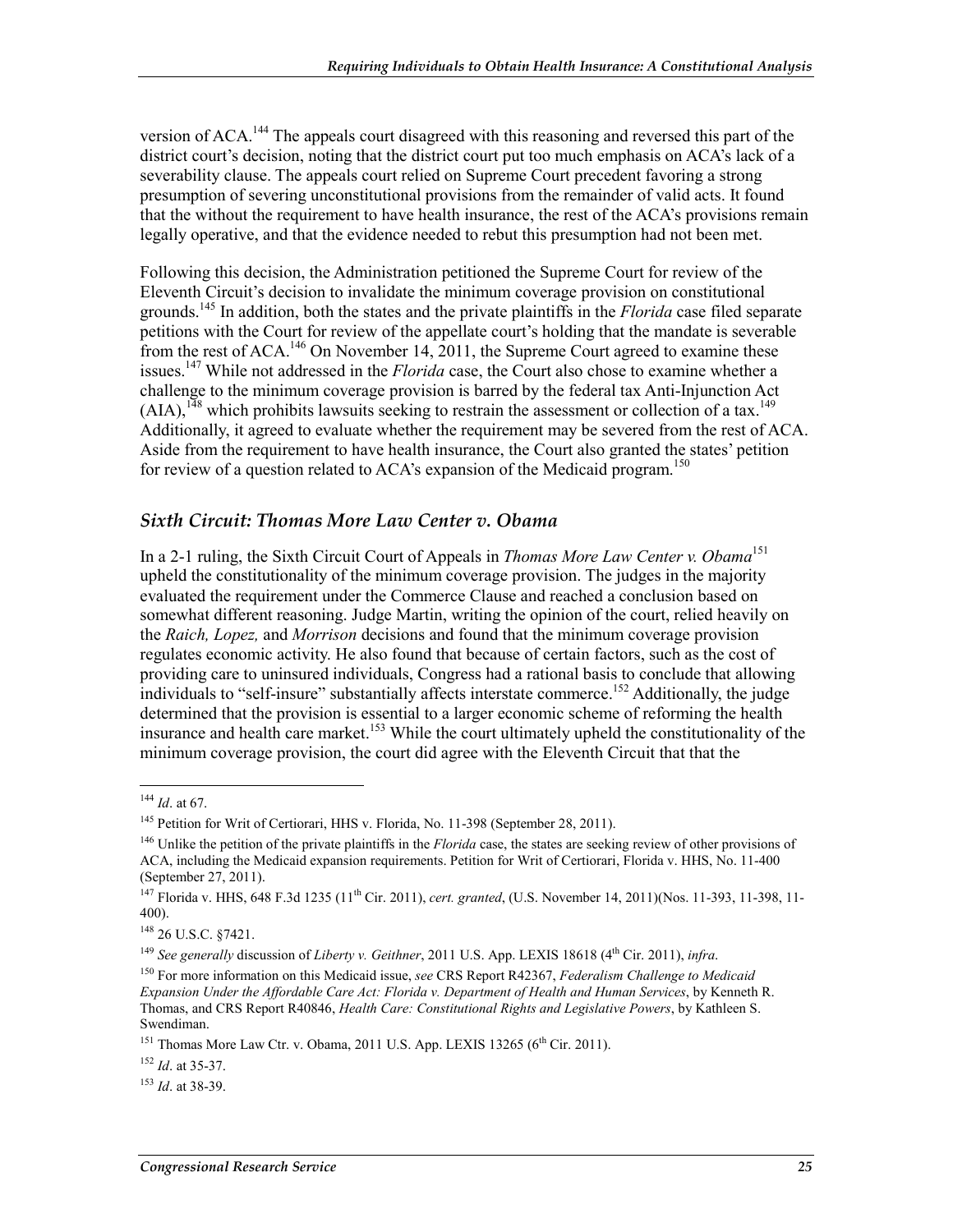Commerce Clause does not support a distinction between activity and inactivity, and neither does existing Supreme Court jurisprudence. However, unlike the Eleventh Circuit, Judge Martin still noted that the minimum coverage provision regulates individuals who are active in the health care market because of the market's unique characteristics (e.g., the inevitability of an individual's need for health care services).<sup>154</sup>

In a concurring opinion, Judge Sutton indicated that the answer to whether the individual mandate is a valid exercise of Congress's Commerce Clause power turns on two questions: first, whether it passes the "substantial effects test," and second, whether there is something about the novelty of the requirement that warrants striking it down.<sup>155</sup> With regard to the first question, and similar to Judge Martin, Judge Sutton found that Congress could reasonably conclude that self-insuring substantially affects interstate commerce, and that the requirement to have health insurance is economic in nature. With respect to the second question, Judge Sutton found nothing with respect to the minimum coverage provision that, under current Commerce Clause doctrine, established a constitutional defect.<sup>156</sup> Also, unlike other courts that have evaluated the constitutionality of the requirement to have health insurance, Judge Sutton focused on the fact that the challenge mounted against the minimum coverage provision was deemed a "facial," versus an "as-applied" challenge. Unlike as-applied challenges, which consider the validity of a statute as applied to a particular plaintiff, a plaintiff bringing a facial challenge must demonstrate that a particular requirement is unconstitutional in all of its applications. Judge Sutton explained that because there were certain settings in which Congress could apply the minimum coverage provision (e.g., for individuals who voluntarily purchased health coverage, but do not want to be forced to maintain it), this was sufficient to uphold a facial challenge to the minimum coverage provision's constitutionality.157

Two judges in the Sixth Circuit also found that the minimum coverage provision could not be supported under Congress's power to tax, for largely the same reasons as the Eleventh Circuit, discussed *supra*. 158 Specifically, the court held that the form and structure of ACA indicate that Congress intended this provision to be a penalty, even though the Sixth Circuit acknowledged that Congress likely has the power to use the tax code to create a financial disincentive to remain uninsured.<sup>159</sup> Following the decision, the law center petitioned the Supreme Court for review of the case, and the petition is currently pending.<sup>160</sup> One may assume that the Court may address this petition once it issues its decision in the *Florida* case.

<sup>1</sup> <sup>154</sup> *Id*. at 47.

<sup>&</sup>lt;sup>155</sup> Thomas More Law Ctr. v. Obama, 2011 U.S. App. LEXIS 13265 at 71 (Sutton, J. concurring).

<sup>156</sup> *Id*. at 93.

<sup>157</sup> *Id*. at 99.

<sup>&</sup>lt;sup>158</sup> Thomas More Law Ctr. v. Obama, 2011 U.S. App. LEXIS 13265 (6<sup>th</sup> Cir. 2011) (concurring opinion by Sutton, J., joined by Graham, D. J.; opinion by Martin, J., avoided any holding on the taxing power).

<sup>&</sup>lt;sup>159</sup> Thomas More Law Ctr. v. Obama, 2011 U.S. App. LEXIS 13265 at 53 (If Congress clearly intended to enact a tax, it would simplify the court's role "as it is easy to envision a system of national health care, including one with a minimum-essential-coverage provision, permissibly premised on the taxing power.").

<sup>160</sup> Petition for Writ of Certiorari, Thomas More Law Ctr. v. Obama, No. 10-2388 (July 26, 2011).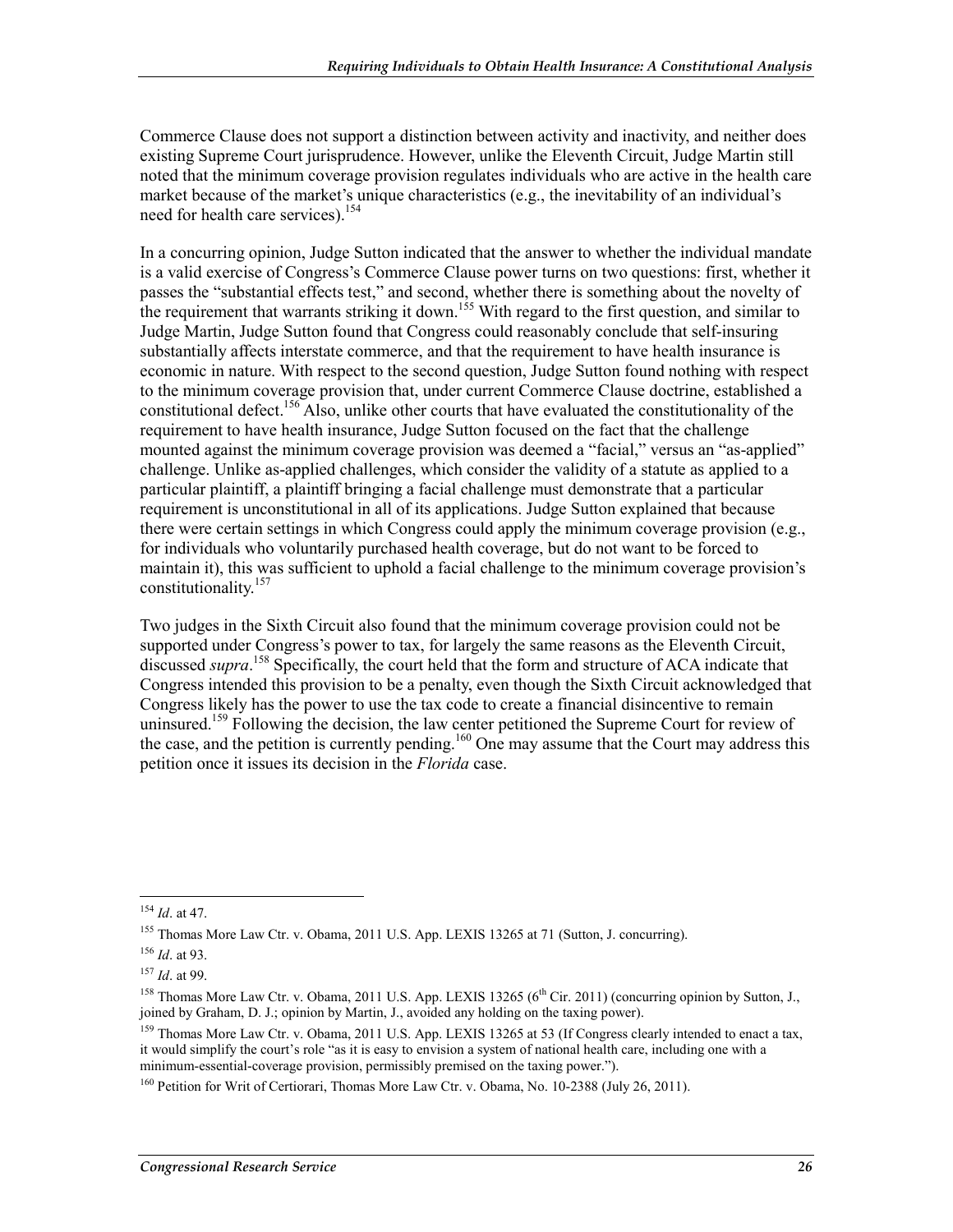#### *Fourth Circuit: Virginia ex rel. Cuccinelli v. Sebelius and Liberty v. Geithner*

Unlike the Eleventh and Sixth Circuits, the Fourth Circuit in *Virginia ex rel. Cuccinelli v. Sebelius*161 and *Liberty v. Geithner*162 determined that it did not have jurisdiction to decide whether Congress is authorized under the Constitution to require the purchase of health insurance. Instead, the court in the *Virginia* case found that the Commonwealth did not have standing to bring an action. In *Liberty University*, the appeals court held that the university's claim was barred by the federal tax Anti-Injunction Act (AIA), which prohibits lawsuits seeking to restrain the assessment or collection of a tax. Petitions for Supreme Court review of both cases are currently pending and may be held by the Court until after it issues a decision in the *Florida*  case. $163$ 

In *Virginia,* the commonwealth challenged the minimum coverage provision on the basis that Congress lacks authority to require individuals to purchase insurance.<sup>164</sup> The case was brought in conjunction with the Virginia Health Care Freedom Act (VHCFA), a law stating that Virginia residents cannot be required to obtain or maintain a policy of health insurance coverage, except as required by a court or a state agency.<sup>165</sup> Virginia also alleged that Congress did not have the authority to enact the minimum coverage provision under, among other things, its power to regulate interstate commerce and its taxing power.

The district court found that the Commonwealth could bring the action and ruled that the minimum coverage provision is unconstitutional because it exceeds the boundaries of Congress's authority under the Commerce Clause.<sup>166</sup> The court also held that the General Welfare Clause does not provide authority for Congress to enact the minimum coverage provision, as it most closely resembles a penalty as opposed to a tax. Although it found the minimum coverage provision unconstitutional, the court did not strike down the entire act. Instead, it severed the minimum coverage provision and "directly-dependent provisions which make reference" to the section from the rest of ACA.<sup>167</sup>

On appeal, the Fourth Circuit found that it could not evaluate the merits of the case because the Commonwealth did not have standing to challenge the minimum coverage provision. The court noted, among other things, that the requirement imposes no obligation on the Commonwealth, and therefore it suffered no injury to warrant bringing the claim.<sup>168</sup> The court also rejected

<u>.</u>

 $161$  2011 U.S. App. LEXIS 18632 (4<sup>th</sup> Cir. 2011).

 $162$  2011 U.S. App. LEXIS 18618 (4<sup>th</sup> Cir. 2011).

<sup>&</sup>lt;sup>163</sup> Petition for Writ of Certiorari, Virginia ex rel. Cuccinelli v. Sebelius, No. 11-420 (September 30, 2011); Petition for Writ of Certiorari, Liberty Univ. v. Geithner, No. 11-438 (October 7, 2011).

<sup>&</sup>lt;sup>164</sup> Virginia ex rel. Cuccinelli v. Sebelius, No. 3:10cv188-HEH (E.D. Va., filed December 13, 2010).

<sup>165</sup> *See* Va. Code Ann. §38.2-3430.1:1 (2010), available at http://leg1.state.va.us/cgi-bin/legp504.exe? 101+ful+HB10ER2+pdf.

<sup>&</sup>lt;sup>166</sup> The court mentioned in a footnote that it did not need to address the argument advanced by the Commonwealth that the minimum coverage provision conflicts with the application of the Virginia Health Care Freedom Act. *See* Virginia ex rel. Cuccinelli v. Sebelius, No. 3:10cv188-HEH, slip op. at 9, fn. 4.

<sup>&</sup>lt;sup>167</sup> *Id.* at 40. While the federal government appealed the case to the Fourth Circuit, Virginia petitioned the Supreme Court for immediate review, arguing that fast tracking the case was warranted, "[g]iven the importance of the issues at stake to the States and to the economy as a whole…." Brief for Petitioner, Virginia ex rel. Cuccinelli v. Sebelius, 2010 U.S. Briefs 1014 at 3. On April 25, 2011, the Supreme Court rejected Virginia's request to expedite the case. No. 10- 1014, 2011 U.S. LEXIS 3247 (April 25, 2011).

<sup>168</sup> *See Virginia*, 2011 U.S. App. LEXIS 18632 at 17.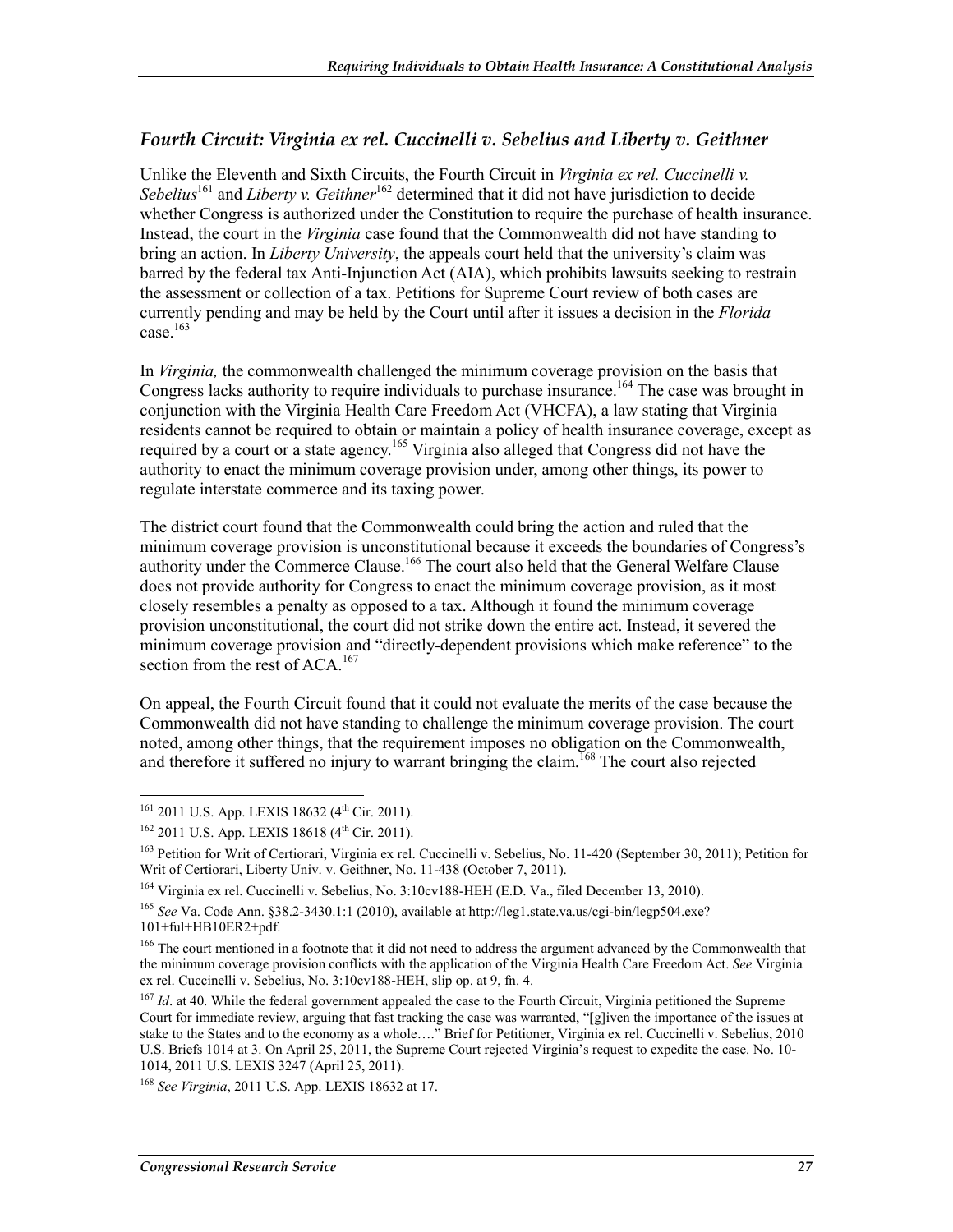Virginia's argument that the federal requirement to purchase health insurance impermissibly conflicts with the VHCFA, explaining that because the only apparent function of the Commonwealth's act is to immunize its citizens from compliance with federal law, there is no "concrete interest in the 'continued enforceability'" of the act.<sup>169</sup> As the court further explained, that "the mere existence of a state law like the VHCFA does not license a state to mount a judicial challenge to any federal statute with which the state law assertedly conflicts," and that "only when a federal law interferes with a state's exercise of its sovereign 'power to create and enforce a legal code'" does the law cause the state to have the requisite injury needed for standing.<sup>170</sup>

Conversely, in *Liberty University v. Geithner,* the District Court for the Western District of Virginia rejected the plaintiffs' challenge to the minimum coverage provision on the basis that the requirement was constitutional.<sup>171</sup> In evaluating the requirement under the Commerce Clause, the court relied on the *Wickard* and *Raich* cases, among others, and found that an individual's decision about whether or not to purchase health insurance is economic in nature. The district court also found that Congress had a rational basis to conclude that regulating this decision, in the aggregate, substantially affects the health care market.

On September 8, 2011, the Fourth Circuit Court of Appeals held that the AIA prevented the court from considering the constitutionality of the minimum coverage provision. In contrast with other federal courts that have ruled on this issue, the Fourth Circuit reasoned that because the amount imposed for failure to comply with the requirement to purchase health insurance constitutes an exaction imposed by the Internal Revenue Code, and because the plaintiffs brought a preenforcement challenge to the requirement, the AIA barred the action.<sup>172</sup> While the university argued that the AIA did not apply to the case at hand because the consequence for failure to purchase health insurance is a "penalty," rather than a "tax," the appellate court relied on Supreme Court precedent and concluded that the AIA "reaches any exaction assessed by the Secretary pursuant to his authority under the Internal Revenue Code—even one that constitutes a 'penalty' for constitutional purposes."<sup>173</sup> The court explained the broad nature of the AIA, and opined that the act bars challenges to exactions that are authorized to be assessed under the Tax Code, even though they may not be considered taxes under the General Welfare Clause.<sup>174</sup> The appeals court vacated the district court's decision, and remanded the case to the district court for dismissal.<sup>175</sup>

## **Additional Issues Before the Supreme Court**

As mentioned above, in November 2011, the Supreme Court agreed to hear arguments in *HHS v. Florida*. Regardless of the outcome of the case, many view this challenge to ACA as historic not just because of the implications it may have for the regulation of health care, but also for how

<sup>1</sup> <sup>169</sup> *Id*. at 23.

<sup>170</sup> *Id*. at 19-20.

<sup>&</sup>lt;sup>171</sup> Liberty Univ., Inc. v. Geithner, 2010 U.S. Dist. LEXIS 125922 (November 30, 2010).

<sup>&</sup>lt;sup>172</sup> Liberty Univ., Inc. v. Geithner, 2011 U.S. App. LEXIS 18618 at 17-21.

<sup>173</sup> *Id*. at 28 (discussing Bailey v. George, 259 U.S. 16 (1922); Bailey v. Drexel Furniture Co., 259 U.S. 20 (1922)). <sup>174</sup> *Id.* at 19.

<sup>&</sup>lt;sup>175</sup> One judge disagreed with the AIA holding, but would have upheld the minimum coverage provision as a valid exercise of the Commerce Clause. *Id*. at 77-168 (Davis, J. dissenting).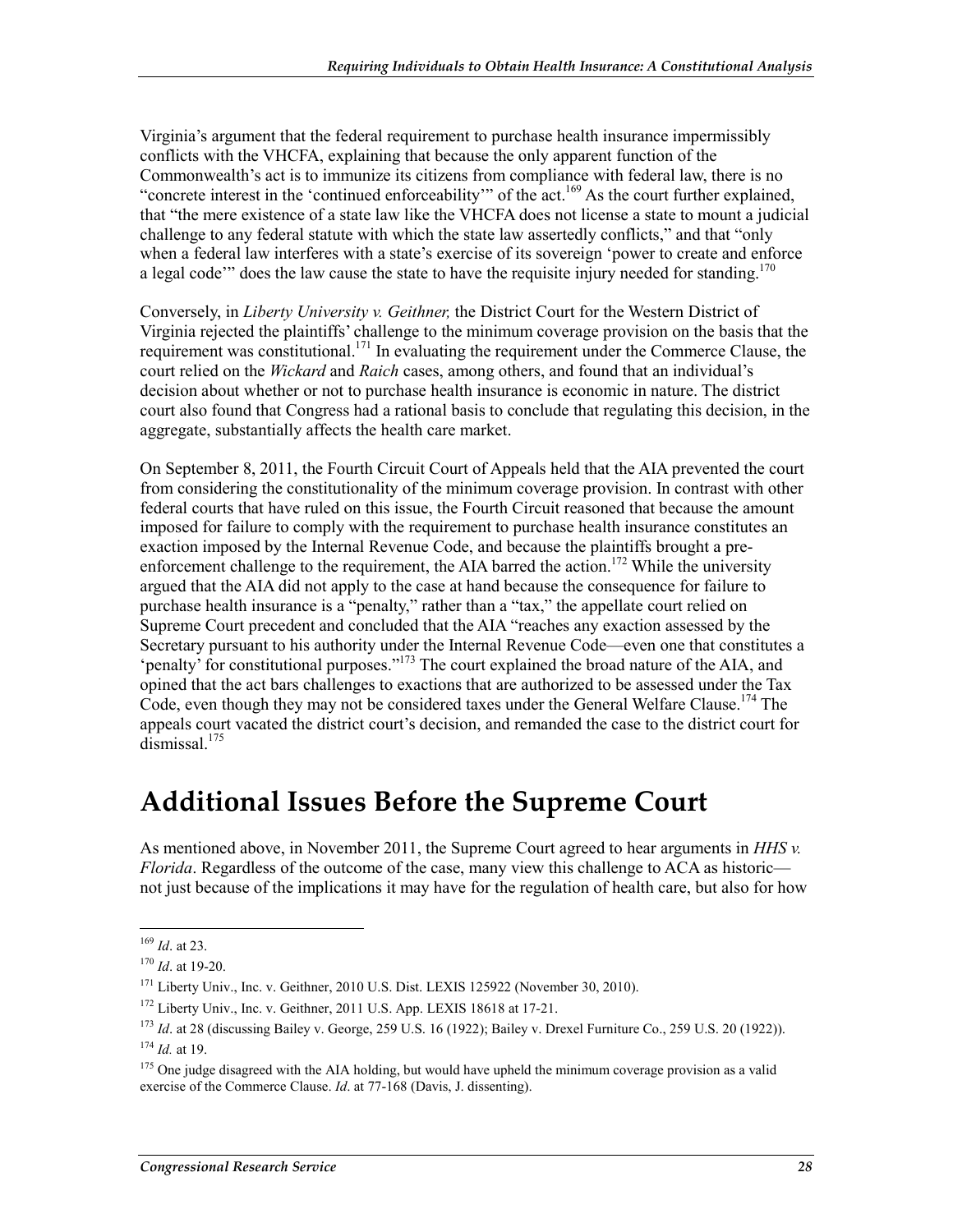it could generally affect the scope of Congress's legislative powers. Oral arguments took place in this case during the last week of March 2012, and many expect the Court to reach a decision in June.

Aside from evaluating the constitutional issues surrounding the requirement to have health insurance, the Court agreed to separately examine whether the Court is barred from evaluating the individual mandate at this time because of the Anti-Injunction Act, which prohibits lawsuits seeking to restrain the assessment or collection of a tax. The Court also agreed to review the question of whether the individual mandate may be severed from the rest of ACA, assuming the individual mandate is found to be unconstitutional.<sup>176</sup>

### **Anti-Injunction Act**

A federal law known as the Anti-Injunction Act (AIA) generally provides that "no suit for the purpose of restraining the assessment or collection of any tax shall be maintained in any court by any person, whether or not such person is the person against whom such tax was assessed."<sup>177</sup> In response to lawsuits filed challenging the constitutionality of the minimum coverage provision, the government initially argued that the suits were barred by the AIA, but withdrew that argument as the litigation progressed.<sup>178</sup> However, the question of whether the AIA bars this litigation has been raised by three United States courts of appeals, on their own initiative, notwithstanding the fact that all the litigants before these courts agree that the AIA should not preclude a decision about the merits of the minimum coverage provision. Two of the three courts of appeals have held that the AIA does not apply to suits challenging the individual mandate,  $179$  while one has held the opposite.180 In light of this circuit-split, the Supreme Court included this question in its *writ of certiorari* granted in response to petitions seeking review of the constitutional questions surrounding the individual mandate and other provisions of ACA. Oral arguments on this question were heard before the Supreme Court on March 26, 2012.

Because the federal government is no longer raising the AIA as a defense to the challenges to the minimum coverage provision, the first question that must be answered in the context of the AIA is whether the applicability of the AIA must be addressed by the Court at all. Generally, litigants are permitted to waive potential defenses in federal court.<sup>181</sup> However, this is not the case where the

<u>.</u>

<sup>&</sup>lt;sup>176</sup> As mentioned above, the Court is also examining ACA's expansion of the Medicaid program and whether it "coerces" states into compliance with the program, in violation of federalism principles. For a discussion of this issue, *see* CRS Report R42367, *Federalism Challenge to Medicaid Expansion Under the Affordable Care Act: Florida v. Department of Health and Human Services*, by Kenneth R. Thomas and CRS Report R40846, *Health Care: Constitutional Rights and Legislative Powers*, by Kathleen S. Swendiman.

 $177$  I.R.C.  $$7421(a)$ .

<sup>&</sup>lt;sup>178</sup> Thomas More Law Center v. Obama,  $631$  F.3d  $529$ ,  $539$  ( $6<sup>th</sup>$  Cir. 2011) ("The United States and the plaintiffs now agree that the Anti–Injunction Act does not bar this action."); Florida v. HHS, 648 F.3d 1235 (11<sup>th</sup> Cir. 2011) (district court's ruling that AIA is inapplicable not appealed); Liberty v. Geithner, 2011 WL 3962915 at 4 (4<sup>th</sup> Cir. September 8, 2011) ("[B]oth the Secretary and plaintiffs contend that the AIA does not bar this action."); Seven-Sky v. Holder 2011 WL 5378319 at n.25 (D.C. Cir. November 8, 2011) (noting that government has abandoned argument that AIA bars this litigation).

 $179$  Thomas More Law Ctr. v. Obama, 651 F.3d at 539-540 ( $6^{th}$  Cir. 2011); Seven-Sky v. Holder, 2011 WL 5378319 at 2-9 (D.C. Cir. November 8, 2011).

 $180$  Liberty v. Geithner, 2011 U.S. App. LEXIS 18618 ( $4<sup>th</sup>$  Cir. September 8, 2011).

 $181$  FED. R. CIV. P. 12(h).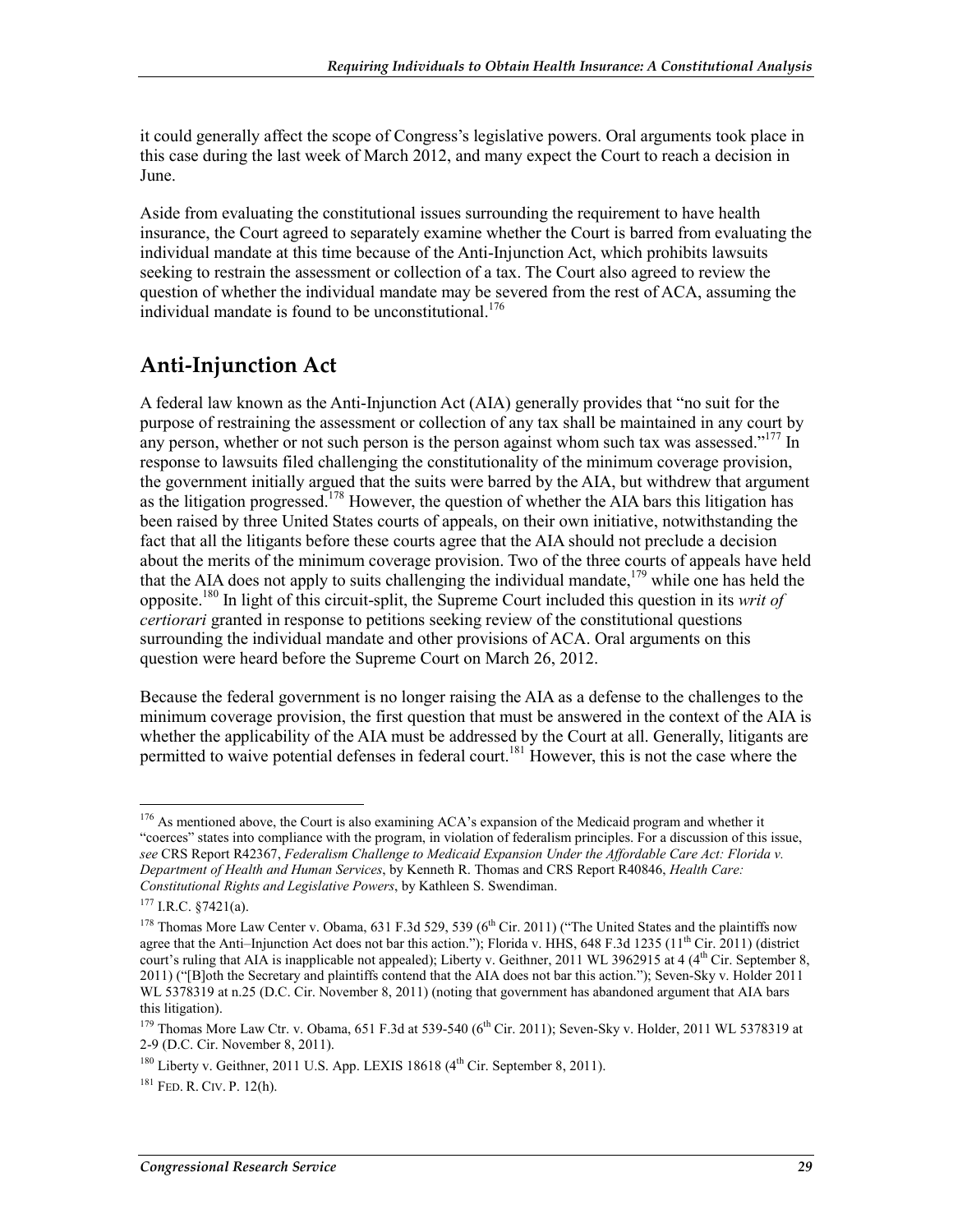defense is based on the court's lack of jurisdiction over the subject matter of a case.<sup>182</sup> Therefore, if the AIA is a jurisdictional statute, it cannot be waived by the federal government. The Supreme Court has made statements in prior cases indicating that the AIA is a jurisdictional bar. For example, in *Bob Jones University v. Simon*, the Court held that the AIA "deprived the [federal] District Court of jurisdiction" to hear a case in which the plaintiff sought to enjoin the IRS from issuing a ruling denying the plaintiff's tax-exempt status.183 Similarly, in *Enochs v. Williams Packing and Navigation Company*, the Court stated that "[t]he object of [the AIA] is to withdraw jurisdiction from the state and federal courts to entertain suits seeking injunctions prohibiting the collection of federal taxes."<sup>184</sup> On the other hand, the federal government had not sought to waive the AIA in either of these cases, so the Court may not have been directly addressing the issue of waiver when describing the AIA as jurisdictional.

The second question presented by the AIA is whether these suits would fall within the class of suits that Congress has prohibited by enacting the AIA. The text of the AIA provides that no "suit for the purpose of restraining the assessment or collection of any tax shall be maintained in any court by any person, whether or not such person is the person against whom such tax was assessed."<sup>185</sup> Based on this language, the AIA would likely be an obstacle to these suits if they are suits to restrain the assessment or collection of any tax. In order to determine whether this is the case, one must first identify which tax would be at issue in the suit. The most obvious possibility here is that the penalty imposed on the failure to obtain health insurance as required by the minimum coverage provision is a tax for purposes of the AIA. The suits challenging the minimum coverage provision seek a declaration that Congress does not have the power to require individuals to purchase health insurance. If they are successful, the penalties imposed on individuals that fail to purchase health insurance could no longer be assessed or collected. Therefore, if the penalty is a tax for purposes of the AIA, then these suits would be barred.

The AIA provides no definition of the term "tax." However, federal courts have generally interpreted the term to refer to "an exaction for the support of the government."<sup>186</sup> Despite this broad interpretation, the Supreme Court has held that even where an exaction has been labeled as a tax, "when by its very nature the imposition is a penalty, it must be so regarded."<sup>187</sup> A number of commentators and lower courts have relied on the fact that the minimum coverage provision is described as a "penalty" in the text of the ACA. Other textual arguments may be made to support inclusion of the minimum coverage provision within the meaning of taxes for purposes of the AIA. For example, the provision specifically states that it should be "assessed and collected" in the same manner as assessable penalties that are subject to the AIA.<sup>188</sup> Other explicit penalties in the Internal Revenue Code have been held to be subject to the AIA, but only where there were explicit statutory directives to treat such penalties as taxes or where the penalties were part of an

 $182$  FED. R. CIV. P. 12(h)(3).

<sup>183</sup> Bob Jones Univ. v. Simon, 416 U.S. 725, 749 (1974).

<sup>&</sup>lt;sup>184</sup> Enochs v. Williams Packing & Navigation Co., 370 U.S. 1, 5 (1962).

 $185$  I.R.C.  $87421(a)$ .

<sup>&</sup>lt;sup>186</sup> Liberty Univ., Inc. v. Geithner, 2011 U.S. App. LEXIS 18618 (4<sup>th</sup> Cir. 2011) (quoting United States v. Butler, 297 U.S. 1 (1936)).

<sup>187</sup> Lipke v. Lederer, 259 U.S. 557, 561 (1922).

 $188$  I.R.C. §5000A(g)(1).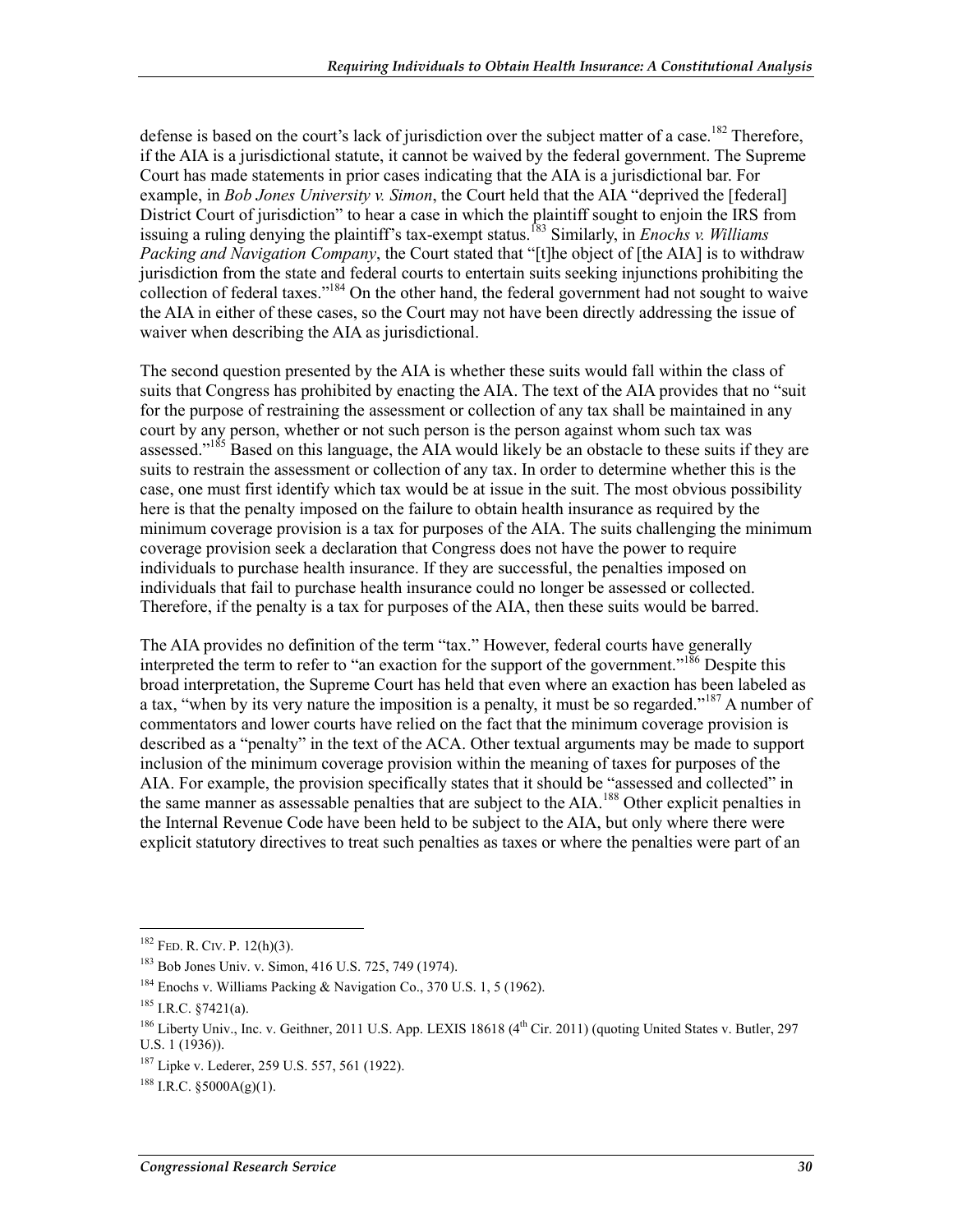overall tax scheme.<sup>189</sup> Neither of these characteristics appears to be present with respect to the minimum coverage provision.

Finally, it should be noted that the use of the term "tax" in the context of the AIA is not identical to how that term is used for purposes of Congress' power to levy taxes. In *Bailey v. George*, the Court applied the AIA to bar a suit challenging a tax on employers who used child labor on the same day that the Court struck down the same tax in a separate suit.<sup>190</sup> Therefore, it is not necessarily true that if the Court were to determine that the minimum coverage provision is a tax for purposes of the AIA that it would be bound by that decision when determining whether the minimum coverage provision could be justified solely under the Taxing Power.

### **Individual Mandate and Severability**

When a court finds a portion of a law to be unconstitutional, it may then confront the issue of whether to strike what is unconstitutional and uphold the remainder, or whether to declare the rest a law invalid, either partially or in its entirety.<sup>191</sup> The Supreme Court agreed to review the question of whether the individual mandate can be severed from the remainder of ACA. This section provides an overview of severability precedent, discusses severability arguments in the *Florida* case, and addresses some of the considerations that the Supreme Court could take into account in evaluating the severability of the individual mandate.

#### **Background**

Current severability doctrine is based on the premise that courts "should refrain from invalidating more of a statute than is necessary...."<sup>192</sup> Courts also express reluctance to rewrite or restructure a statute in order to preserve the remaining portions of a law.<sup>193</sup> The Supreme Court has, on multiple occasions, recited a "well-established" standard for determining the severability of an unconstitutional provision, under which severability is presumed: "'[u]nless it is evident that the Legislature would not have enacted those provisions which are within its power, independently of that which is not, the invalid part may be dropped if what is left is fully operative as a law."<sup>194</sup>

<sup>&</sup>lt;u>.</u> <sup>189</sup> *See* I.R.C. §6671(a) (providing that any reference to "tax" in the IRC also applies to certain assessable penalties); and Mobile Republican Assembly v. U.S., 353 F.3d 1357 ( $11<sup>th</sup>$  Cir. 2003) (holding that penalties imposed on failure of tax exempt organizations under I.R.C. §527 organization to disclose certain donors were covered by AIA because those penalties were part of the overall tax scheme created by I.R.C. §527).

<sup>&</sup>lt;sup>190</sup> *Compare Bailey v. George, 259 U.S. 16 (1922) (holding that a pre-enforcement challenge to a tax on child labor* was barred by the AIA) *with* Bailey v. Drexel Furniture, 259 U.S. 20 (1922) (striking tax on the employment of children in the context of a suit seeking a refund of taxes paid).

<sup>191</sup> It should be noted that severability doctrine can be applied beyond the realm of legislative enactments. *See, e.g.,* Minnesota v. Mille Lacs Band of Chippewa Indians, 526 U.S. 172 (1999)(severability of executive orders).

<sup>192</sup> Regan v Time, Inc. 468 U.S. 641, 652 (1984). *See also*, El Paso & Northeastern R. Co. v. Gutierrez, 215 U.S. 87, 96 (1909)("[W]henever an act of Congress contains unobjectionable provisions separable from those found to be unconstitutional, it is the duty of this court to so declare, and to maintain the act in so far as it is valid."); Ayotte v. Planned Parenthood of Northern New Eng., 546 U.S. 320, 328-329 (2006) ("Generally speaking, when confronting a constitutional flaw in a statute, we try to limit the solution to the problem," severing any "problematic portions while leaving the remainder intact.").

<sup>&</sup>lt;sup>193</sup> See generally, Free Enter. Fund v. Pub. Co. Accounting Oversight Bd., 130 S. Ct. 3138 (2010).

<sup>194</sup> Alaska Airlines, Inc. v. Brock, 480 U.S. 678, 684 (U.S. 1987), *quoting* Buckley v. Valeo, 424 U.S. 1, 108 (1976); *quoting* Champlin Refining Co. v. Corporation Comm'n of Oklahoma, 286 U.S. 210, 234 (1932); *accord* Free Enter. Fund v. Pub. Co. Accounting Oversight Bd., 130 S. Ct. 3138, 3161-62 (2010); Regan v. Time, Inc., 468 U.S. 641, 653 (continued...)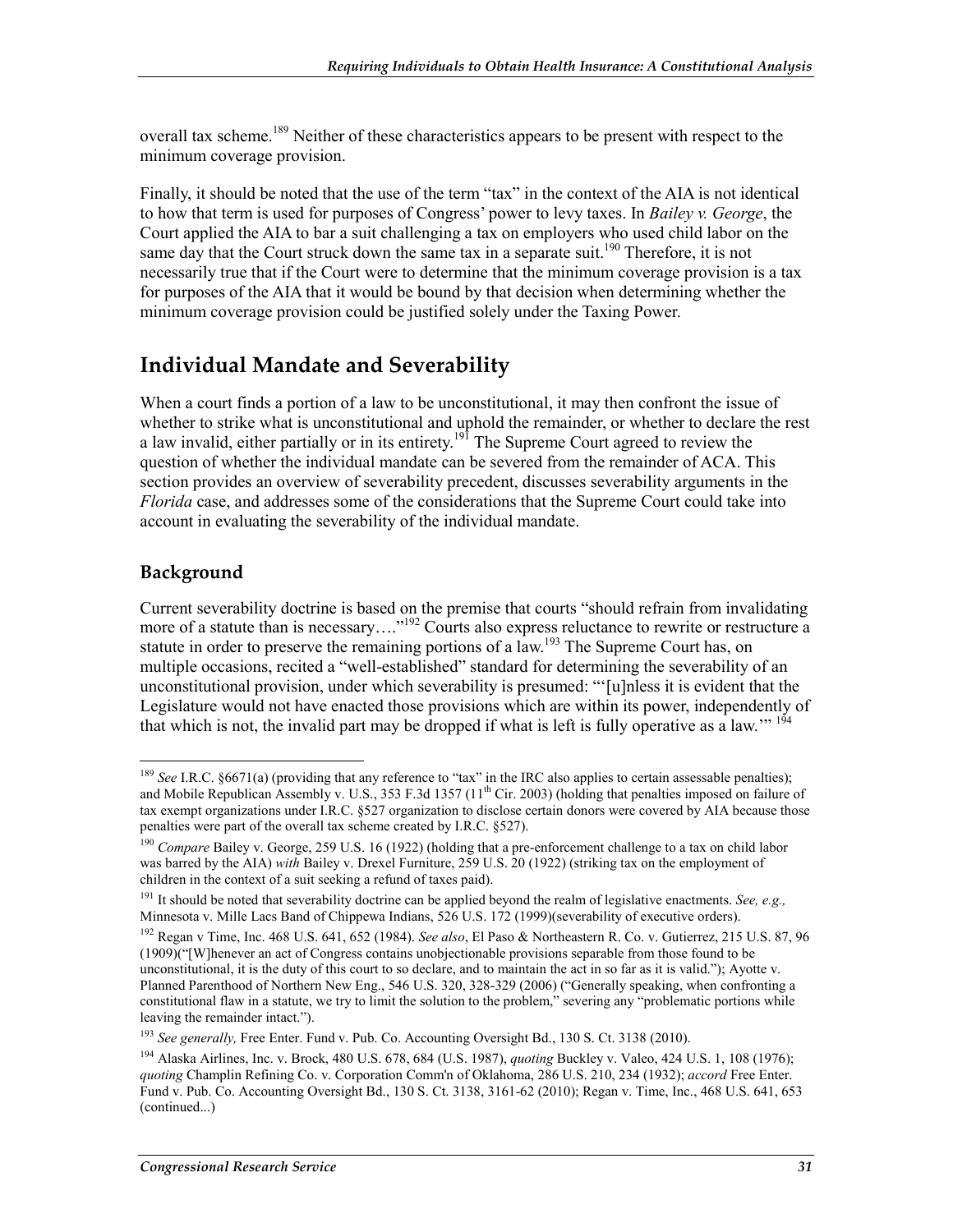Notwithstanding this standard, it is generally recognized that the "touchstone" of a court's severability analysis is congressional intent.<sup>195</sup>

In one of the modern and more frequently cited Supreme Court cases exploring severability, *Alaska Airlines v. Brock*, the Court evaluated whether an unconstitutional legislative veto provision allowing Congress to nullify Department of Labor regulations could be removed from employee protection provisions in the Airline Deregulation Act of  $1978$ <sup>196</sup> In examining the remaining employee protection provisions of the Act, the Court noted that because the legislative veto was, by its nature, separate from the operation of the substantive provisions of the Act, there was little guidance as to Congress's intent regarding severability of the veto. The Court therefore noted that "the more relevant inquiry" was whether the severed statute "will function in a *manner* consistent with the intent of Congress."197

The Court went on to find "abundant indication[s]" of congressional intent for severability in the language, structure, and legislative history of the Airline Deregulation Act.<sup>198</sup> The Court pointed out, for example, that with respect to the number of duties that the Act placed on air carriers with respect to employees, there was not much of substance subject to a veto.<sup>199</sup> There were also, according to the Court, several indications that Congress regarded the labor protections as an important part of the Airline Deregulation Act, but paid "scant attention" to the legislative veto provision.<sup>200</sup> The Court found no conclusive evidence that Congress would have refused to pass the Act with its employee protections, but without the legislative veto. Accordingly, it found the legislative veto provision severable.

In one of the Court's most recent cases to address severability, *Free Enterprise Fund v. Public Co. Accounting Oversight Board*, the Court reaffirmed use of this severability standard, as well as its deference to Congress in matters of legislative restructuring.<sup>201</sup> In that case, the Court looked at the constitutionality of a provision in Sarbanes-Oxley Act that created a public board with members that were subject to removal by an agency for violation of specified federal laws, and not directly by the President. After finding that the board's tenure provisions violated separation of powers principles, the Court briefly addressed the severability question. The Court found the remainder of the large Act "'fully operative as a law'" with these tenure restrictions excised, and that "nothing in the statute's text or historical context made it "evident" that Congress, faced with the limitations imposed by the Constitution, would have preferred no Board at all to a Board whose members are removable at will."<sup>202</sup> The Court noted that theoretically, it could "bluepencil" a number of fixes to the Sarbanes-Oxley Act, but it found such "editorial freedom" more appropriate for the Congress, rather than the Court.<sup>203</sup>

 $\overline{a}$ 

<sup>(...</sup>continued)

<sup>(1984);</sup> INS v. Chadha, 462 U.S. 919, 931-932 (1983); U.S. v. Jackson, 390 U.S. 570, 585 (1968).

<sup>195</sup> *See* Ayotte v. Planned Parenthood, 546 U.S. 320 (2006).

<sup>196</sup> Alaska Airlines, Inc. v. Brock, 480 U.S. 678 (1987).

<sup>197</sup> *Id*. at 685 (emphasis in original).

<sup>198</sup> *Id*. at 687.

<sup>199</sup> *Id.*

<sup>200</sup> *Id*. at 691.

<sup>201 130</sup> S. Ct. 3138 (2010).

<sup>202</sup> *Id*. at 3161-62.

<sup>203</sup> *Id.* at 3162.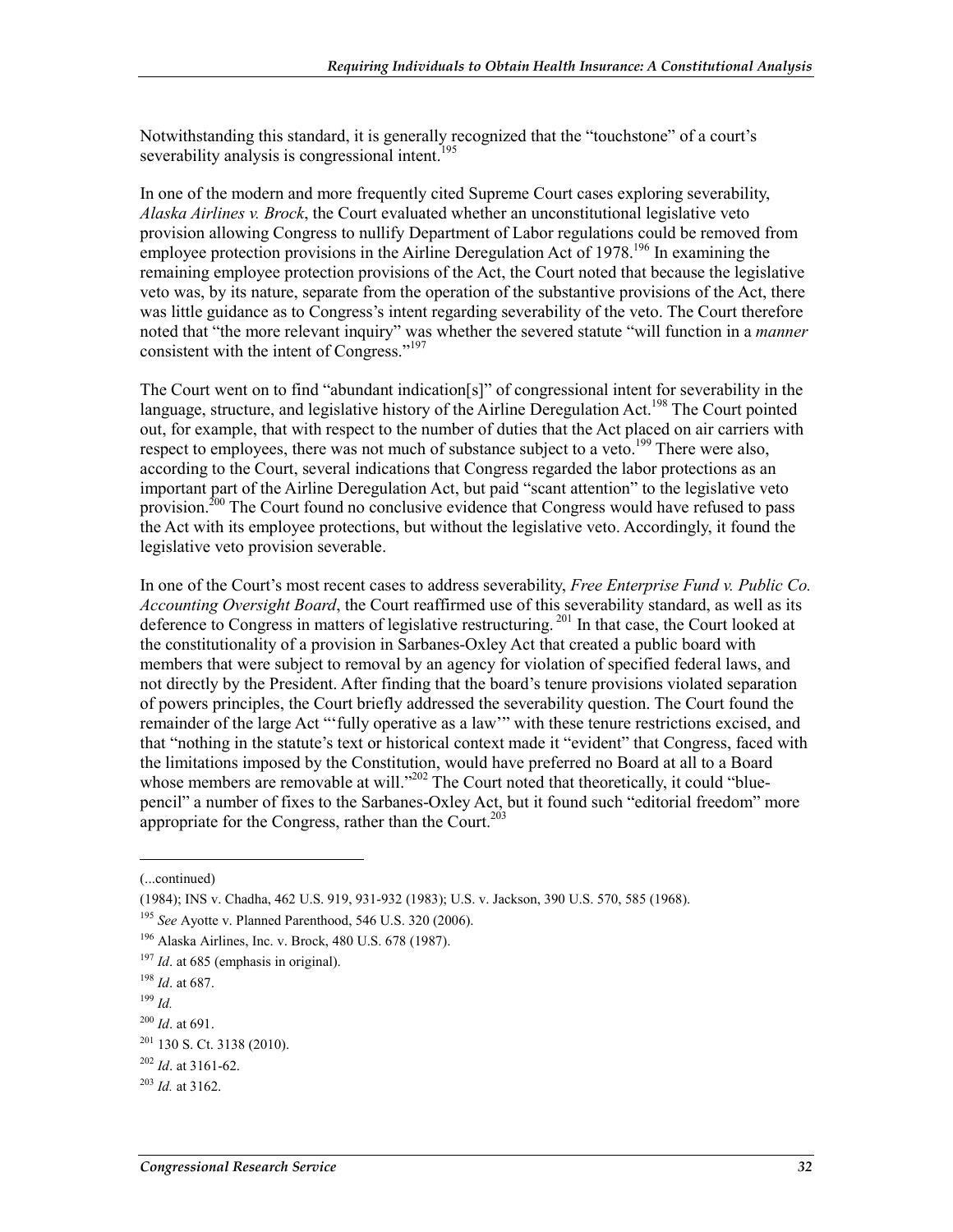In assessing whether a provision is severable from the rest of a statute, the Court has also considered the purpose of the congressional act and how the provision interacts with that purpose. For example, in *New York v. U.S.*, the Court evaluated a challenge to the Low-Level Radioactive Waste Policy Amendments Act of 1985, which addressed disposal of this waste.<sup>204</sup> The Court struck down on constitutional grounds a provision requiring states or a regional compact to take title to and possession of low level radioactive waste under certain circumstances, but left other incentives for dealing with the waste in place. The Court explained that "[c]ommon sense suggests that where Congress has enacted a statutory scheme for an obvious purpose, and where Congress has included a series of provisions operating as incentives to achieve that purpose, the invalidation of one of the incentives should not ordinarily cause Congress' overall intent to be frustrated<sup>"205</sup>

Other recent cases such as *U.S. v. Booker* seem to demonstrate some willingness of the Court to amend a statutory scheme in order to preserve congressional intent.<sup>206</sup> After holding that the mandatory nature of the U.S. Sentencing Guidelines for criminal offenses was unconstitutional, the Court conducted a severability analysis, and, in a 5-4 decision, severed two sections of the Sentencing Reform Act of 1984, which had the effect of replacing the mandatory guidelines with those operating in a discretionary manner.<sup>207</sup> The Court indicated that it sought to determine "what 'Congress would have intended' in light of the Court's constitutional holding."<sup>208</sup> The Court acknowledged that the remedy chosen by the majority of the Court, i.e., discretionary sentencing guidelines, as well as the different remedy proposed by the minority, would "significantly alter the system that Congress designed."<sup>209</sup> However, it explained that because of the constitutional holding, Congress's desire to have mandatory sentencing guidelines was no longer possible. Accordingly, the Court stated its role was to decide which remedy "would deviate less radically from Congress's system...."<sup>210</sup> The Court also noted its responsibility to retain those portions of the Act that were "(1) constitutionally valid, (2) capable of 'functioning independently,' and (3) consistent with Congress' objectives in enacting the statute."<sup>211</sup> By severing the two provisions the Court concluded that the remainder of the Act met the three constitutional requirements.<sup>212</sup>

Additionally, the Court has noted that while the answer to a severability inquiry can sometimes be "elusive,"<sup>213</sup> the inquiry may be clarified by the presence of a severability clause.<sup>214</sup> The inclusion

<sup>209</sup> *Id*.

<sup>&</sup>lt;u>.</u>  $204$  New York v. U.S., 505 U.S. 144 (1992).

<sup>205</sup> *Id*. at 186. *See also* U.S. v. Jackson, 390 U.S. 570, 591 (1968) ("Thus the infirmity of the death penalty clause does not require the total frustration of Congress' basic purpose—that of making interstate kidnapping a federal crime."). *Cf*. Mille Lacs Band, 526 U.S. at 191-92 (in finding that President Taylor intended a 1850 executive order "to stand or fall as a whole," Court notes that the order "embodied a single, coherent policy, the predominant purpose").  $206$  543 U.S. 220 (2005).

<sup>207</sup> *Id*. at 245-46.

<sup>208</sup> *Id*. at 246 (*citing* Denver Area Ed. Telecommunications Consortium, Inc. v. FCC, 518 U.S. 727, 767 (1996)("Would Congress still have passed" the valid sections "had it known" about the constitutional invalidity of the other portions of the statute? (internal quotation marks omitted)).

<sup>210</sup> *Id*. at 247.

<sup>211</sup> *Id*. at 258-59. (internal citations omitted).

<sup>212</sup> *Id*. at 259.

<sup>213</sup> *Chadha*, 462 U.S. 919 at 932.

<sup>214</sup> *See, e.g., Alaska Airlines*, 480 U.S. at 686.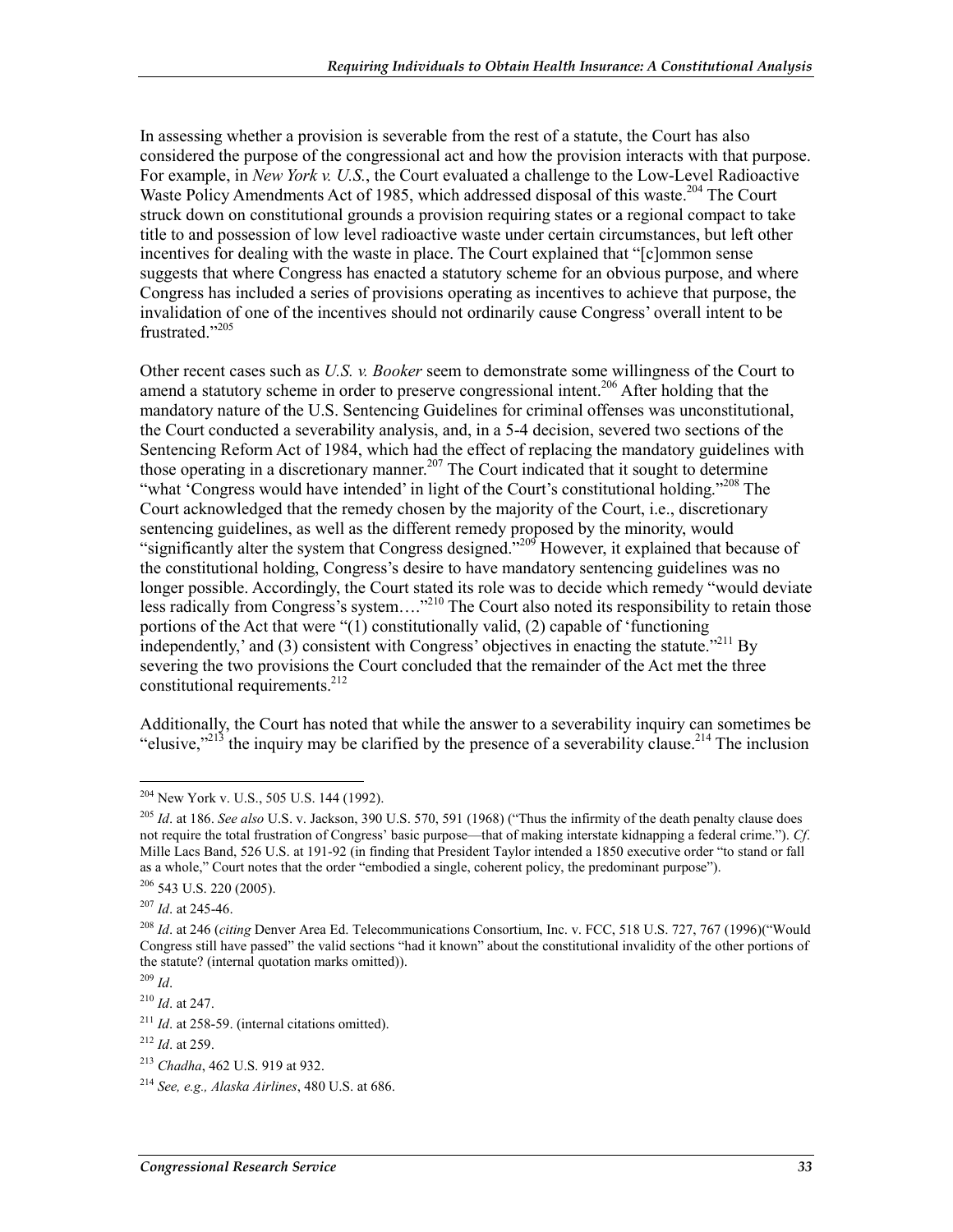of a severability clause reinforces the presumption that Congress preferred for the valid portion of a statute in question to remain standing.<sup>215</sup> However, the Court has expressed multiple times that the lack of a severability clause does not create a presumption against severability.  $^{216}$ 

#### **The** *Florida* **Case**

Both the state and private petitioners in the *Florida* case argue that ACA should be struck down in its entirety. However, the Administration advocates for partial severability, arguing that certain health insurance provisions, i.e., the "community rating" and "guaranteed issue" provisions, are inseverable from the individual mandate, but that the rest of the Act should remain valid. In general, the guaranteed issue requirements compel health insurers to accept everyone that applies and prevent an insurer from denying health insurance coverage based factors such as health status.<sup>217</sup> The community rating provisions prohibit health insurers from charging higher premiums based on health factors.<sup>218</sup> The Administration submits that Congress intended that these insurance provisions work together, because without the individual mandate, individuals would simply wait to purchase health insurance until they needed care, which would make the market dysfunctional.<sup>219</sup> In light of the fact that the Administration and the state and private petitioners in *Florida* agree to at least partial severability, the Court appointed an amicus to argue in support of the judgment of the Eleventh Circuit: that the individual mandate alone should be severed from the remainder of the ACA.

In *Florida*, the district court reached the opposite conclusion, striking down the ACA, and generally finding that while many provisions in ACA could function independently of the individual mandate, they could not function "in a manner consistent with the intent of Congress."220 This was because, as the district court explained, the individual mandate, was "indisputably essential" to the health reform effort.<sup>221</sup> The lack of a severability clause, the district court found, was evidence of this idea that the rest of the statute should not remain intact. It noted that earlier versions of health reform legislation contained such a clause, but it was not included in the final version of ACA.<sup>222</sup> The district court distinguished the instant case from cases like *Alaska Airlines*, where the provision at issue was "uncontroversial," and where legislative history demonstrated its "relative unimportance," compared to ACA, where the individual mandate is "at

<sup>&</sup>lt;sup>215</sup> *See, e.g., id.* ("The [severability] inquiry is eased when Congress has explicitly provided for severance by including a severability clause in the statute. This Court has held that the inclusion of such a clause creates a presumption that Congress did not intend the validity of the statute in question to depend on the validity of the constitutionally offensive provision. In such a case, unless there is strong evidence that Congress intended otherwise, the objectionable provision can be excised from the remainder of the statute.") (citations omitted).

<sup>216</sup> *See, e.g., id.* ("In the absence of a severability clause, however, Congress' silence is just that—silence—and does not raise a presumption against severability."). United States v. Jackson, 390 U.S. 570, 585 n.27 (1968) (the "ultimate determination of severability will rarely turn on the presence or absence of such a clause.").

<sup>217</sup> *See* 42 U.S.C. §§300gg-1 300gg-2, 300gg-3, and 300gg-4(a).

<sup>&</sup>lt;sup>218</sup> ACA's community rating provisions restrict premium variation to the following factors: self-only or family enrollment; rating area, as specified by the state; age (by no more than a 3 to 1 ratio across age rating bands established by the Secretary, in consultation with the NAIC); and tobacco use (by no more than 1.5 to 1 ratio). *See* 42 U.S.C.  $\S$ §300gg(a)(1), 300gg-4(b).

<sup>219</sup> *See* Brief for the Respondents at 44-51, NFIB v. Sebelius; Florida v. HHS, (2012) (Nos. 11-393 and 11-400).

<sup>220</sup> Florida v. HHS, 780 F. Supp. 2d 1256, 1300-01 (N.D. FL 2011) (*quoting* Alaska Airlines, Inc. v. Brock, 480 U.S. at 685).

<sup>221</sup> *Id*. at 1301.

 $^{222}$  *Id*.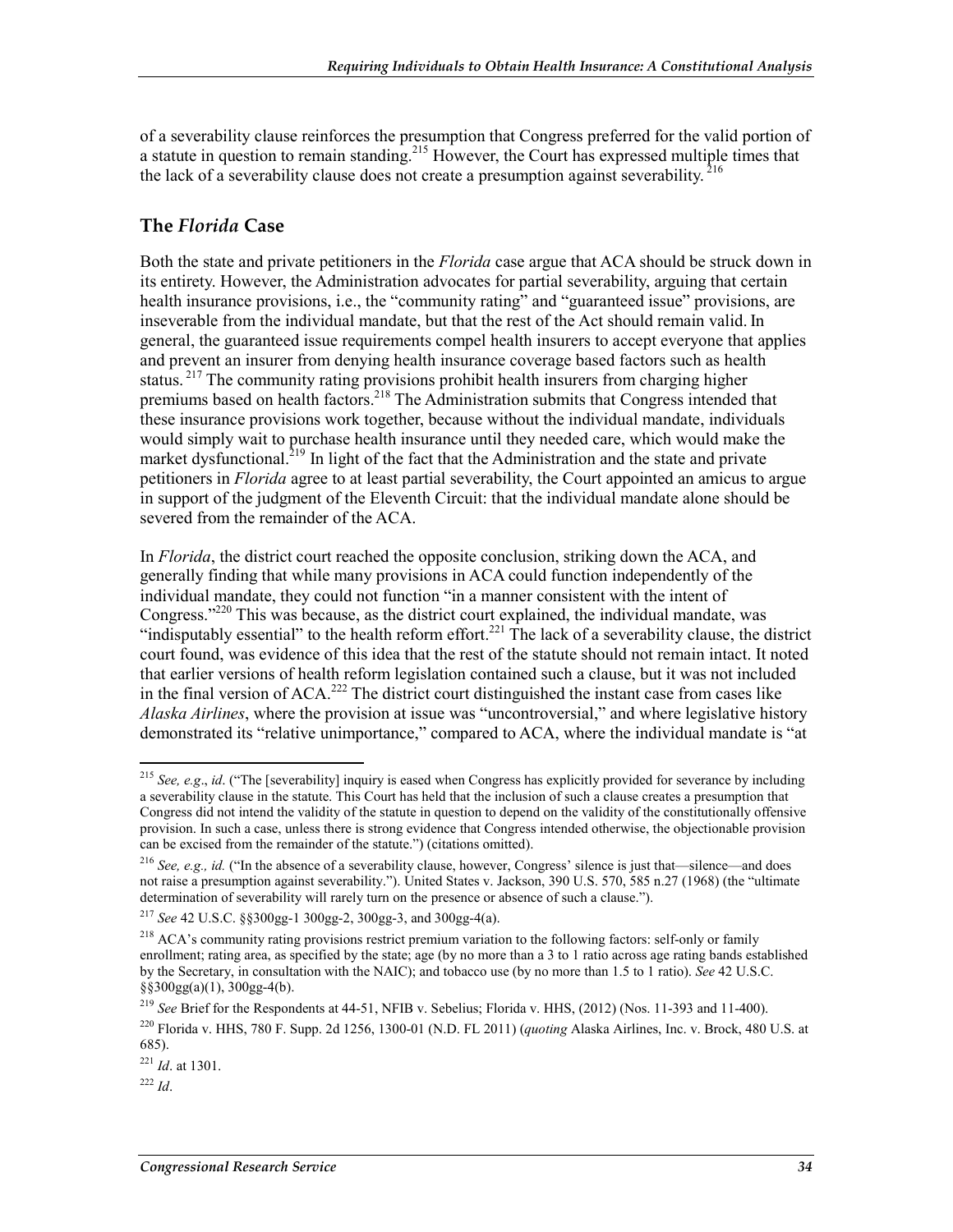the heart of the Act."  $^{223}$  The court also explained that it was impossible for the court to go through the lengthy, complex statute to ascertain which provisions would or would not have to be severed along with the individual mandate, and accordingly nullified the Act.<sup>224</sup>

The appeals court disagreed with the district court's holding of "wholesale invalidation" of ACA and reversed this part of the district court's decision. In deciding to only excise the individual mandate, the court opined that "the lion's share of the Act has nothing to do with private insurance, much less the mandate to buy insurance."<sup>225</sup> The Eleventh Circuit noted that "in light" of the stand-alone nature of hundreds of the Act's provisions and their manifest lack of connection to the individual mandate, the plaintiffs have not met the heavy burden needed to rebut the presumption of severability."<sup>226</sup> The appellate court also disagreed with the district court's emphasis on the lack of a severability clause in  $ACA$ <sup>227</sup>. In deciding to sever the individual mandate alone, while leaving the insurance reforms intact, the court found that certain factors relevant in determining congressional intent. For example, relying on the *Booker* and *New York* cases, the court explained that ACA contains many other provisions besides the individual mandate that could help to accomplish the goals of ACA (i.e., accessibility of health insurance coverage and a reduction of the number of uninsured individuals).<sup>228</sup> Cutting against the idea that ACA would fail to function without the individual mandate but with the other health insurance reforms preserved, the court observed that the individual mandate is, similar to the legislative veto in *Alaska Airlines*, limited in its operation, because, e.g., there are individuals who are excepted from having to buy health insurance or pay a penalty.<sup>229</sup> For these reasons and others, the court was not persuaded that it was "evident" that Congress would not have enacted the guaranteed issue and community rating reforms without the individual mandate.<sup>230</sup>

#### **Supreme Court Arguments**

If the Court determines that the individual mandate is unconstitutional and undertakes a severability analysis of ACA, the Court will likely evaluate legislative intent to determine the extent to which ACA should remain intact. In conjunction with that evaluation, the Court may explore whether ACA could function without the individual mandate. Other factors may also come into play in ascertaining whether other provisions of ACA remain valid. It should be noted that while the Court could address severability if it were to find the expansion of the Medicaid

<sup>230</sup> *Id*. at 1327.

<sup>1</sup> <sup>223</sup> *Id*. at 1301-03.

<sup>224</sup> *Id*. at 1304.

<sup>&</sup>lt;sup>225</sup>Florida v. HHS, 648 F.3d 1235, 1322 ( $11<sup>th</sup>$  Cir. 2011). The court said that the examples of these stand alone provisions were "too numerous to bear repeating," but mentioned that "representative examples include provisions establishing reasonable break time for nursing mothers, 29 U.S.C.  $\S207(r)$ ; epidemiology-laboratory capacity grants, 42 U.S.C. §300hh-31; an HHS study on urban Medicare-dependent hospitals, *id*. §1395ww note; restoration of funding for abstinence education, *id*. §710; and an excise tax on indoor tanning salons, 26 U.S.C. §5000B." *Id*.

<sup>226</sup> Florida, 648 F.3d 1235 at 1323.

<sup>227</sup> *Id*. at 1322.

<sup>&</sup>lt;sup>228</sup> *Id.* at 1325. Provisions mentioned by the court include creation of health insurance exchanges to provide individuals and small employers with access to insurance, federal premium tax credits and cost sharing subsidies to help individuals pay for health coverage, and taxes imposed on large employers under certain circumstances if the employer fails to provide, or provides health coverage that is unaffordable, as specified under ACA. For more information on these provisions, see CRS Report R41664, *ACA: A Brief Overview of the Law, Implementation, and Legal Challenges*, coordinated by C. Stephen Redhead.

<sup>229</sup> *Id*. at 1325-26.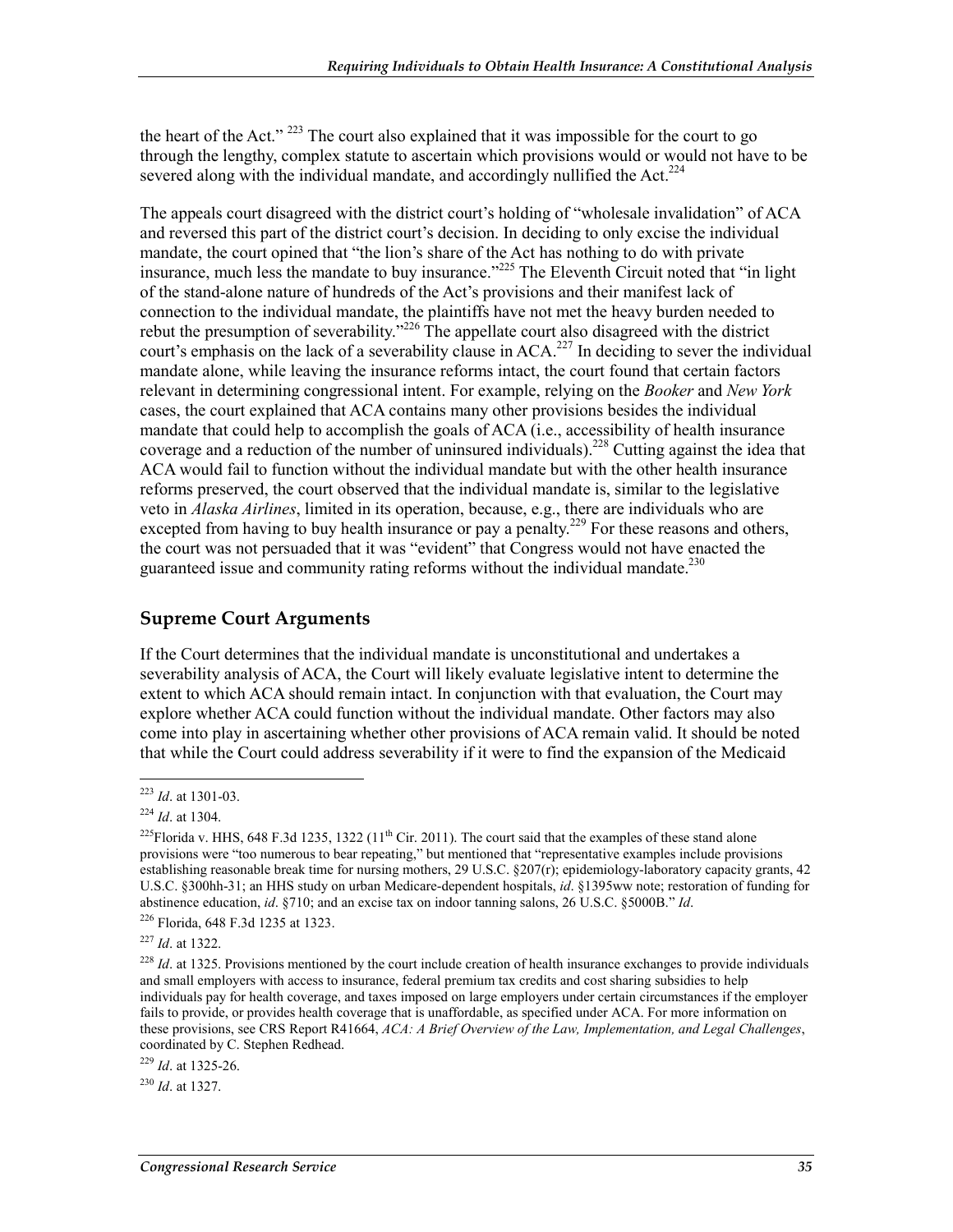program under ACA unconstitutional, the question explicitly granted review by the Court, and thus the focus of this overview, addressed the severability of the individual mandate.

In determining congressional intent, the Court may, as it has in previous cases, frame its inquiry as whether it is evident that Congress would have passed ACA without the individual mandate. The parties to the litigation disagree about what to evaluate in answering this fundamental question. Private and state petitioners, for example, claim that this part of the severability inquiry should largely be focused on, as noted in *Alaska Airlines*, whether the "balance of the Act can function in the *manner* that Congress intended.<sup>"231</sup> Applying this standard to ACA, state and private petitioners generally contend that the requirement to have health insurance is the centerpiece of ACA, which is essential to achieving universal health coverage, and to remove it would fundamentally alter what Congress intended.<sup>232</sup> They explain that this conclusion is reinforced by legislative history addressing the importance of the individual mandate.  $^{233}$ Petitioners further point to the contentious legislative process through which ACA was created, e.g., the narrow margin under which the Act was passed, as an indication that the Act would have failed had there been any changes to it (e.g., removing the minimum coverage provision).<sup>234</sup>

The Administration, on the other hand, relies on the idea that the Court generally tries not to invalidate more of a statute than is necessary. One of the Administration's central arguments is that the majority of ACA should remain valid because the Act contains a number of tools for improving the health care market that "operate independently of the [individual mandate] and would advance Congress's goal of expanding affordable coverage if that provision were invalidated."235 It contends further that "there is no basis for invalidating as inseverable provisions of the Act that have no apparent connection at all, let alone an inextricably close

Individual responsibility is a key component of health reform. In order to control rising health care costs, it is vital that everyone be part of the health care system. The only way to ensure that almost everyone is participating is to require such participation by law. To that end, the bill institutes a tax on individuals who choose not to purchase qualified health insurance as the mechanism to enforce participation.

H.Rept. 111-443, The Reconciliation Act of 2010,  $111<sup>th</sup>$  Congress (March 17, 2010) at 260.

*See also, e.g.,* statements of Senator Baucus, Chairman of the Finance Committee, 156 Cong. Rec. S4729 (daily ed. June 9, 2010):

<sup>234</sup> *See* Brief for the State Petitioners, at 2-4, 39-40, NFIB v. Sebelius; Florida v. HHS, (2012) (Nos. 11-393 and 11- 400).

<sup>1</sup> <sup>231</sup> *See, e.g.,* Reply Brief for the Private Petitioners on Severability at 2, NFIB v. Sebelius; Florida v. HHS, (2012) (Nos. 11-393 and 11-400) (emphasis in original).

<sup>232</sup> *See, e.g*., Reply Brief for the State Petitioners on Severability at 23-24, NFIB v. Sebelius; Florida v. HHS, (2012) (Nos. 11-393 and 11-400). *See also* Reply Brief for the Private Petitioners at 18 ("When a bill's *hallmark* is stripped therefrom, it is hardly reasonable to presume that Congress nevertheless would have pressed ahead to enact the remainder.") (emphasis in original).

<sup>&</sup>lt;sup>233</sup> Amici cite, among other things, a report accompanying H.R. 4872, the Health Care and Education Reconciliation Act of 2010 addresses the individual mandate and states:

<sup>[</sup>The Congressional Budget Office], again, states this requirement is one of the most critical pieces of reform. Without it, we lose coverage for millions of Americans. Without it – without that reform – premiums could spike by up to 15 to 20 percent in the nongroup market.  $\ldots$  That is the analysis of the nonpartisan Congressional Budget Office. So, clearly, we must resist efforts to weaken the individual responsibility policy in the health care reform bill.

<sup>&</sup>lt;sup>235</sup> Brief for the Respondents (Severability) at 12, NFIB v. Sebelius; Florida v. HHS, (Nos. 11-393 and 11-400). The tools that incentivize broader health insurance coverage include the expansion of eligibility for the Medicaid program, tax credits for small businesses seeking to buy health insurance for the employees, and insurance market reforms beyond guaranteed issue and community rating. *Id*.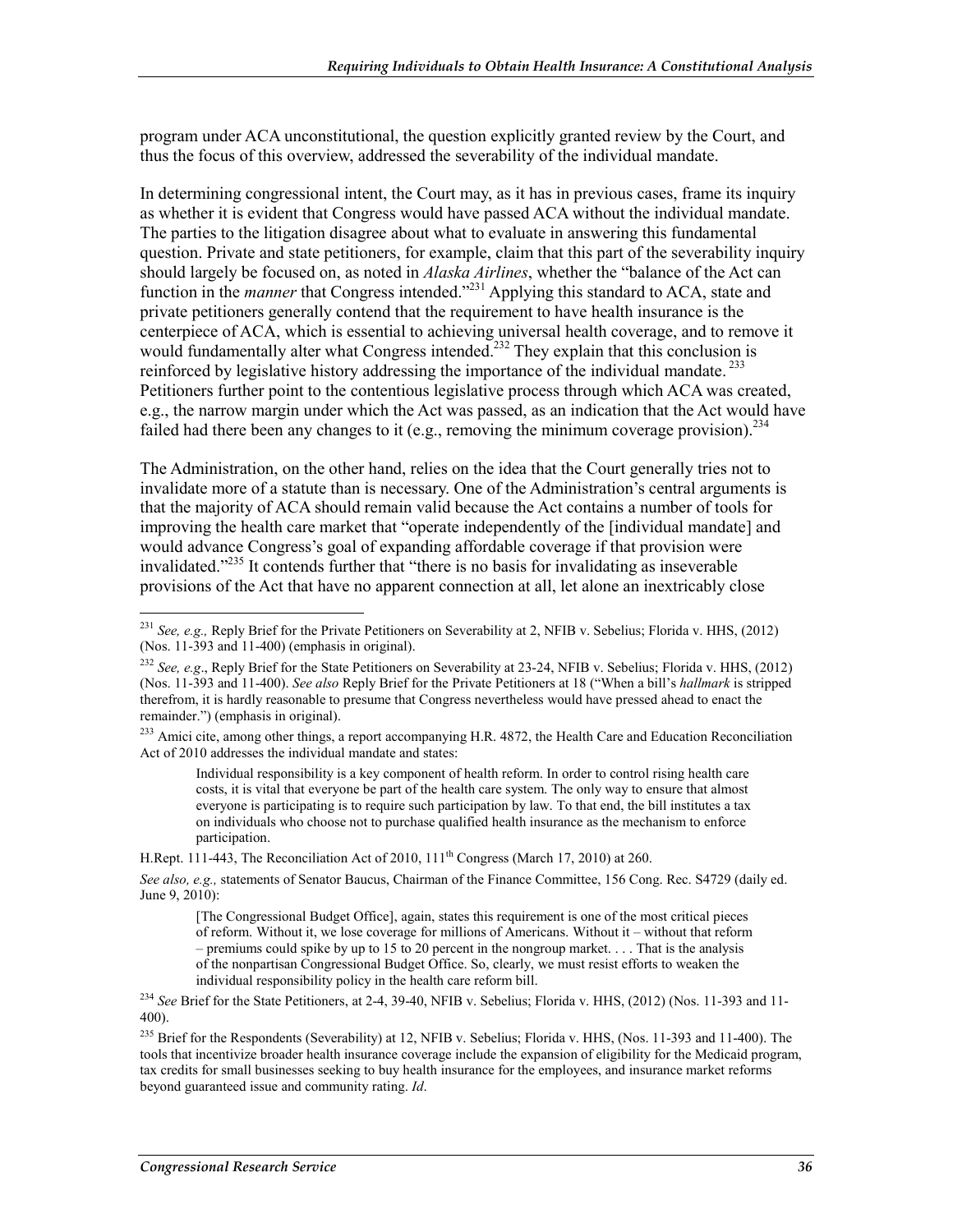connection, to the [individual mandate]."<sup>236</sup> The Administration notes that evidence of this idea includes the fact that while the individual mandate does not take effect until 2014, there are many provisions of ACA that are effective before then.<sup>237</sup> Similar to the  $11<sup>th</sup>$  Circuit, the Administration claims that the intent of many of ACA's provisions, not just the individual mandate alone, is to broaden access to affordable health care.<sup>238</sup> They argue that this situation is similar to cases like *New York*, where there was a "common purpose," and where the Court found it appropriate to sever an unconstitutional provision from the rest of a valid act, even where the provision related to one of the primary objectives of the congressional enactment.

However, unlike the  $11<sup>th</sup>$  Circuit, the Administration claims that Congress intended for the guaranteed issue and community rating provisions to be integral to the individual mandate. Without the mandate, it argues, individuals would not purchase health insurance until they needed care, which would leave more unhealthy people with insurance. As a result, premiums would increase, which is precisely what Congress did not want.<sup>239</sup> Accordingly, the Administration argues that because the individual mandate is needed to make those insurance reforms effective, the guaranteed issue and community rating provisions are inseverable from the individual mandate, while the rest of the Act should stand. $240$ 

The Court-appointed amicus defends the  $11<sup>th</sup>$  Circuit position, stating that the focus should be on the question of whether Congress would have preferred an ACA with no individual mandate, to no  $\overline{ACA}$  at all.<sup>241</sup> Similar to the Administration, the amicus argues, among other things, that besides the guaranteed issue and community rating requirements, many provisions of ACA have little, if any connection to the individual mandate. Relying on cases like *Booker*, the amicus disputes the petitioner's claim that severability turns on the question of whether the statute functions in the manner that Congress intended.<sup>242</sup> Additionally, the amicus reasons that the guaranteed issue and community rating should also stand, as it is improbable that Congress would have wanted for health insurance consumers to be in the position they were in before the act: potentially subject to things like denials of coverage because of their health conditions.<sup>243</sup> The

*Id*. at 17-18.

<sup>243</sup> *Id*. at 5.

<sup>1</sup> <sup>236</sup> Reply Brief for the Respondents (Severability) at 7, NFIB v. Sebelius; Florida v. HHS, (2012) (Nos. 11-393 and 11-400) (quotations omitted).

<sup>237</sup> *See, e.g.,* Brief for Respondents (Severability) at 29.

<sup>238</sup> *See* Reply Brief for the Respondents (Severability) at 6.

<sup>239</sup> *Id*. at 8-9.

<sup>&</sup>lt;sup>240</sup> See generally Brief for the Respondents (Severability) at 44-47, Brief for the State Petitioners (Severability) at 12, 47; Brief for the Private Petitioners (Severability) at 36-40.

<sup>&</sup>lt;sup>241</sup> Brief For the Court-Appointed amicus Curiae Supporting Complete Severability, NFIB v. Sebelius; Florida v. HHS, (2012) (Nos. 11-393 and 11-400). It should be noted, however, that private petitioners argue that this description of the severability inquiry is consonant with the petitioner's focus on "whether the statute will function in a manner consistent with the intent of Congress." *See* Reply Brief for the Private Petitioners (Severability) at 7-8.

 $242$  As the amicus notes:

The Court's decisions since *Alaska Airlines* demonstrate that the "manner consistent with the intent of Congress" language was not meant to rewrite basic severability analysis. In *Booker*, for example, the Court replaced a system of mandatory criminal sentencing with a discretionary sentencing system, even though it was readily apparent that Congress had intended the system to work in a mandatory "manner." … Severability analysis thus must begin with a recognition that the statute as enacted by Congress cannot stand. And, once it is acknowledged that the law inevitably will be altered, a preference for preserving the valid portions of the statute is the best of the possible options.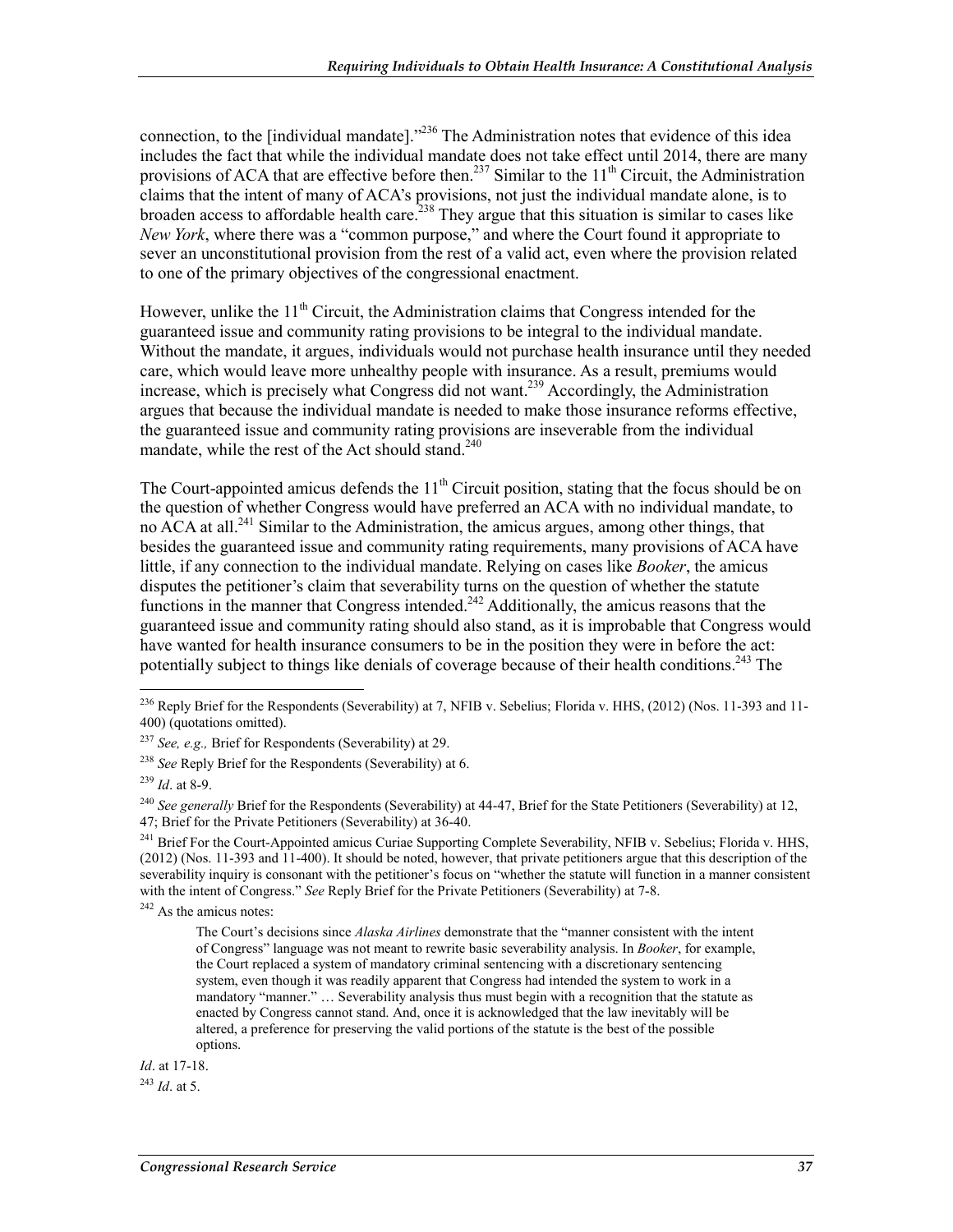amicus argues that while Congress expected these health insurance requirements to work together with the individual mandate, it is not evident that Congress would have wanted to remove those benefits from individuals, which can still be effective without the individual mandate.

One factor that the Court may consider in evaluating congressional intent is the congressional findings accompanying the individual mandate. As discussed above, the findings state, among other things, that the individual mandate is "an essential part of this larger regulation of economic activity, and the absence of the requirement would undercut Federal regulation of the health insurance market."<sup>244</sup> The findings further provide that it is "essential to creating effective health insurance markets in which improved health insurance products that are guaranteed issue and do not exclude coverage of pre-existing conditions can be sold."<sup>245</sup> It is not clear whether the Court might regard these findings as an indicator that Congress regarded the individual mandate as an indispensable part of ACA, as the petitioners argue;  $^{246}$  as an expression of Congress's view that the individual mandate is inseparable from the guaranteed issue and community rating provisions, as the Administration claims;  $^{247}$  or conversely, unrelated to the severability question, as a demonstration of Congress's view that the individual mandate plays an essential role in a broader regulatory scheme for purposes of the Commerce Clause, as the amicus contends.<sup>248</sup> Phrasing this latter position differently, the findings arguably address Congress's position on its power to enact the provision, not its preference as to what should happen to the rest of ACA without it.

Other arguments that could influence the decision of the Court include the lack of a severability clause in ACA. While recent Supreme Court jurisprudence does not place great emphasis on the existence of the clause in legislation, petitioners argue that this case is distinguishable, as there was a severability clause in earlier versions of the health reform bill that was removed in the health reform bill that passed and became  $ACA<sup>249</sup>$ . The Administration contends that the lack of such a clause in ACA is insignificant and disputes the idea that a clause was removed from the bill that was enacted by Congress, as a severability clause was only included in a House bill that was never considered in the Senate.<sup>250</sup> The Administration also contends that severability clauses in the acts that ACA amends (e.g., the Internal Revenue Code) could apply to ACA's provisions.<sup>251</sup> In addition, the Administration claims that the Court should not address inseverability of provisions that do not affect the plaintiffs. The Administration asserts that the petitioners "may not challenge the myriad provisions of the Act that do not apply to them," and that "[p]arties must demonstrate standing for each form of relief they seek and, in doing so, cannot rely on the rights of third parties."252 The Administration relies on *Printz v. United* 

 $^{244}$  42 U.S.C. §18091(a)(2)(H).

 $245$  42 U.S.C.  $$18091(a)(2)(I)$ .

<sup>246</sup> *See, e.g*., Reply Brief for the State Petitioners (Severability) at 19-20.

<sup>247</sup> *See, e.g.,* Reply Brief for the Respondents (Severability) at 9-10.

<sup>&</sup>lt;sup>248</sup> Brief for the Court-Appointed amicus Curiae Supporting Complete Severability at 31-33.

<sup>249</sup> *See, e.g*., Brief for the Private Petitioners (Severability) at 58.

<sup>&</sup>lt;sup>250</sup> See, Brief for Respondents (Severability) at 43 ("Private petitioners rely on what they incorrectly describe as 'the *deletion* of a severability clause from an earlier version of the bill' to support their assertion that 'Congress intended this unique legislative deal to rise or fall as a whole.' There was no such 'deletion.' Private petitioners presumably refer to H.R. 3962, a health care reform bill passed by the house in November 2009. The Senate never considered that measure, much less made 'deletions' from it, instead using a different house bill, H.R. 3590, as the vehicle for the Senate's own health care reform legislation."). (internal citations omitted).

<sup>155</sup> 

 $251$  Brief for the Respondents (Severability) at 42-43.

<sup>&</sup>lt;sup>252</sup> Brief for Respondents (Severability) at 10.